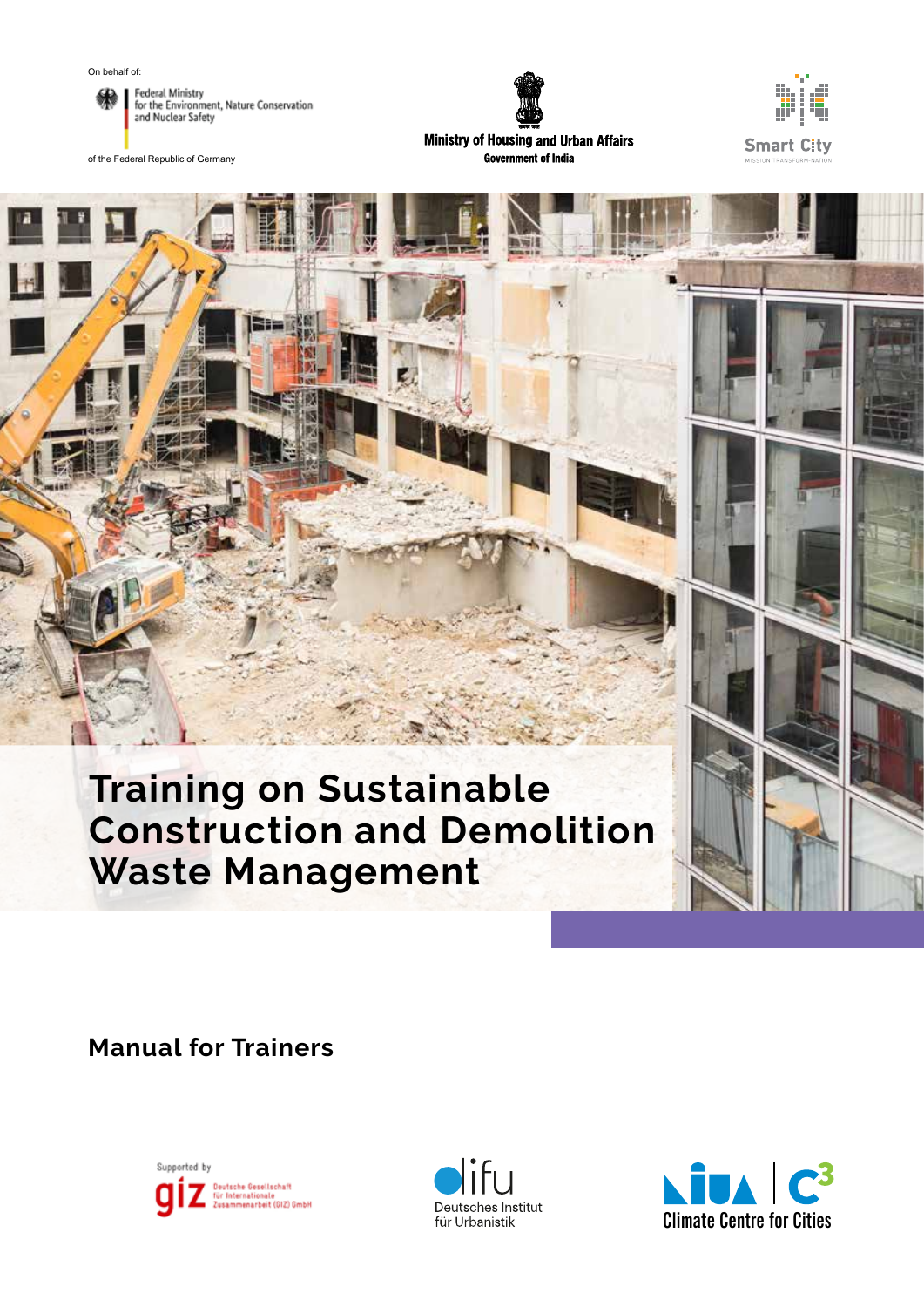## **Imprint**

As a federally owned enterprise, GIZ supports the German Government in achieving its objectives in the field of international cooperation for sustainable development.

**Published by:** Deutsche Gesellschaft für Internationale Zusammenarbeit (GIZ) GmbH

**Registered offices** Bonn and Eschborn, Germany

Climate Smart Cities Project: Deutsche Gesellschaft für Internationale Zusammenarbeit (GIZ) GmbH B-5/2, Safdarjung Enclave Neu Delhi 110 029, India T + 91 4949 5353 F + 91 4949 5391

E giz-indien@giz.de I www.giz.de

This project is part of the International Climate Initiative (IKI). The Federal Ministry for the Environment, Nature Conservation and Nuclear Safety (BMU) supports this initiative on the basis of a decision adopted by the German Bundestag.

**Responsible:** Ms Vaishali Nandan E vaishali.nandan@giz.de

**Authors:** National Institute of Urban Affairs (NIUA) Ms Uditi Agrarwal, Dr. Umamaheshwaran Rajasekar, Mr Anand Iver

German Institute of Urban Affairs (Difu) Ms Corinna Altenburg, Ms Finya Eichhorst, Mr Michael Brown, Mr Klaus Hoppe

GIZ Ms Irina Riehle, Mr Liju Mathew, Mr Felix Knopf

**Design and layout:** GIZ, NIUA

**Photo credits/sources:** Cover photo: NIUA

**URL links:** 

Responsibility for the content of external websites linked in this publication always lies with their respective publishers. GIZ explicitly dissociates itself from all such content.

GIZ is responsible for the content of this publication.

New Delhi, India | Berlin & Eschborn, Germany October 2020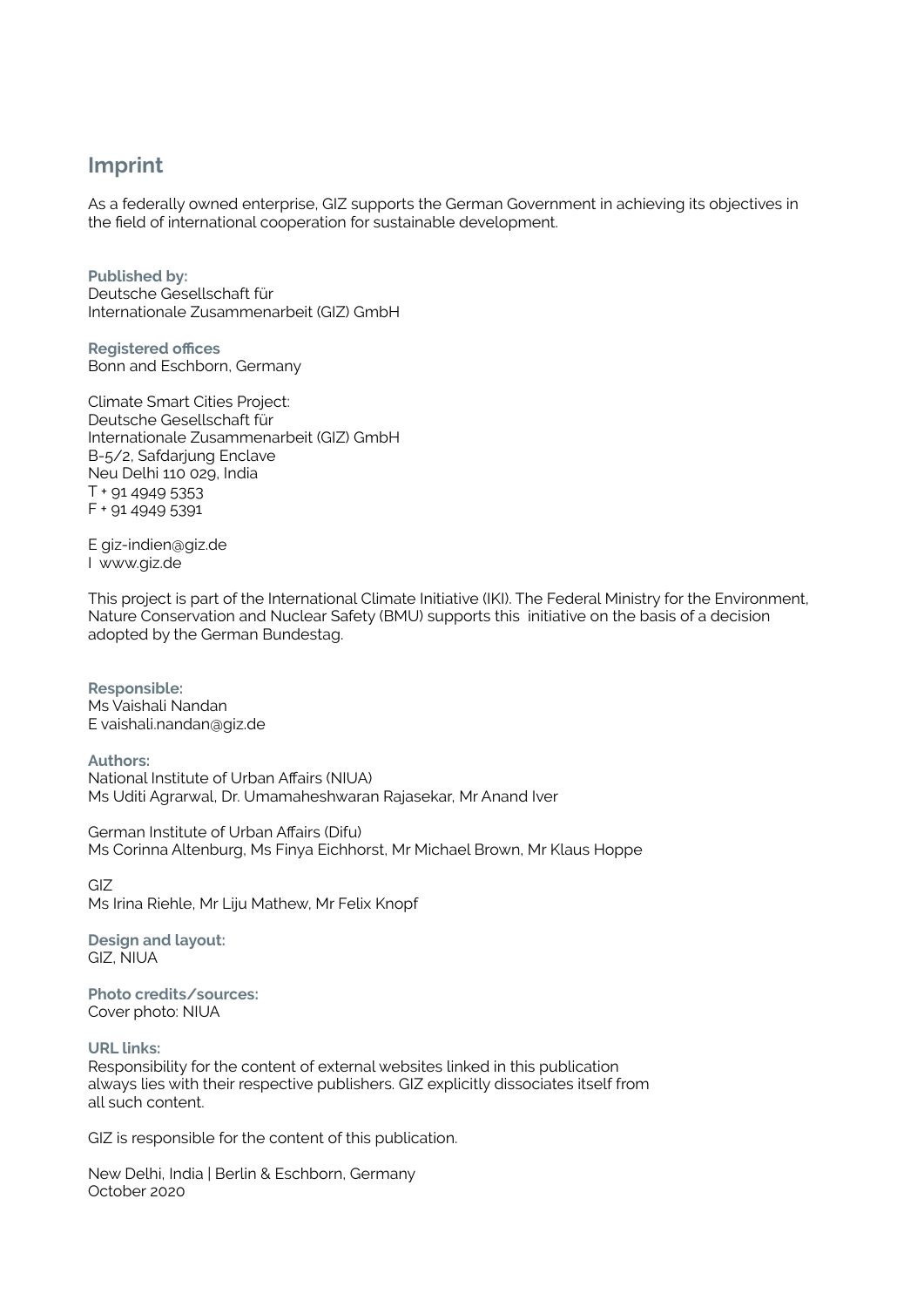# **Table of Contents**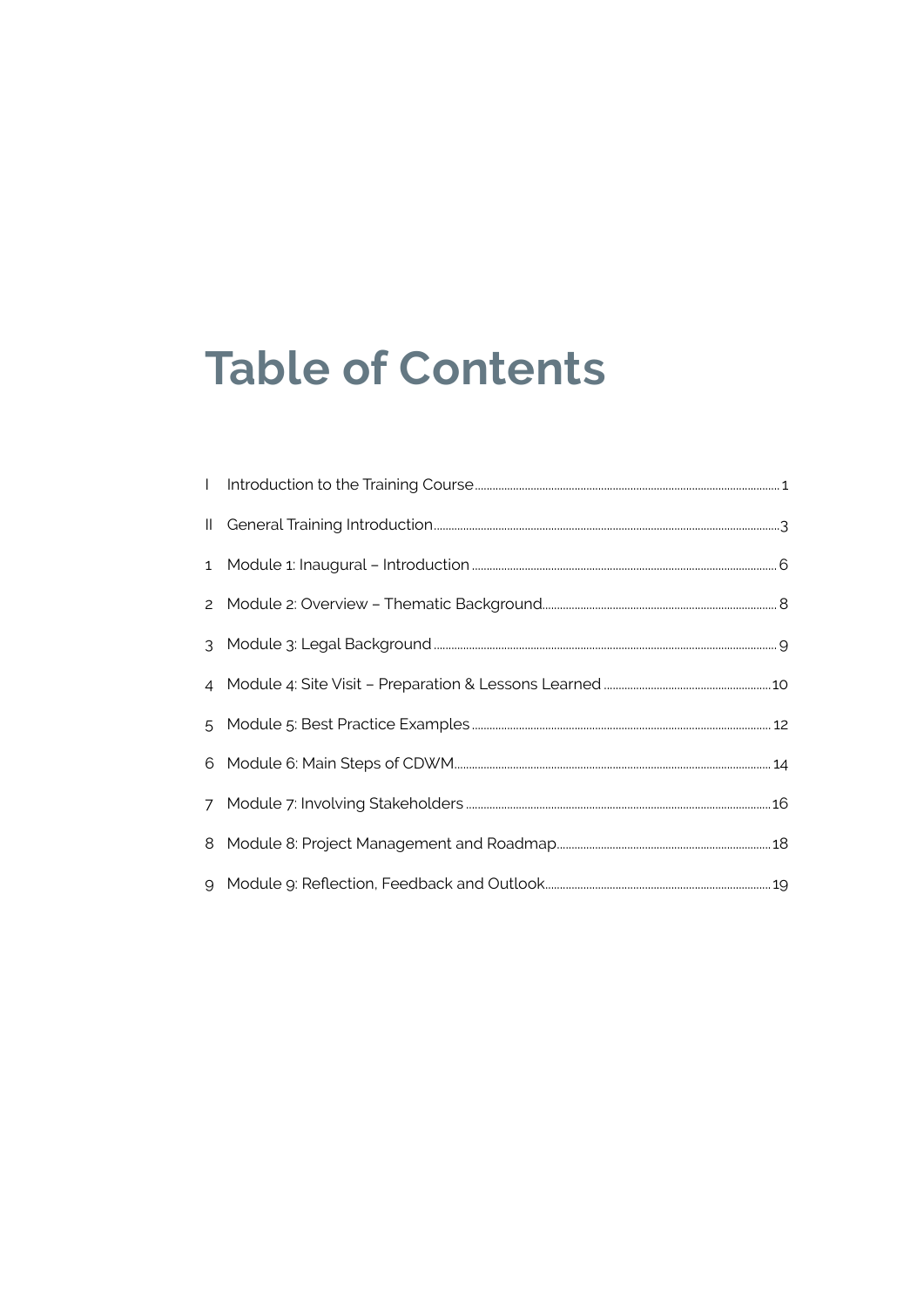# **List of Abbreviations**

| <b>CDW</b>       | <b>Construction and Demolition Waste</b>                     |  |
|------------------|--------------------------------------------------------------|--|
| <b>CDWM</b>      | Construction and Demolition Waste Management                 |  |
| <b>CE</b>        | Circular Economy                                             |  |
| <b>CPCB</b>      | Central Pollution Control Board                              |  |
| <b>CSC</b>       | <b>Climate Smart Cities</b>                                  |  |
| <b>CSCAF</b>     | <b>ClimateSmart Cities Assessment Framework</b>              |  |
| <b>DIFU</b>      | German Institute of Urban Affairs                            |  |
| GHG              | Green House Gas                                              |  |
| GIZ              | Deutsche Gesellschaft für Internationale Zusammenarbeit GmbH |  |
| IKI              | International Climate Initiative                             |  |
| МC               | Material Circularity                                         |  |
| <b>MoUD</b>      | Ministry of Urban Development                                |  |
| <b>MoHUA</b>     | Ministry of Housing and Urban Affairs                        |  |
| <b>NDC</b>       | Nationally Determined Contributions                          |  |
| <b>NIUA</b>      | National Institute of Urban Affairs                          |  |
| <b>RE</b>        | Resource Efficiency                                          |  |
| <b>SDG</b>       | Sustainable Development Goals                                |  |
| <b>SWM</b>       | Solid Waste Management                                       |  |
| <b>TU Berlin</b> | Technical University of Berlin                               |  |
| ULB              | <b>Urban Local Bodies</b>                                    |  |

## **List of Figures**

- **Figure 1:** Example of the Brainstorming on CDWM steps; source: NIUA, First training on CDWM, held in December 2019
- **Figure 2:** The Five Finger Method; source: Difu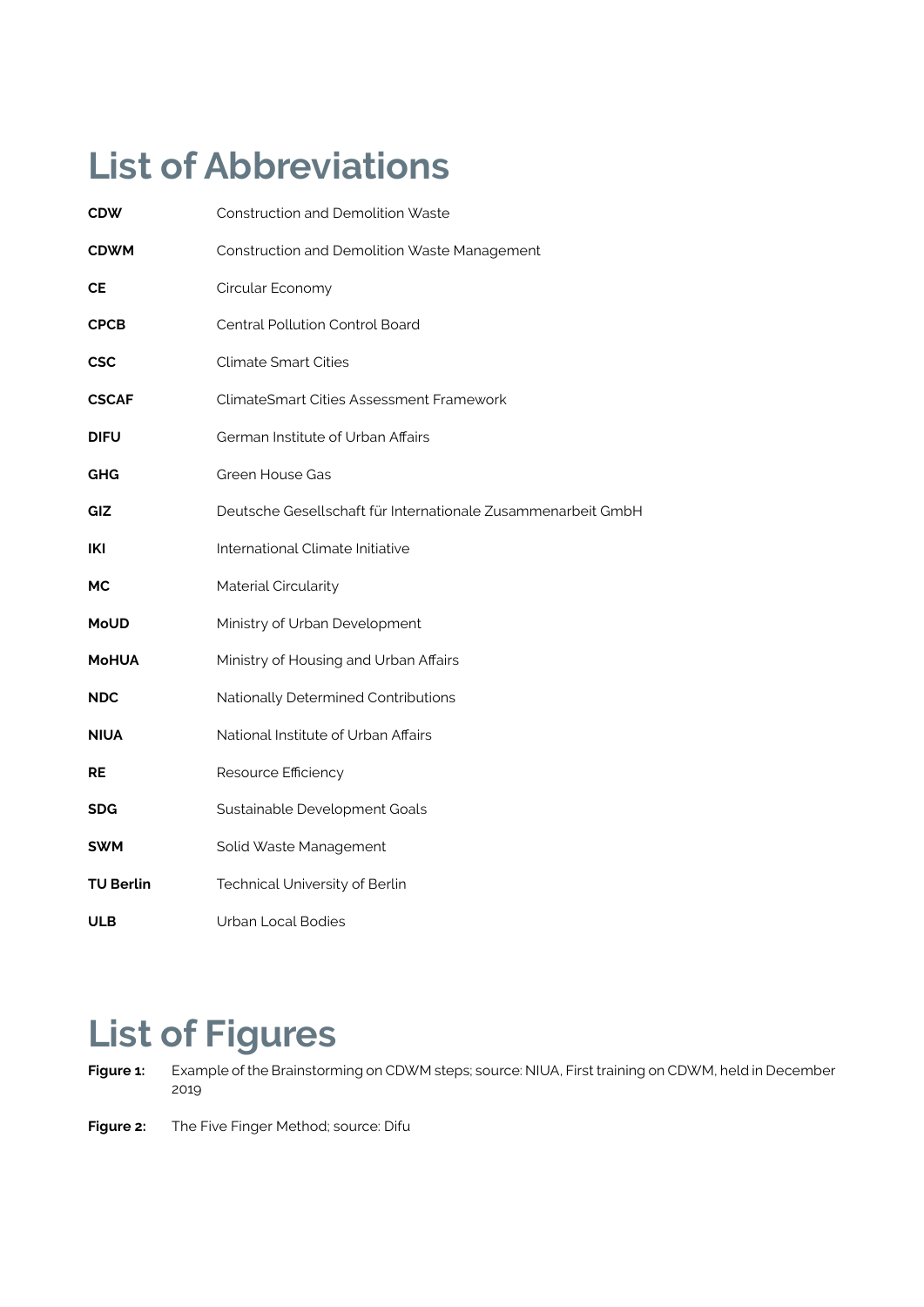## **Preface**

The Climate Smart Cities (CSC) project is funded under the German International Climate Initiative (IKI), by the German Ministry of Environment, Nature Conservation and Nuclear Safety (BMU) in cooperation with German Ministry of Interiors Building and Community (BMI) and is in partnership with the Indian Ministry of Housing and Urban Affairs (MoHUA). The project is implemented by the Deutsche Gesellschaft für Internationale Zusammenarbeit (GIZ) GmbH. The German Institute of Urban Affairs (Difu), the National Institute of Urban Affairs (NIUA) and the Technical University of Berlin (TU Berlin) are implementing partners on the project for GIZ.

The project aims at anchoring climate-friendly solutions for urban infrastructure projects and area-based development in the planning and implementation of Smart Cities. It thus contributes to the achievement of the Nationally Determined Contributions (NDCs) to the Climate Goals as well as the Sustainable Development Goals (SDG), namely to the SDG 11 "Make cities and human settlements inclusive, safe, resilient and sustainable". It further acts as a facilitator for promoting cooperation between national & subnational actors, by technically supporting international advisory and exchange formats and by supporting the implementation of measures and aims at the capacity development of Urban Local Bodies (ULB) on climate-relevant solutions.

The topic of "Sustainable Construction and Demolition Waste Management" is specifically targeted to enable resource efficiency in the utilization of waste and debris derived from construction, renovation and demolition work. Waste management and therefore, the aspect of Construction and Demolition Waste Management (CDWM) is a core infrastructure element in a city. Enabling a sustainable approach to the matter meets the overall objectives of the smart cities initiative India.

The training also contributes to the Climate Smart Cities Assessment Framework launched by the Ministry of Housing & Urban Affairs and its indicator on Construction and Demolition waste under the integrated waste management sector.

This manual is the result of the training test run on "Sustainable Construction and Demolition Waste Management" held in December 2019, which aimed at imagining climate-sensitive urban design from a user perspective. The training included over 50 participants from 6 Municipal Corporations of – Kochi, Coimbatore, Bhubaneswar, Madurai, Salem and Nashik. Indian training institutes of Kerala Institute of Local Administration (KILA), Tamil Nadu Institute of Urban Studies (TNIUS), Engineering Staff College of India (ESCI) and Maharashtra Environment and Engineering Training and Research Agency (MEETRA). KILA, TNIUS, ESCI, and MEETRA participated in the training as observers and as essential facilities for the intended institutes for dissemination and utilization of practice in cities across the country.

The training manual is designed for the training of operative staff in the field of local waste management as well as decision-makers at ULB level.

We would like to thank all the contributors who helped develop the training as well as to the cities and training institutes which provided their valuable input during the test run.

We hope that this training manual will be used far and wide, as envisaged by the developers.

**Vaishali Nandan Hitesh Vaidya Corinna Altenburg** *Project Head Director Project Head* Climate Smart Cities Project National Institute of German Institute of GIZ-India Urban Affairs (NIUA) Urban Affairs (Difu)

October 2020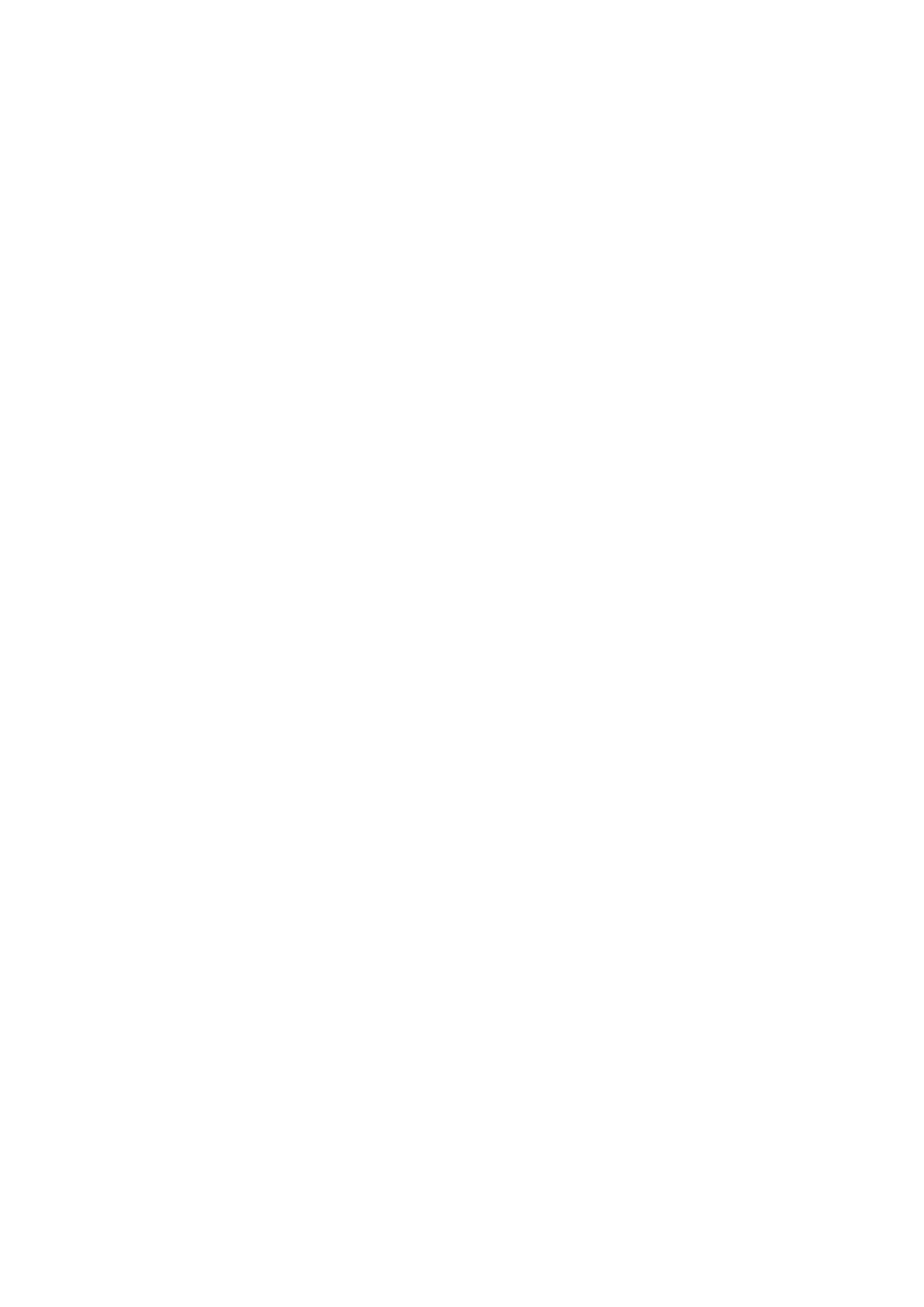## **I Introduction to the Training Course**

### **The Issue**

Due to rapid urbanisation, India's construction sector is projected to grow at a rate of 7-8% over the next 10 years and is likely to become the world's third largest by the middle of the next decade<sup>3</sup>. It is estimated that almost 70% of buildings that are to exist by 2030 are yet to be built $1$ . The total quantum of waste from the construction industry in India is estimated to be 100 million tons per annum in 2018<sup>2</sup>. Such massive construction will rely heavily on raw materials such as sand (for concrete and mortar), soil (for clay bricks), stone (for aggregates) and limestone (for cement); the extraction and production of which have significant ecological impacts. Some of these materials, especially sand, are already facing supply constraints (often due to environmental bans and restrictions), and are thus affecting the sector.<sup>3</sup>

Only 5% of Construction and Demolition waste (CDW) is recovered in India. The existing practice is to dispose the waste in landfills or illegally dump it in rivers and water bodies affecting the land and water resources. While disposal of CDW is a challenge, there is an acute shortage of naturally available aggregates, limestone and other construction materials like sand and soil. At the current growth rate, the limestone reserves may run out by 2060. The extraction of soil, especially for brick making decreases agricultural productivity, which in turn increases food security concerns. Reduction of this demand is possible only with the utilisation of waste generated from the construction activities by producing bricks, paver blocks and construction aggregates. There is an opportunity to develop and establish standards and guidelines that create transparency and legitimacy in the reuse of CDW.<sup>4</sup>

The government has taken steps to address Construction and Demolition Waste Management (CDWM). In 2000, the Ministry of Urban Development (MoUD) provided basic guidelines on CDW handling. Later in 2012, MoUD mandated that cities exceeding a population of 1 million should establish CDW recycling facilities. The Ministry of Environment, Forest, and Climate Change established the CDW Management Rules (2016), a comprehensive set of directives to address this growing problem with a uniform approach. Later in 2016, the Ministry of Housing and Urban Affairs (MoHUA) mandated the use of recycled CDW in new construction projects.

Unfortunately, India is not progressing in waste recovery due to low implementation rate.<sup>5</sup> Local municipalities are key actors in reducing CDW. The Climate Smart Cities Assessment Framework (CSCAF) notes cities should handle CDW through proper processing for recycling, reuse, and disposals in designated places. The CSCAF indicator accesses the extent of decentralised and centralised management of CDW and the extent to which recycled CDW is (re)utilised in the city.

*Rapid urbanisation leads to enormous growth in India`s construction sector. This relies heavily on raw materials such as sand, soil, stone or limestone.* 

*There is great potential to re-use resources from CDW in India – currently only 5% of CDW is properly recovered.*

*The Indian Government has provided guidelines and rules on how to handle Construction & Demolition Waste.*

<sup>1</sup> Strategy on resource efficiency in construction and demolition sector, MoHUA; 2019, p9

<sup>2</sup> Resource Efficiency & Circular Economy – Current status and way forward, NITI Aayog; 2019, p19

<sup>3</sup> Strategy on resource efficiency in construction and demolition sector, MoHUA; 2019, p9

<sup>4</sup> Resource Efficiency & Circular Economy – Current status and way forward, NITI Aayog; 2019, p16

<sup>5</sup> Resource Efficiency & Circular Economy – Current status and way forward, NITI Aayog; 2019, p7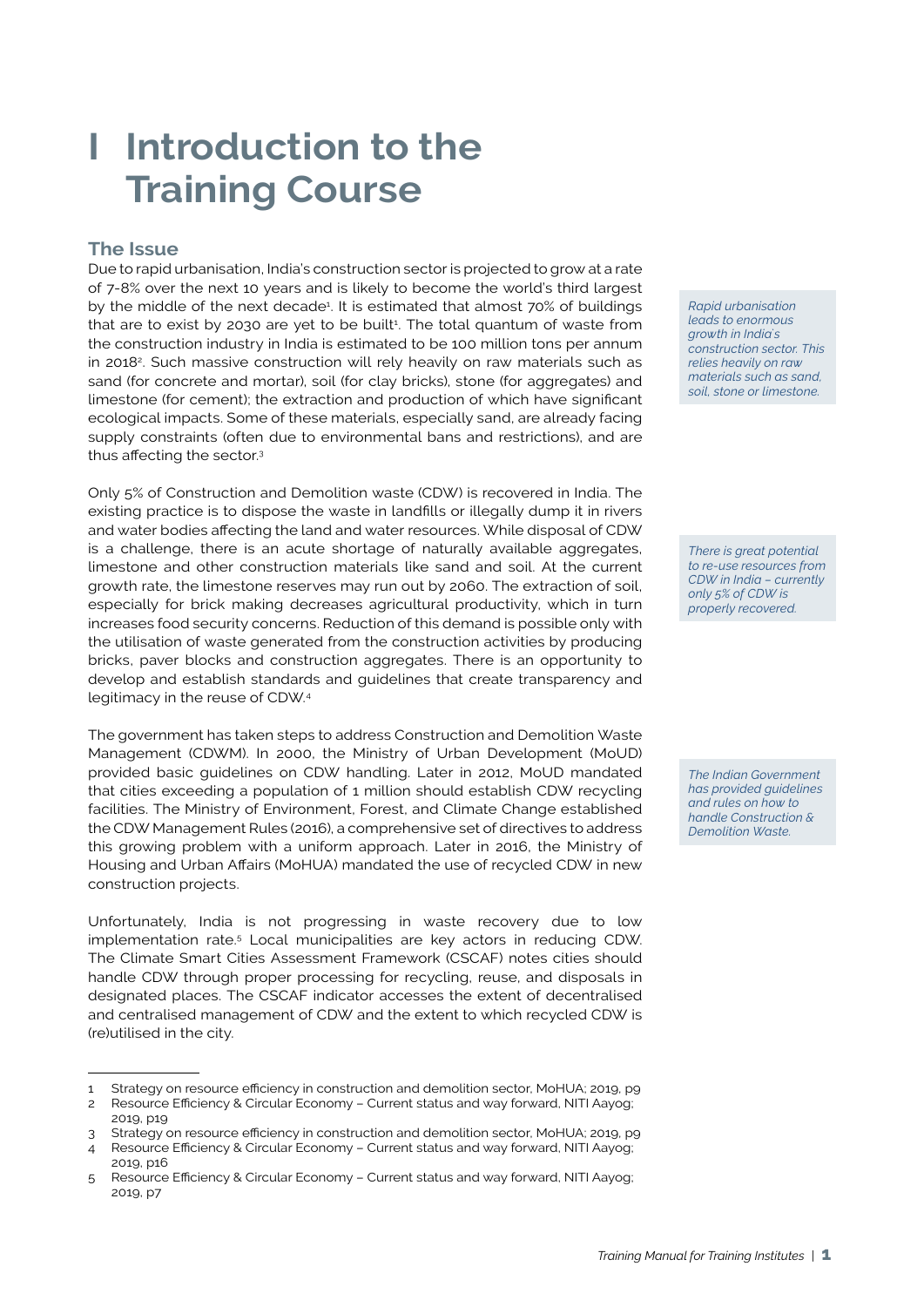*The objective of the training is to educate and train experts from local governments to successfully plan, structure and organize CDWM in their own jurisdiction.*

*This trainer`s manual supports the trainers to be effective in their roles.*

*The Climate Smart Cities project seeks to anchor climate-friendly solutions within the Smart Cities Mission.*

*Helpful resources on the ClimateSmart Cities Assessent Framework are provided here: smartnet.niua.org/csc/*

### **Our Approach**

The intention of the Sustainable Construction and Demolition Waste Management training is to inform participants about the relevance of the environmental impacts, the current national policies and guidelines and the implementation of measures and actions on the local level to handle CDW. Based on this basic information, the trainings **objective is to educate and train experts from local governments** in a stepwise approach to plan, structure and organise Construction and Demolition Waste Management (CDWM) in their own jurisdiction, city or town. Furthermore, the manual outlines the damages on the environment of improper treatment of CDW, as it is still the case in India. However, if CDWM is implemented in a thorough way, including options for the use of recycled materials, Urban Local Bodies (ULB) and the environment will equally benefit from taking proper action.

This **trainer's manual,** Training on Sustainable Construction and Demolition Waste Management, seeks to prepare the trainers with the necessary information to be effective in their roles. As such, the manual aligns with objectives of the training to:

- Create awareness.
- Improve knowledge,
- Demonstrate the potential and possibilities,
- Engage the topic through interactive exercise, and
- Motivate and empower to act.

To achieve this, the training utilizes **practice-oriented and interactive learning.** Through the training, participants will be introduced to the theoretical background, participate in a structured activity for exercise, and then reflect on what has been learned and its applicability to their own cities. At the conclusion of the training, participants should have the knowledge and motivation to implement local actions.

### **About the Project – Climate Smart Cities**

The training on CDWM is facilitated within the framework of the Climate Smart Cities (CSC) project (2018-2022). CSC is part of the German International Climate Initiative (IKI), funded by the German Ministry of Environment and coordinated by Deutsche Gesellschaft für Internationale Zusammenarbeit GmbH (GIZ) India. Implementing project partners are the German Institute of Urban Affairs (Difu), the National Institute of Urban Affairs (NIUA) and the Technical University of Berlin (TU Berlin). The CSC project attempts to anchor climate-friendly solutions within the Smart Cities Mission.

The project contributes to the achievement of the Nationally Determined Contributions (NDCs) to the Climate Goals as well as the Sustainable Development Goals (SDG). It acts as a facilitator in promoting cooperation between national and subnational actors by technically supporting international advisory and exchange formats and by supporting the implementation of measures.

The project works with the three Indian Smart Cities of Bhubaneshwar, Coimbatore, Kochi and their respective state governments of Odisha, Tamil Nadu and Kerala, in the planning and implementation of smart and climate-friendly measures for infrastructure and area-based development, as well as the measuring and monitoring of their Greenhouse Gas (GHG) emissions.

### **ClimateSmart Cities Assessment Framework**

This training manual links directly with the indicator"Recycled Aggregates (RA) and Recycled Concrete Aggregates (RCA) derived from City Construction and Demolition (C&D) waste" under the Waste Management sectorof the CSCAF. It provides assistance to cities on how to perform on it and progressively move forward–in turn helping the city move up in its ClimateSmart City performance. Similar trainings will be provided subsequently which will link to other indicators on the CSCAF.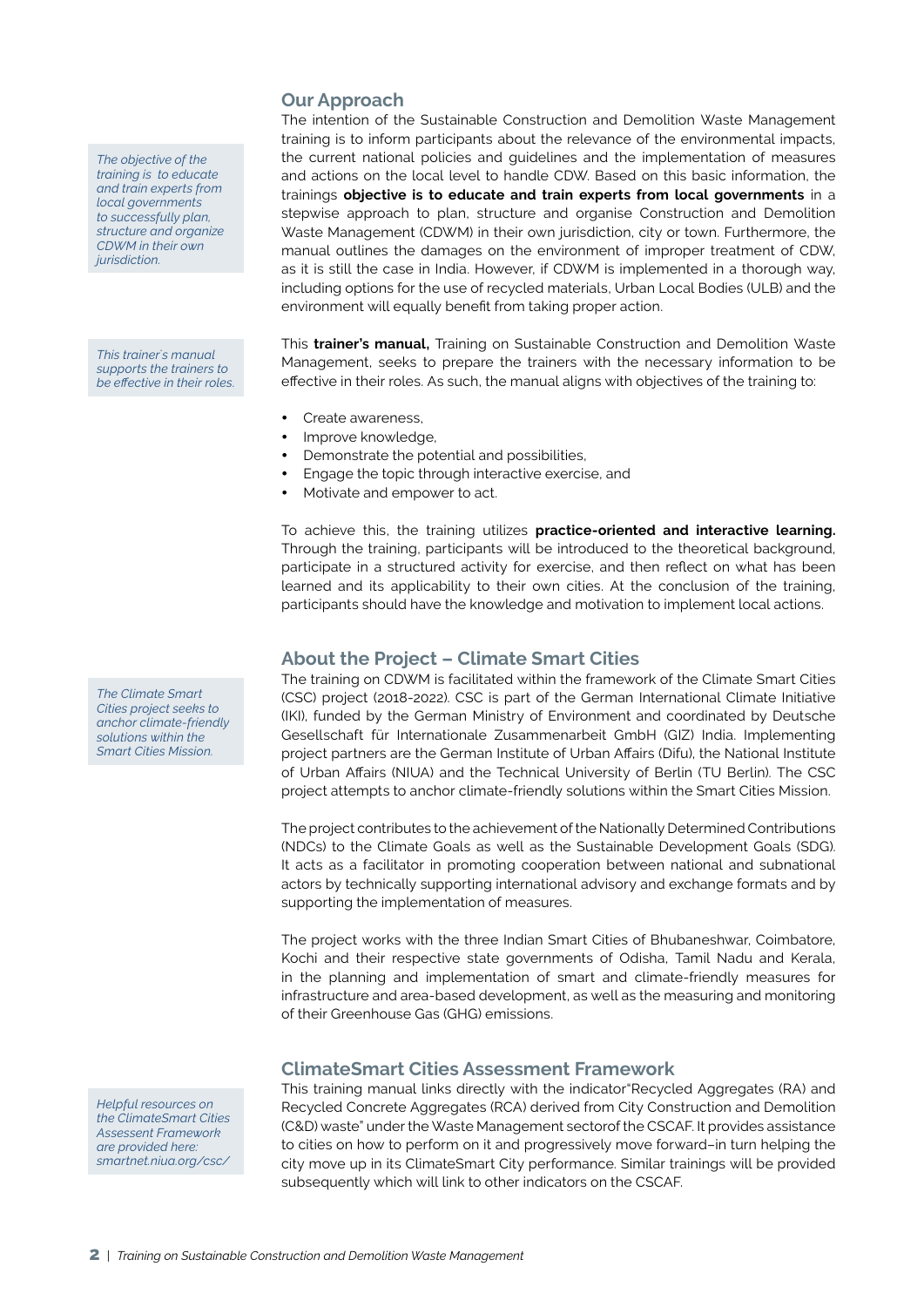## **II General Training Introduction**

Training series are vital to replicating the successfuldevelopment and implementation of climate mitigation and adaptation strategies. Thepackaged information and materialsmake it easy totransfer and customize the training multiple times over.

However, it is the role of the trainers that ensure the effectiveness of the training. The trainers also contribute to an important aspect of convening a class of participants thereby creating a cohort among the participants who become partners in the journey to sustainable practices.

The manual is designed for the training of operative staff in the field of local waste management as well as decision makers at Urban Local Bodies (ULB). However, this training could also be beneficial to a wide range of stakeholders including consultants, practitioners and students. Anyone with general interest to slow climate change or improve the environment could use this training to promote and implement sustainable strategies.

### **Content and Structure of Training Modules**

The training is divided into thematic modules that use a combination of short introductory lectures, case work andexercises in groups, wrap-up sessions anddiscussions, as well as individual work and readings. The structure allows for maximum flexibility to tailor trainings for shorter events with extended, in-depth discussions and activities. The recommended duration of total training time is two to three days to adequately cover all modules. The training would work best with 15-25 participants facilitated by two trainers. The modules are designed in a way that allows the trainer to customize the training course as needed.

### **Methodology of the training course**

The training methodology is based on interactive, practice-oriented exercises that link to the real work experiences and challenges of the participants. Each module is composed of the following basic elements.

**Input:** The necessary theoretical background is provided to frame the topic and identify the need for action. This background comprises general to specific information from legal framework, environmental consequences to best practices.

**Exercise:** The interactive portion of the training provides a real-life situation where participants develop their individual capacity. Site visits are recommended to provide on-site exposure to tangible conditions.

**Reflection rounds:** The reflection elements can be part of each module or cover multiple modules. In discussion rounds participants are invited to reflect upon and share their experiences from their respective perspectives and explore the challenges and opportunities for improvement.

*The way trainers conduct the training influence the effectiveness of the training.*

*It is advisable to conduct the training over two to three days with about 15 to 25 participants.*

*The training combines interactive, practiceoriented exercises that link to the real work experiences and challenges of the participants*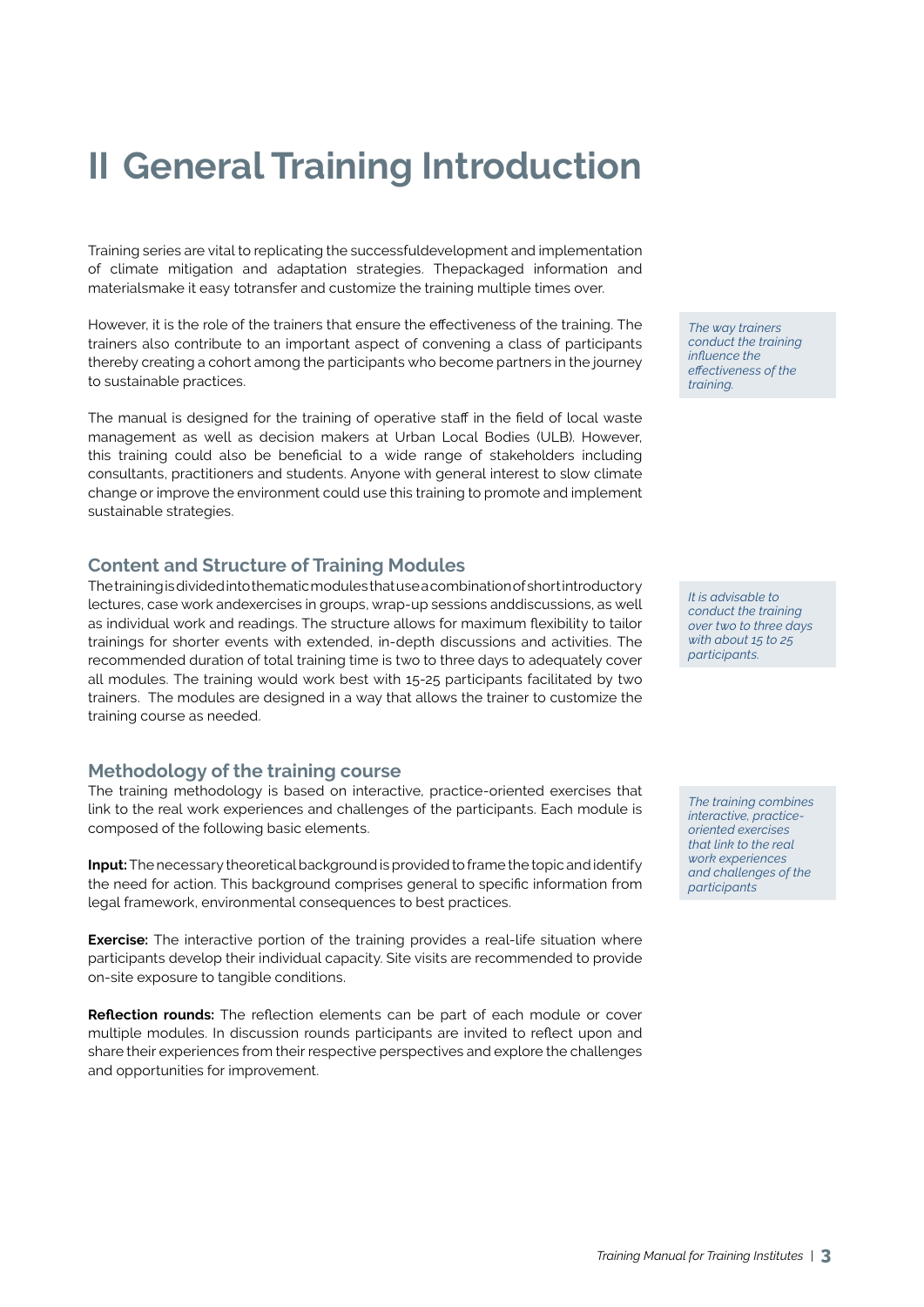### **Agenda**

The following agenda and training exercises are based on a two-days training. These can be adapted for longer trainings. In general, we suggest two 90 minutes sessions in the morning and in the afternoon.

| Day 1                                                  | Day 2                                                                 |  |
|--------------------------------------------------------|-----------------------------------------------------------------------|--|
| Morning                                                | Morning                                                               |  |
| Welcome, introduction and expecta-<br>tion assessment  | Reflection of the first day and site visit<br>$\bullet$               |  |
| Introduction into the topic incl. excer-<br>٠<br>cises | CDWM Steps<br>$\bullet$<br>Exercises: Project Management<br>$\bullet$ |  |
| Afternoon                                              | Afternoon                                                             |  |
| Site Visit<br>٠                                        |                                                                       |  |
| Reflection of site visit<br>٠                          | Exercises: Roadmap<br>٠                                               |  |
|                                                        | Conclusion and Feedback<br>٠                                          |  |

### **How to prepare and conduct successful trainings?**

The following information is given to assist in the preparation and delivery of training modules. While not extensive, this list provides general guidance for preparing and conducting an effective training. Hints and tips may be adjusted depending on the composition of participants and other adjustable parameters of the training.

### **Preparation Phase**

- Participants should be invited as early as possible. The invitation should be attractively designed to motivate participation. Participants should be decision makers, whether high level official or operational manager. This helps to ensure implementation. It is also helpful to have participants with prior interest in the subject matter.
- The venue should be devoid of disturbances which could affect communication and learning. The facilities should be accessed for support systems including audio/visual capabilities and food/beverage services.
	- » The training room should have sufficient space to accommodate the participants comfortably with access to daylight. The room should also separate from the area reserved for coffee and lunch breaks, if possible.
- y Workshop facilitation kit of basic materials should be prepared in advance. The kit includes flipcharts, pin boards, cover paper, cards, dots, glue, pins, scissors, writing pens and markers.
- Power Point slides introducing and supporting each module should be prepared and printed-out in advance. Participants will receive them as documentation of substantial information.
- A workbook containing instructions and necessary background information for casework and exercises should be compiled in advance.

An exemplary checklist can be found in the Annex –0: Preparatory Checklist.

### **Start of the Workshop**

- First impressions are important! Greet participants during registration with Identitycard, notebook, pen, and a folder. The folder should contain the workshop agenda, background information and important notes regarding timings, logistics and facility safety.
- In introductory remarks, be clear about the challenges and opportunities. Seek to inspire participants with a compelling presentation supported data. Lastly, the remarks should make participants feel welcomed and ready to engage in the training.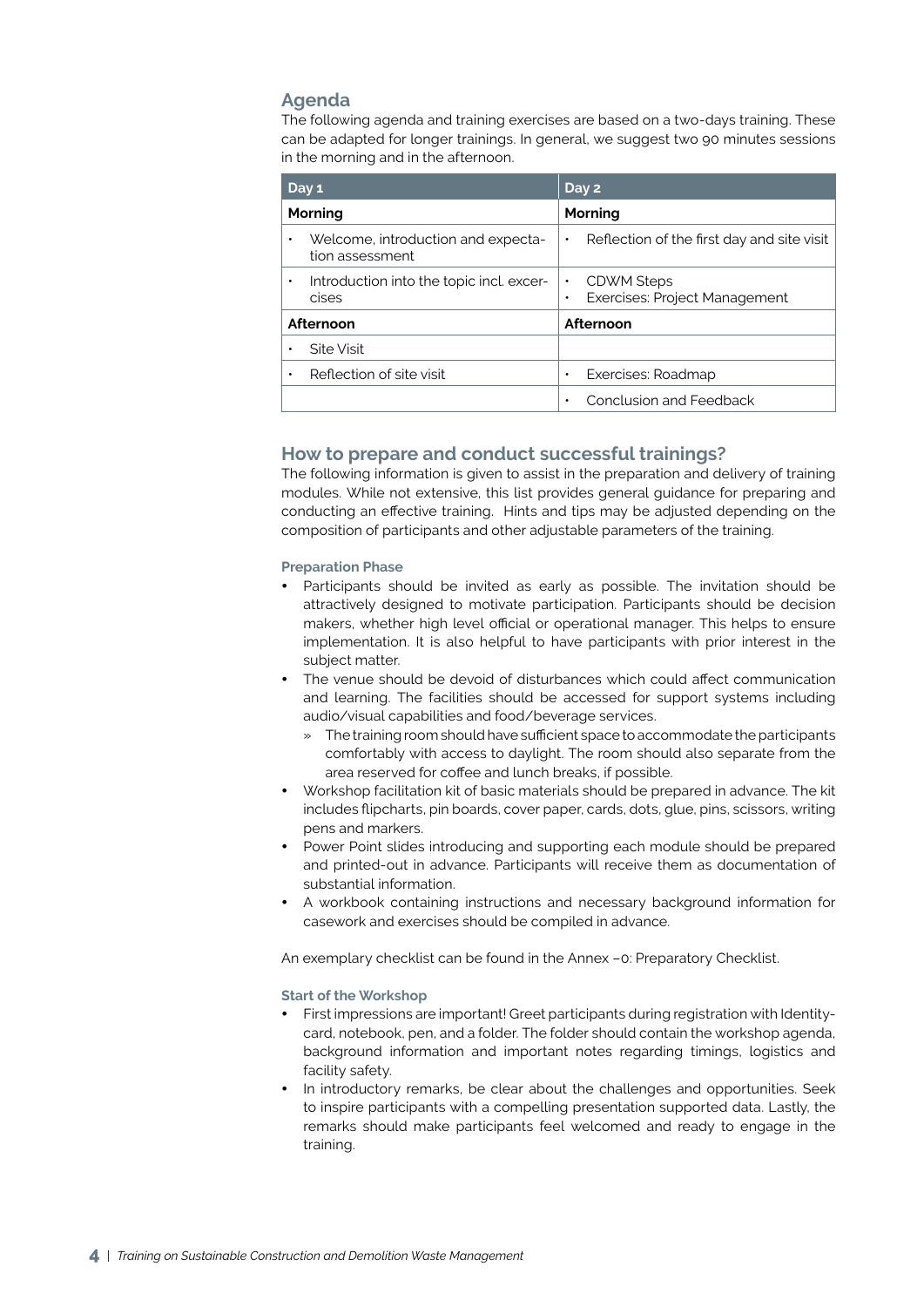Introduce into agenda structure briefly, point out the active role of participants and present the training manual as back-up.

### **During the Workshop**

- To keep concentration high, use warm-up games or icebreakers in the mornings or after lunch. These simple activities could be physical exercise, games, or quizzes related or not related to the topic. For examples, see https:// paradigmshiftleadership.com/tag/icebreakers/.
- Change seating order after the first day or session, especially if participants already know each other.
- It is beneficial to reflect on what has happened and what will happen next when finishing and starting new sessions or modules.
- Reserve time for questions, feedback, and reflections.
- Balance group work with individual work.
- For group work, provide clear tasks supported by leading questions.
- Follow the scheduled agenda as much as possible. Yet, be flexible to accommodate the participants with any necessary changes.
	- » Shorten or lengthen session when interest is low or high, respectively.
	- » Always announce the exact time for continuance, for example state "at 12:45" instead of "in 15 mins".
- Offer coffee and other breaks to keep the concentration level high.
- Provide participants with hand-outs of any additional information as well a summary of key messages. Work continuously with the training manual.
- y Disturbances should be addressed immediately. Use them as a chance to transform negative inputs into constructive steps. Involve the disturber positively by taking his/her remarks seriously.
- End the day with a short outlook and the starting time for the following day to ensure participants arrive on time!
- Start the day with reflections of activities of the previous day. Ask for impressions or still pending questions.
- For site visits:
	- » Registration data of participants should be updated. If required, attendance should be taken before leaving for the visit.
	- » Encourage participants to be on time and gather at the designated point from where the journey will begin.

## **Structure of Module – Explanatory Table**

The table explains the structure and meaning of the following chapters.

| <b>Title</b> |                                            | <b>Explanation</b>                                                                                                                                    |
|--------------|--------------------------------------------|-------------------------------------------------------------------------------------------------------------------------------------------------------|
| 匐            | Input and instructions<br>from the trainer | In addition to the key content and learning goals<br>box at the beginning of each module, it summarizes<br>main input topics and how to conduct them. |
| œ            | Optional aspects                           | Further options and variants especially for exercises.                                                                                                |
| ঌ            | Tips                                       | Practical information and additional hints for<br>conducting the topic.                                                                               |
|              | Material                                   | Lists a) input for the respective part/module<br>(presentations, matrixes etc. and b) necessary<br>workshop material (flipchart, pin-board etc.).     |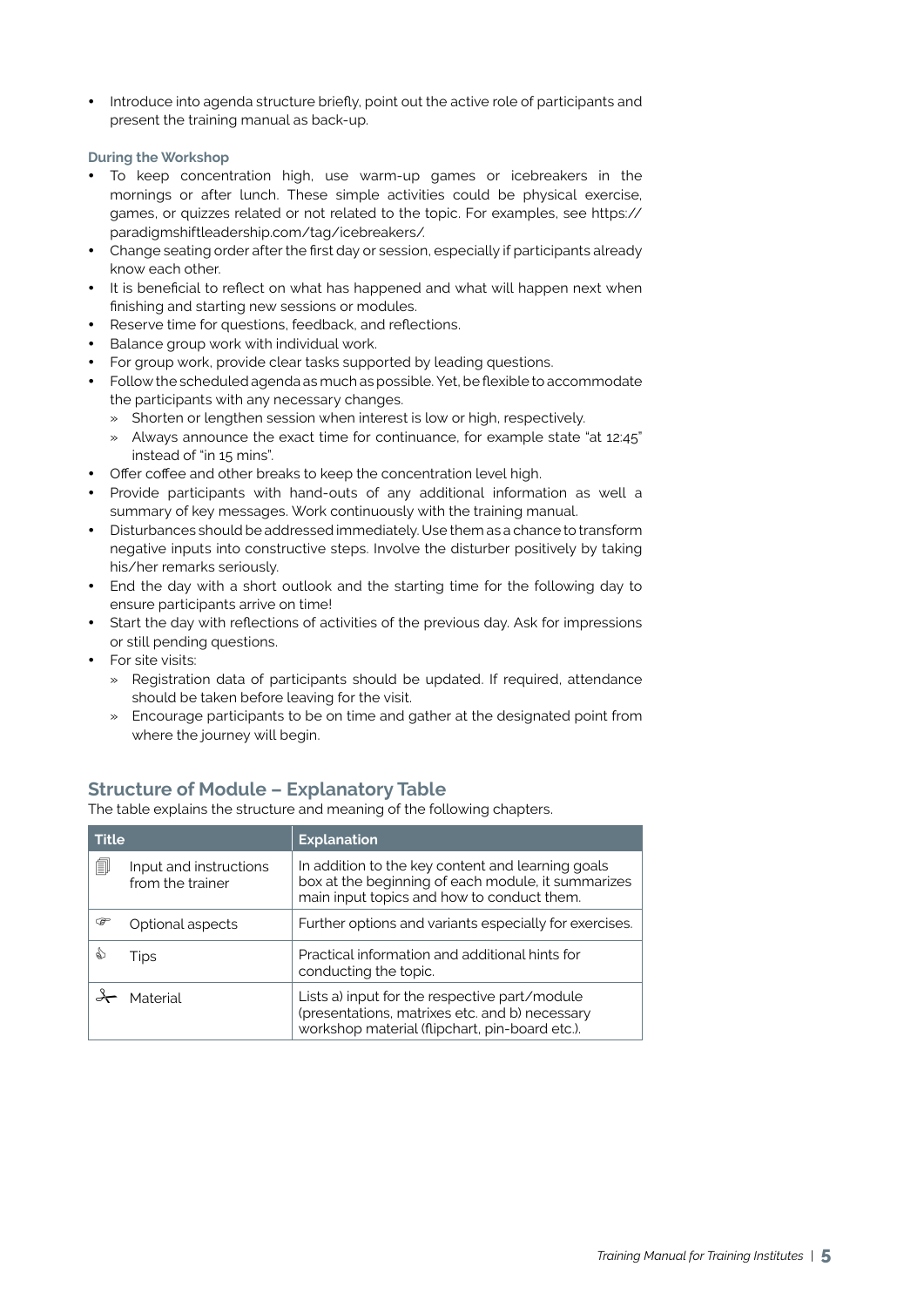## **Module 1: Inaugural – Introduction**

**Key content:** 

- Need and purpose of the training
- Introduction of participants and expectation management
- Workshop Rules

**Learning goals:** 

Participants gain a general understanding of the topic and the aim of the workshop and relate their expectations to them

### **1.1 Purpose of the training on CDWM for Indian Urban Local Governments (ULB)**

### **Input and instructions from the trainer:**

In the beginning of the workshop it is important to give a short but interesting introduction into the field of CDWM. The topic should be put in the wider context of Climate Change and environmental issues, Solid Waste Management (SWM) as well as the ClimateSmart Cities Assessment Framework. The purpose of the training needs to be clarified, and the relevance of the issue for Indian Urban Local Bodies (ULB) emphasized.

### **Optional aspects:**

It could be necessary to invite important ULB members or the head of your department to introduce the workshop and put it in a wider context of your work. Alternatively, if the technical equipment allows for it, you may include a short video with introductory remarks.

**A Material:** See Presentation/Module 1

### **1.2 Introduction of participants and expectation assessment**

### **1.2.1 Introduction of participants**

### **Input and instructions from the trainer:**

The total number of participants will determine the method of introduction. With a smaller group, each person can introduce her/himself individually. Encourage interaction during the introductions by delegating questions from the audience to the participants.

- What's your name?
- Where do you come from?
- How large is your city?
- What's your profession?
- Describe your experience in CDWM?

### **Optional aspects:**

A larger group could be divided into smaller groups by tables or other seating arrangements where individual introduction may be better facilitated. Here, two people each speak individually and ask each other the above mentioned questions for 5 minutes. The following 15 minutes everybody introduces his/her partner to the whole group (e.g. one minute each).

For groups with more than 25 participants, the introduction could be organized by questions from the trainer, asking for hand signals. The trainer could mark the place of origin on a map/ flipchart to get an overview where the participants come from.

**A** Material: See Presentation/Module 1

 **Tip:** *To provide an interesting point of entry it is helpful to provide the latest figures and facts about CDW in general and in your city/ region.*

 **Tip:** *Questions should be entertaining and informative at the same time. Every participant should contribute to the introduction, but give short and focused answers.*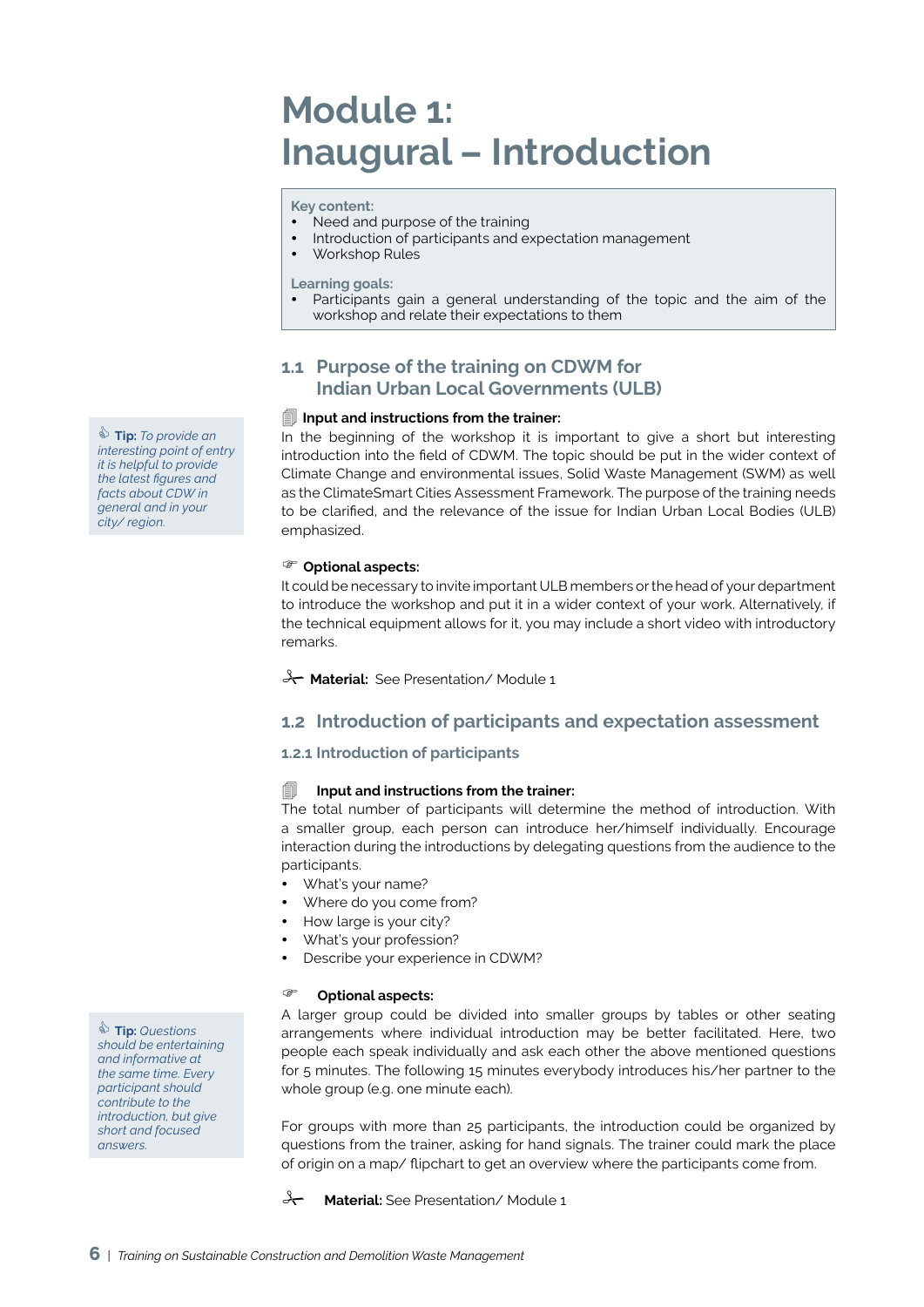### **1.2.2 Expectation Assessment**

### **Input and instructions from the trainer:**

Collecting and assessing the expectations from each participant helps the trainer to facilitate the training effectively. Ideally, participants arrive at the training with a general idea about the contents of the training and the level of detail. While beginning the training, the expectation assessment helps the trainer to understand specific interests and the level of knowledge among the participants. The trainer can then react to certain expectations and may respond to when and how specific questions may be addressed. Even if participants raise expectations which are not part of the planned training program, it helps the trainer to refer to other sources of learning or slightly adapt elements of the training modules if possible.

At the end of the training, the trainer may refer to the initially collected expectations and check how they have been met or which other areas might be covered in a followup training.

To collect different expectations, participants can share their expectations during the introduction round and record them on a flip chart. Every participant should name up to three points. Guiding questions for the expectations assessments could be:

- What are the topics you are most interested to learn about?
- Why is that important for you and your ULB?

#### **Optional aspects:**

Each participant writes down one expectation per moderation card that can be collected on pin boards. Read them out loudly, pin them and if possible, already cluster them.

For groups with more than 25 participants expectations can be collected by a 5-10 min. open question round, collection of answers on moderation cards, or in combination with prepared list of questions asked by the trainer (gaining an overview on CDW, specific questions on processing, collection, implementation support etc.)

**X** Material: See Presentation/ Module 1, Annex -1: Expectation Assessment Questions prepared, moderation cards, marker and pin board, flipchart

### **1.3 Workshop Rules**

#### **Input and instructions from the trainer:**

Workshop rules help to establish a common understanding about the basics for a successful and timely conduction of a workshop. This is especially significant in having a dialogue of joint cooperation among all participants and moderators and experts. Here it is important to highlight and motivate the participants to engage actively with open mind and fairness.

Some of the main "rules" focus on open mind and curiosity to learn and the equal valuation of everybody´s input. However, participants are requested to ask for clarification whenever needed. Nobody should be left behind. Discussions and criticisms should focus on interests, not people. Punctuality helps the moderator and his team to present all topics of the workshop timely and as thorough as possible for the benefit of the participants themselves. Phones and pagers should be put on silent or vibrate mode during the sessions to avoid unnecessary disturbance.

#### **Optional aspects:**

If time is limited for a presentation of the rules, printed copies could be placed on each table and briefly acknowledged.

**X-Material**: See Presentation/Module 1

 **Tip:** *All participants should contribute either verbally or in writing.*

 **Tip:** *Mention the collected expectations during the workshop discussions when relevant and leave moderation cards of expectations visible throughout the workshop.*

 **Tip:** *Keep the workshop rules visible throughout the entire workshop.*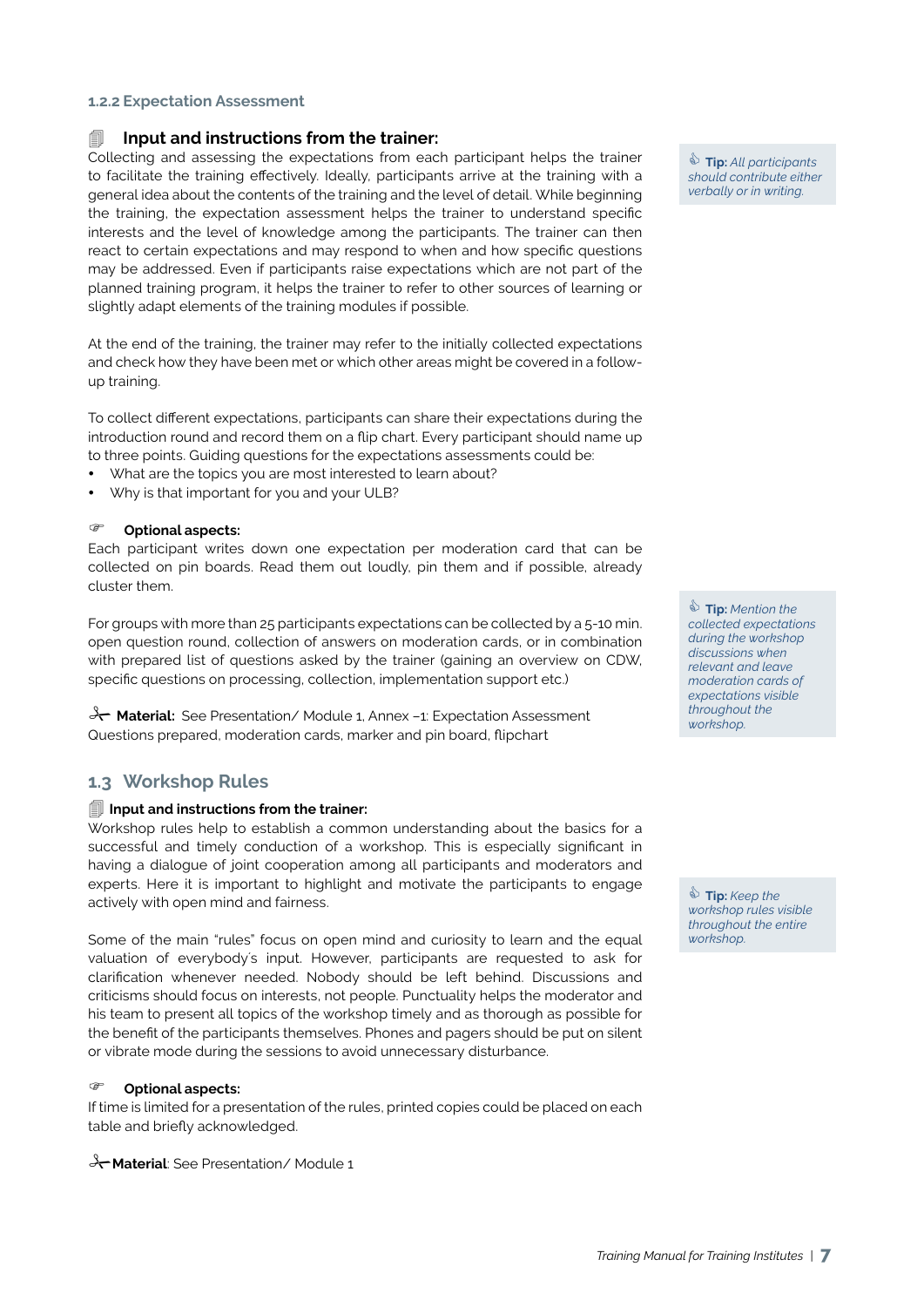## **Module 2: Overview – Thematic Background**

**Key content:** 

- Introduction of concepts to waste management
- Construction and Demolition Waste an overview
- **Learning goals:**
- Gain theoretic background knowledge on the scope of the topic, the aims and benefits of sustainable CDWM, and the climate relevance of the constructions sector
- Understand the benefits and challenges of CDWM
- Awareness of the state of local CDWM, the relevant stakeholders, and understand possible need for action in their city in general

### **2.1 Introduction of concepts to waste management**

### **Input and instructions from the trainer:**

This module first introduces the general concepts to waste management and then leads to a detailed introduction of CDWM. It consists mostly of a general overview of Circular Economy (CE),Resource Efficiency (RE) and Material Circularity (MC) and the complex system of Integrated Solid Waste Management. The task is to explain in more detail, why the topic is important and how CDW is interrelated with these concepts.

The trainer may include short reflection rounds on the introduced concepts and how these relate to the day-to-day practice in the participants`ULBs (see exercise in subchapter 2.1.4 in training manual.

The trainer may include short reflection rounds on the introduced concepts and how these relate to the day-to-day practice in the participants` ULBs (see exercise in subchapter 2.1.4 in training manual.

**Material**: See Presentation/ Module 2, Annex –2.1: Exercise on existing module

## **2.2 Construction and Demolitions Waste Management**

Based on the more general concepts, the trainer then develops together with the participants an understanding of CDWM. This includes a common definition, sources and composition of CDW, processing and products, the economic, environmental and social impacts of CDW and CDWM and the Informal sector and traditional Recycling systems in India. Keep the theoretical introduction as relevant as possible and provide the links on how these concepts can help training participants in their daily routines.

**A** Material: See Presentation/Module 2

## **2.3 Exercise Module 2 : Further Impacts of CDW in your City**

### **Input and instructions from the trainer:**

Based on the economic, environmental and social impacts that were presented before, the participants should be motivated to reflect on their own impacts of CDW in their cities. In the training manual, they find a matrix where they can note down economic, social and environmental impacts and reflect the role the informal sector plays in their waste management system. In the end they should discuss these findings with fellow participants.

**Material:** See Presentation/ Module 2, Annex –2.2: Exercise Module 2

 **Tip:** *Research current developments in India, up-to-date numbers etc. before the workshop.*

 **Tip:** *After each subchapter, allow and ask actively for questions and comments; "investigate" the general understanding of the presented material.*

 **Tip:** *Use as many graphics and photos as available, check newspapers for current or recent developments, illegal dumping or positive aspects.*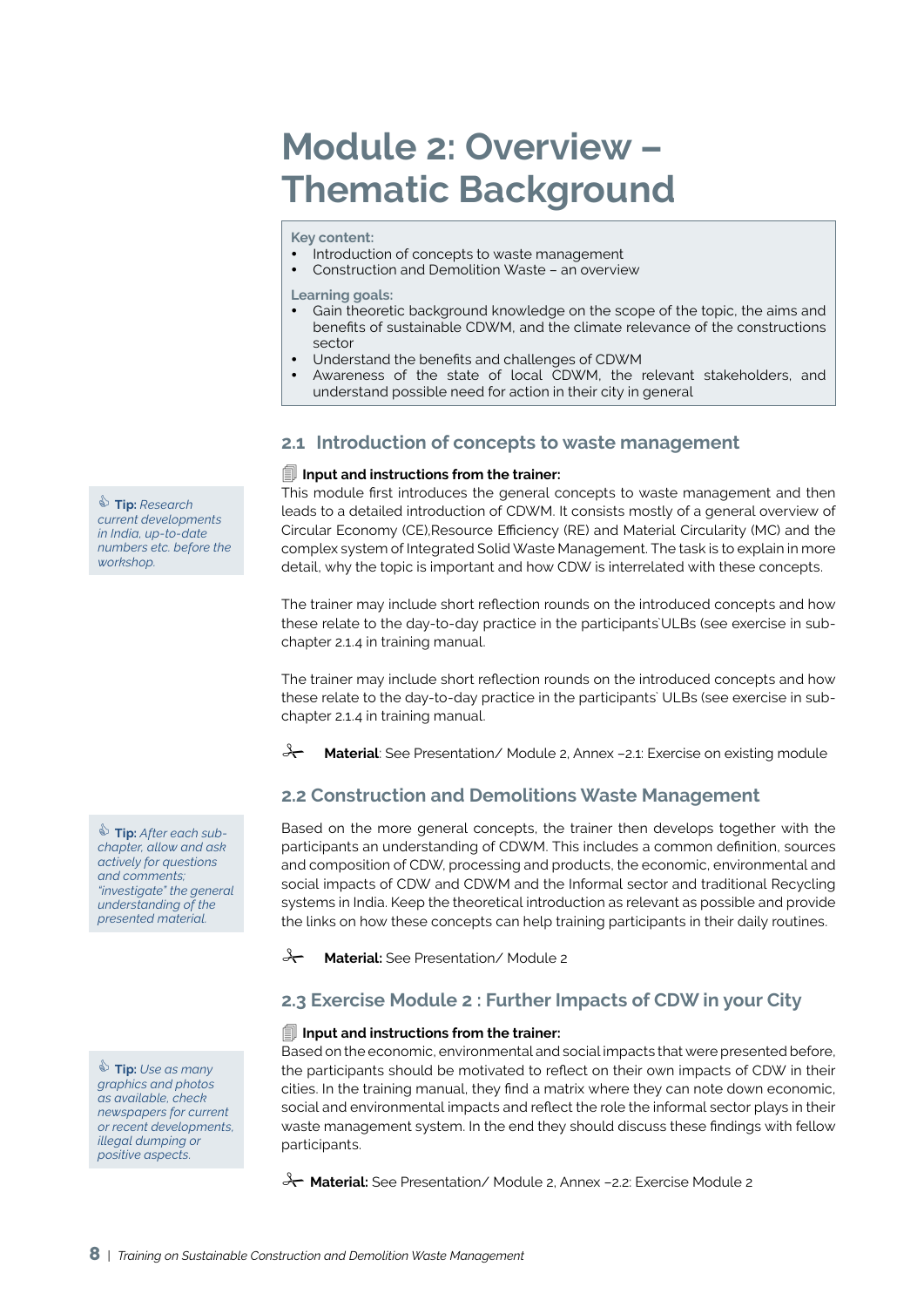# **Module 3: Legal Background**

#### **Key content:**

- Administrative System of India
- Rules and Regulations of CDWM in India
- Responsibilities of different stakeholders

#### **Learning goals:**

- Improve knowledge of national law on CDWM
- Identify the necessary legal tasks for CDWM in your jurisdiction
- Regulatory and capacity challenges

### **3.1 Administrative Structure of India and rules and regulations of CDWM in India**

### **Input and instructions from the trainer:**

This Module comprises a presentation on the legal background including the regulatory framework at the national, state and city level. The details of the CDWM Rules 2016 give an overview on the duties of different stakeholder, timeline for implementing rules, as well as other related mechanisms for ease in implementation of the rules such as guidelines and advisories. The input may also include the possible challenges that may be faced at various levels in implementing the rules, such as the ULB, state agencies and in the private sector.Related codes and standards, such as the revision in the Bureau of Indian Standards and the National Building Code, provide the supporting structure for the implementation of the rules through examplesand encourage the use of recycled CDW material. There are also related guidelines issued by various agencies such as the Central Pollution Control Board(CPCB) which address issues of environmental impacts of CDW.

### **Optional aspects:**

This can be done either by the trainer or external experts such as someone who has been involved in the drafting of the rules or city policy.

### **A Material:** See Presentation/Module 3

### **3.2 Exercise Module 3: Compliance with CDW 2016 Rules**

### **Input and instructions from the trainer:**

The exercise on the CDW 2016 Rules is divided into two steps. In the beginning the participant are asked to answer the questions in the matrix regarding the legal action in their city on their own and discuss the results in small groups. As a second step compliance gaps considering different requirements can be identified. This can be done city-wise or in table groups. This exercise will be an important step towards the more detailed discussion on CDWM steps and project management in the latter modules.

### **Optional aspects:**

Some of the legal requirements in the second part of the exercise module are quite extensive. Depending on group size it might be useful to let participants fill this in for themselves and only collect main aspects in the group – ideally by using a flip chart. Module 6-8 will handle strategic questions. Here it is advisable to not spend too much time on group discussions at this point.

**Material:** See Presentation/ Module 3, Annex -3: Exercise Module 3

 **Tip:** *Research current guidelines, additions or further developments in India. There may be new cities/states which have formulated their own policies to tackle CDW or there may be some revisions in codes which provide an enabling environment for promotion of recycled material etc.*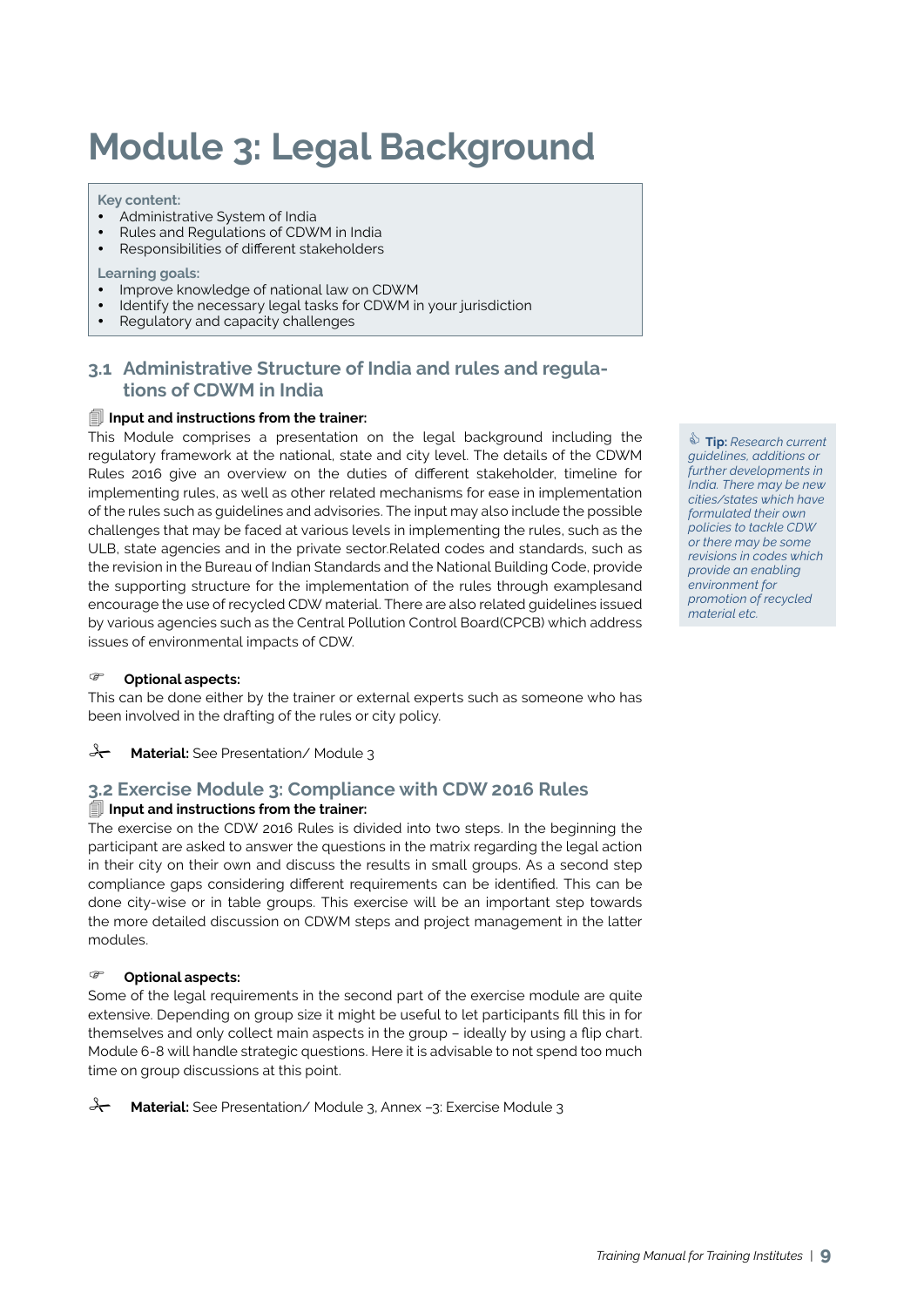## **Module 4: Site Visit – Preparation & Lessons Learned**

**Key content: (for visit of processing site)**

- Overall management of a processing site: Segregation of CDW and usage of products
- Processing site initiation and management and maintenance
- Processing site technical requirements (responsibilities, data, recycling products, etc.)

**Learning goals:** 

- Understand components of an overall CDWM strategy on local level
- Gain motivation and knowledge about different ways to implement a sustainable CDWM system
- y Understand challenges and pros and cons of the components, overall system

### **4.1 Preparation of the site visit an site visit**

#### **Input and instructions from the trainer:**

The site visit plays an important part of the training. Therefore, the trainer should deliver a short explanation of its importance and how it fits to the overall workshop program and the CDWM main steps.

The topics and program of the site visit should be briefly explained in advance. If possible, a short fact sheet about the site should be provided or a representative from the site could give a short overview. Brief questions from the participants should be allowed.

To increase the attention and learning on site, divide the group into small sub-groups with specific tasks of observation during the visit. Depending on the number of participants this could be:

- technical equipment,
- efficiency of the plant/site
- environmental protection measures,
- quality and marketing of processed products;
- overall maintenance
- health and safety issues
- economic aspects etc.

Throughout the visit, participants may be equipped with a questionnaire where they can note down their observations for later presentation and reflection.

On the site, the visit should start with a general introduction (Initiation of facility, responsibilities, contracts, site processes and visit, use of recycled material) and followed by a guided tour of the facility, from input to output.

#### **Optional aspects:**

In case no proper site is at hand, options for an alternate site visit should be assessed in advance:e.g. a landfill where CDW is used for covering purpose, the usage of CDW to refill or level lower areas e.g. for construction; a CDW dumping site (legal and illegal), an illegal dumpingthat clogs rain water channels etc.

 **Tip:** *For a successful visit, it is important to have a clear agreement on what will be presented on-site in advance.*

 **Tip:** *If places other than a treatment facility are visited, prepare a list of common-sense questions to investigate challenges of the visited area (for citizens, nature, infrastructure etc.) and address what could be done to improve the situation (and by whom?).*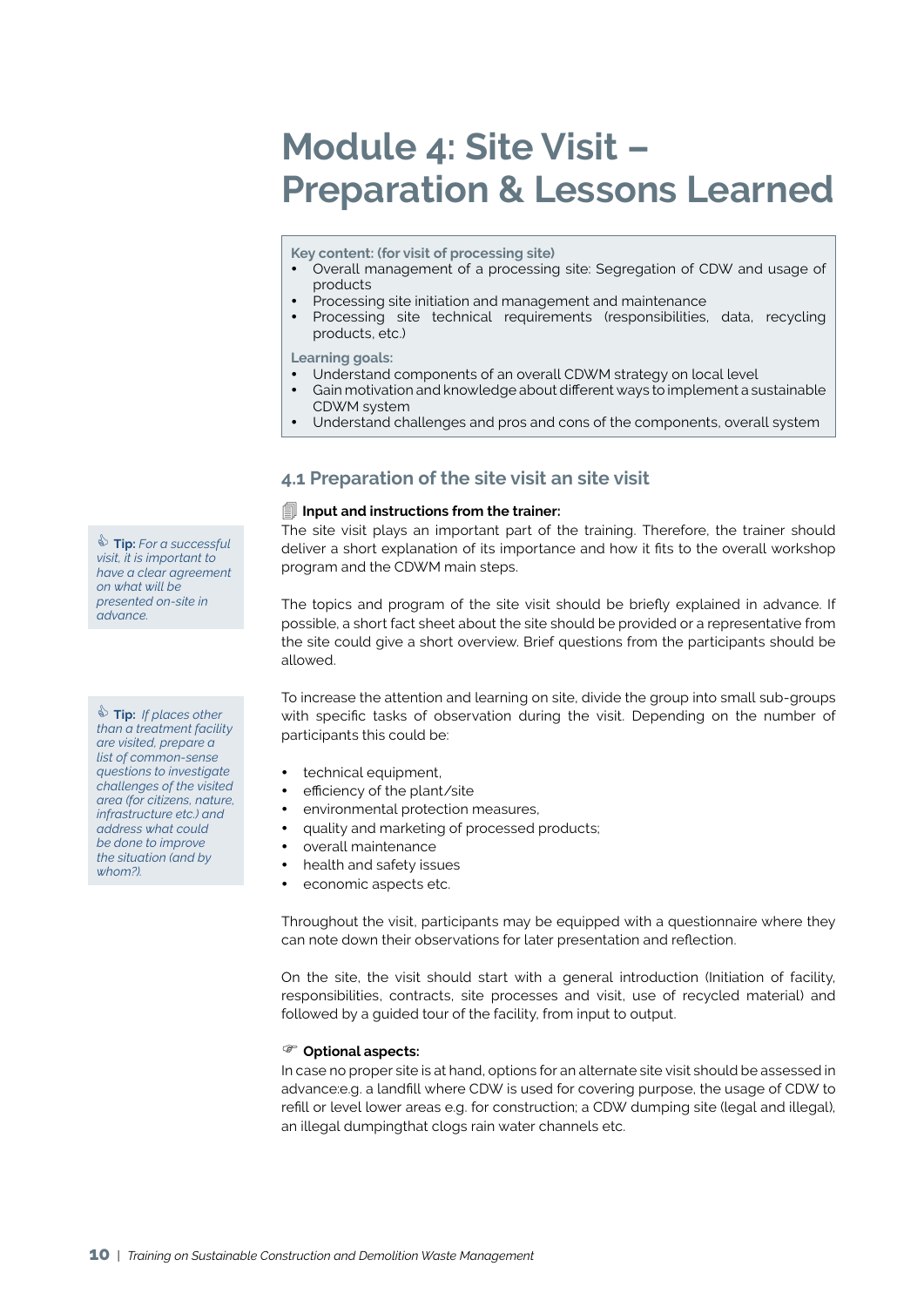If there is no possibility to visit a site, videos or presentations may be used. For example, videos of the Burari Construction and Demolition Waste Facility and the Indore facility are available on the website of the ministry at http://swachhbharaturban.gov.in/

**A Material:** See Presentation/ Module 4, Annex-4.1: Site visit preparation and questions, printed questionnaire for the site visit

## **4.2 Site Visit observation and reflection**

### **Input and instructions from the trainer:**

As follow up to the site visit, the "lessons learned" from site visit should be assessed by the participants. This will enable them to identify opportunities, synergies and challenges for CDWM in their participating cities.

The small observation groups should have the opportunity to collect their impressions (10 min.). Each group can then present their findings briefly and discuss them together with all participants (20 min.). The following questions can help to facilitate the discussion:

- 1. What was interesting and helpful? What inspired you?
- 2. What surprised you?
- 3. What was different than expected?
- 4. Where do you need further information?
- 5. What is (not) transferable and why?
- 6. Where any challenges recognized? How could they be handled?

As a conclusion the participants could be asked to assess the site on a scale from 1-10 (one = very low; ten: very high) considering the following questions. Answers can be collected non-verbally by inviting the participants to put small sticky dots on a flipchart for each questions.

- a. Quality of site visit in general (topic, conduct)?
- b. Personal benefit and knowledge improvement?
- c. Helpfulness for your city´s approach towards CDW?
- d. Relation to workshop and training program?

### **Optional aspects:**

The presentation of findings could be introduced as a role play. Suppose the superior of a participant wants a short briefing of the site-visit but is very busy. Hence, he can only spare 5 minutes of his time. The participant learns to deliver, under time and psychologic pressure, the main findings and conclusion. Requirement: Pair one participant from a group with a participant from another group as "superior".

**Material:** See Presentation/Module 4, Annex -4.2: Exercise Module 4 Questions and Scale on flipchart, moderation cards, pins and pin board

 $\bullet$  **Tip:** Depending *on the site (especially treatment facility or landfill), it might be quite noisy. Hence, a room for introduction and questions should be provided for questions and answers.*

 **Tip:** *Provide flipchart to note important findings and feedback.*

 **Tip:** *If time is short the trainer may integrate this conclusion in the final feedback session.*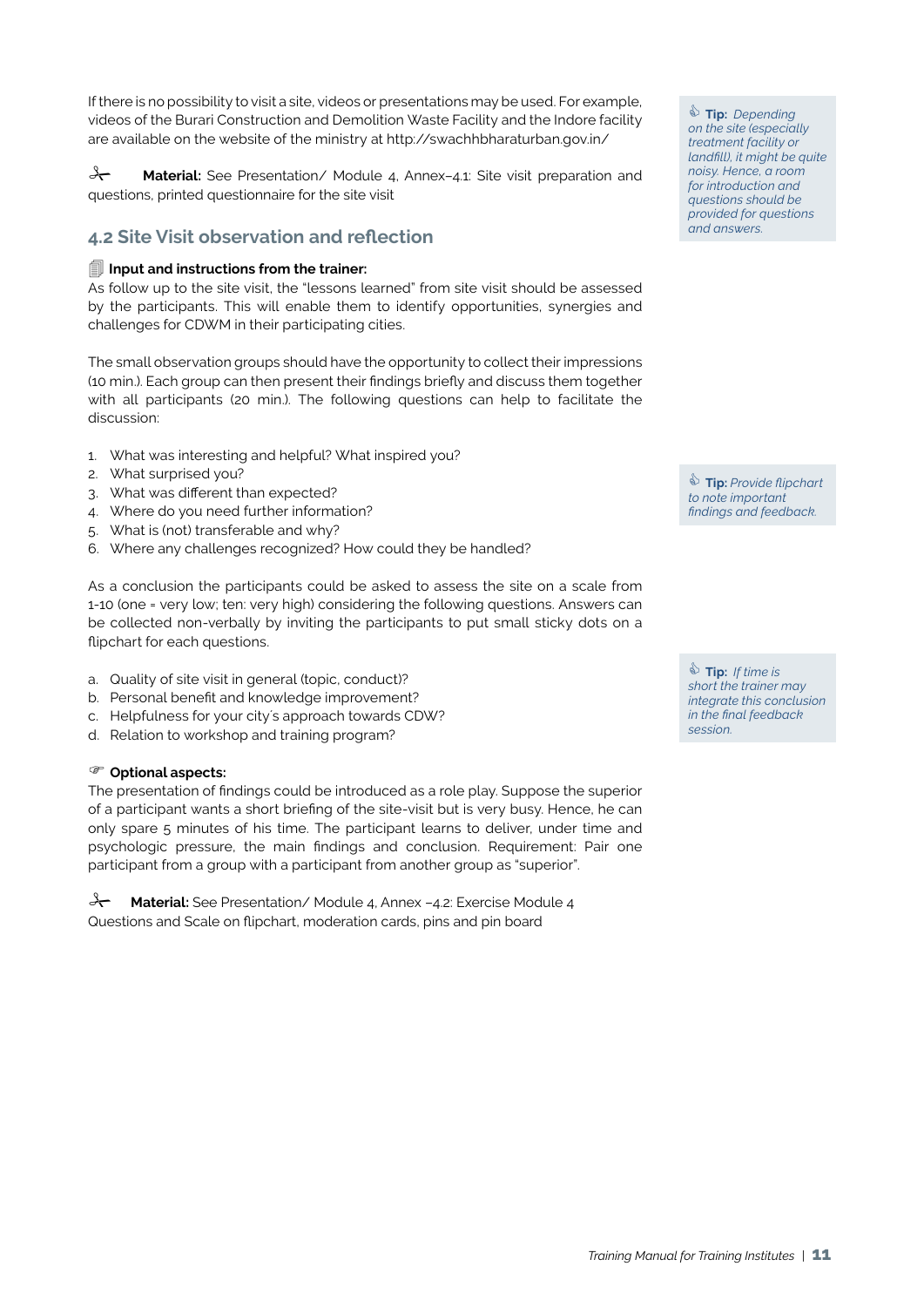## **Module 5: Best Practice Examples**

### **Key content:**

- Indian Best Practice for CDWM
- International best practice for CDWM (Germany)

**Learning goals:** 

- y Learn about Indian and German approaches to implement CDWM or treatment facilities
- Increase motivation to implement a sustainable CDWM system in their own city
- Gain better understanding of the complexity of CDWM

### **5.1 Indian Best Practices**

### **Input and instructions from the trainer:**

This session gives an overview of (adaptable) Indian examples. The input by the trainers should address the following questions:

- What is transferable, what was the point of origin, where are they now?
- What was the motivation behind setting up of the best practice?
- Which regulations are the bases here?
- What was the implementation model?
- What were the challenges faced in the process?
- What are the key takeaways from the best practice?
- What are the successes that can be replicated in other cities?

Make sure, that the following points are covered:

- What challenges are they facing and how is the situation today?
- Is it a functional facility?

### **Optional aspects:**

Invite Indian experts to introduce best practice examples. The Module could also be connected with the site visit, a short interview or video could be shown additionally. Someone who has worked on setting up of a facility would be best to speak in this session as they can go deeper into the real issues, challenges and learnings.

**A** Material: See Presentation/Module 5

 **Tip:** *Avoid examples that are too sophisticated or not at all comparable.*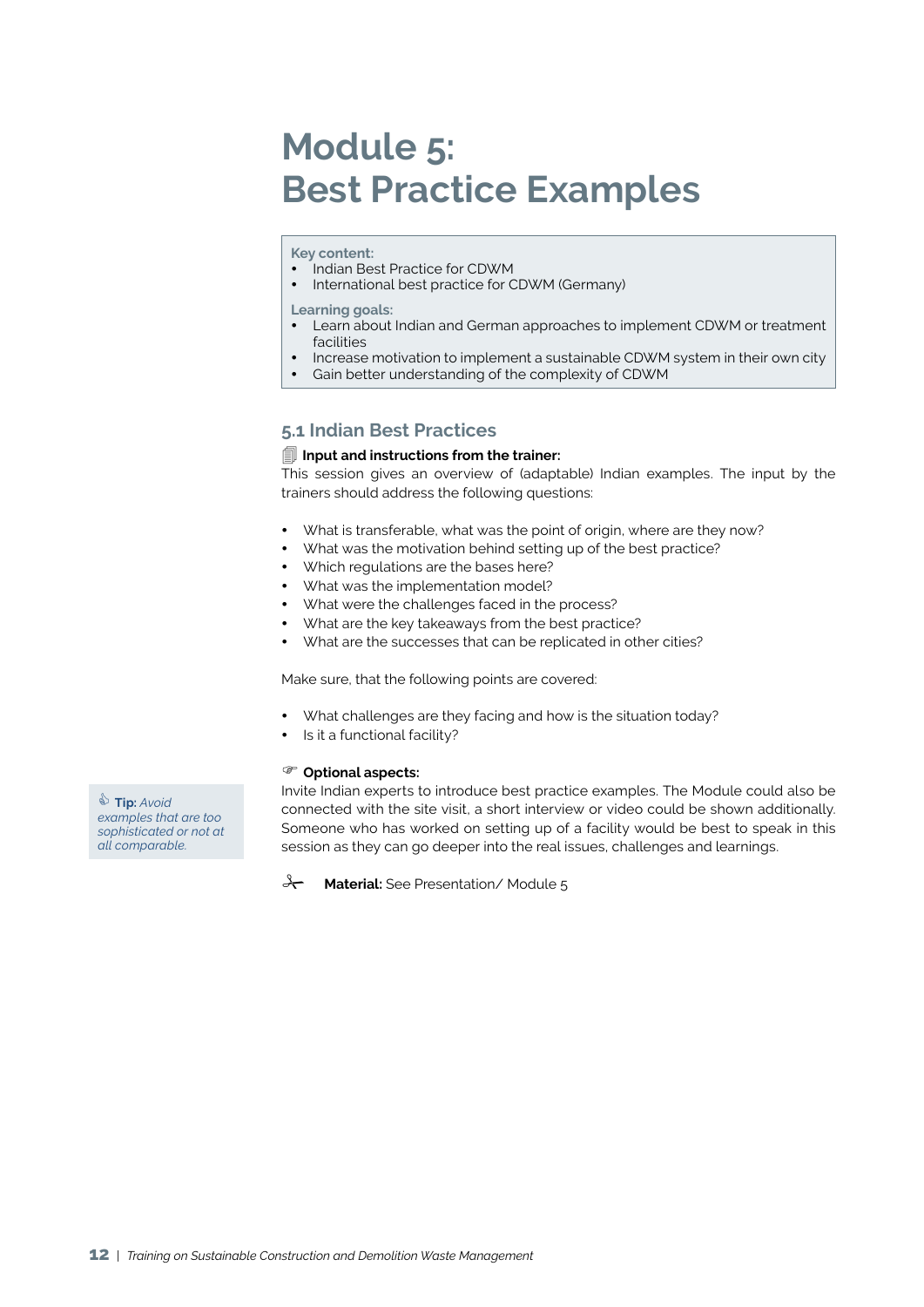### **5.2 International Best Practices**

### **Input and instructions from the trainer:**

International examples provide different inspirations and possibilities to think outside the box. However, transferability of examples is usually limited. Hence, it is important that the trainer adequately presents examples and discusses these using the questions provided in the exercise module.

### **Optional aspects:**

Participants can be shown a short video that summarizes the key points listed above e.g. an interview with an expert, an explanatory video etc.

**A Material:** See Presentation/Module 5

### **5.3 Exercise 5: Best Practice examples reflection**

### **Input and instructions from the trainer:**

Based on the examples presented, participants are asked to note down their observations into the matrix. Afterwards, the group can gather for a question and answer session to clarify questions of comprehension. The module concludes with a joint discussion on the following questions: Which example(s) would best suit your city and why? What is helpful for your city's approach to CDW? What do you think would not work in your city? What kind of support do you need?

### **Optional aspects:**

This exercise can also be a panel discussion if there are multiple experts available for this session. Questions from the participants can be tackled by the experts and moderated by one of the faculty members to maintain time and relevance.

If all participants' questions have been answered, the trainer can also take recommendations for other case studies/examples which may not have been covered during the presentation.

**Material:** See Presentation/ Module 5, Annex -5: Exercise Module 5, microphone

 **Tip:** *This session should emphasize the practical applicability of the best practice example: Experts may be invitedto talk from their own experience.*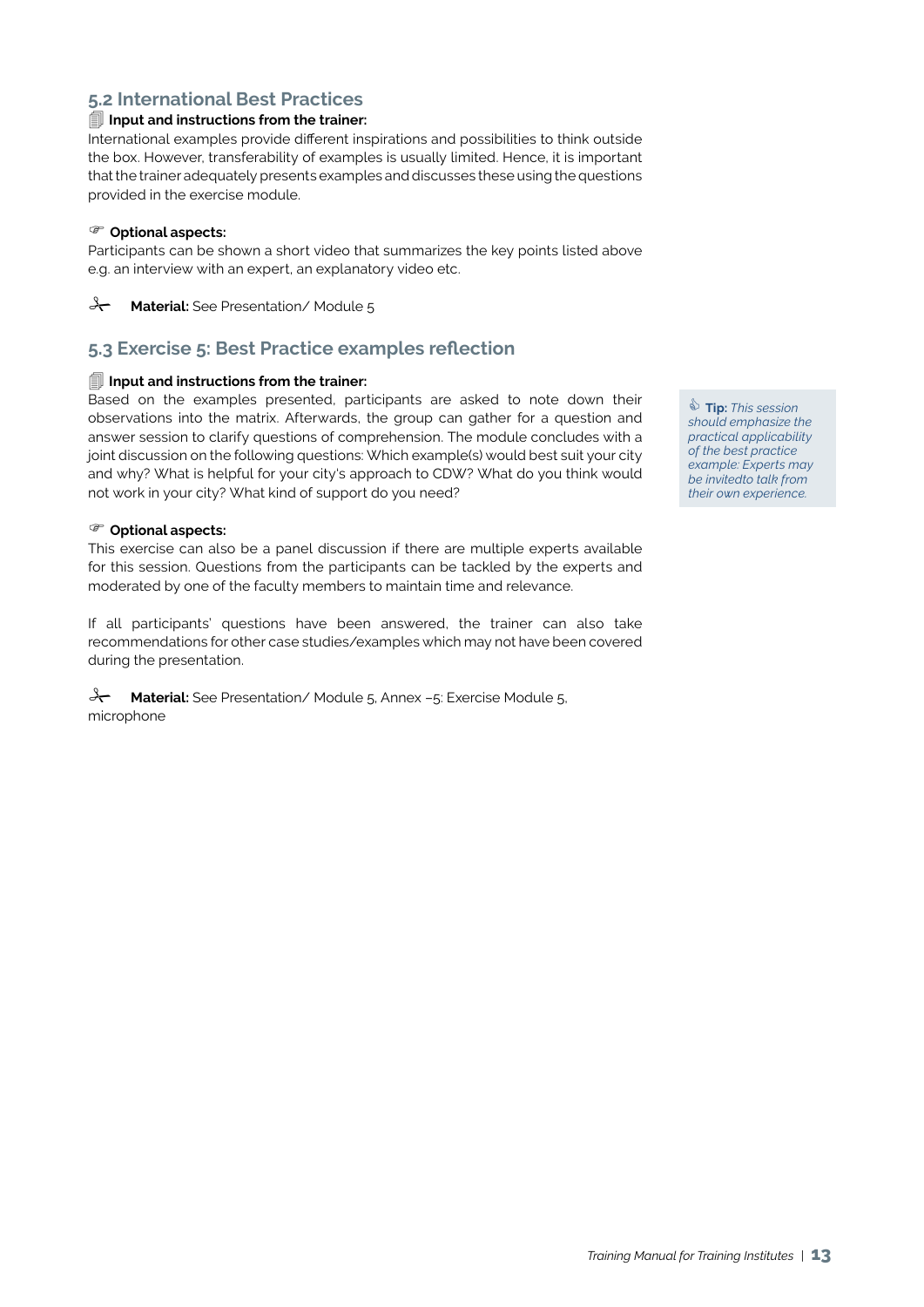## **Module 6: Main Steps of Construction and Demolition Waste Management**

#### **Key content:**

- Overall approach of CDWM in the Indian framework
- Integrated steps of a CDWM plan/strategy

#### **Learning goals:**

- Elaborate on CDWM steps based on the previous modules
- Gain clear understanding about CDWM steps

### **6.1 Main steps of Construction and Demolition Waste Management**

#### **Input and instructions from the trainer:**

The module starts with the exercise of working out the main steps, topics and findings by the participants. Participants are invited to write each idea on a moderation card. By acclamation, the participants brainstorm the main aspects of the CDWM from their previous understanding. Together with the participants, the trainer immediately arranges the cards on the prepared pin board. At the end the trainer can introduce additional ideas and missing points and discuss them with the participants.

Duration: 15-20 min, depending on the input from the participants.



*Figure 1: Example of the Brainstorming on CDWM steps (Source: NIUA, First training on CDWM, held in December 2019)*

Using a printed flow chart "Main steps of CDWM", the trainer presents the ideal stepby-step approach of a CDWM strategy.

 **Tip:** *Prepare 2-3 pin boards with the main headlines from the flow chart "Main Steps towards CDWM strategy" in advance.*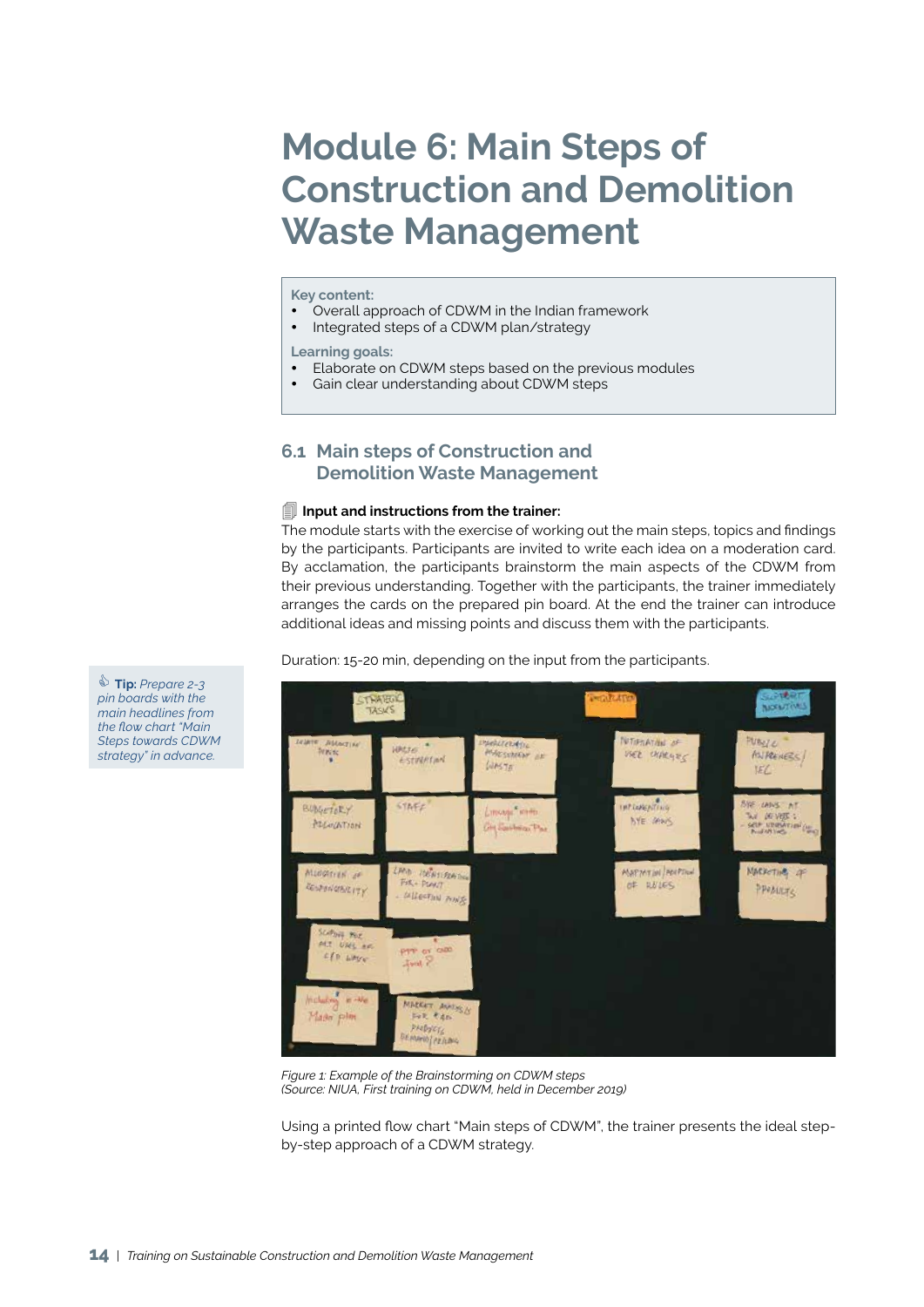After answering comprehension questions, all participants should be invited to compare the self-elaborated steps with the ideal approach. Questions to facilitate this part:

- a. Where are similarities, where differences?
- b. Where is an adaption of the self-elaborated approach necessary or reasonable, depending on a city´s framework and status quo (see Module 2)?
- c. Is anything else missing?

A critical discussion and consideration should be supported. In this way, a common basic version can be created which, where appropriate, also contains city specifics.

### **Optional aspects:**

Carry out this exercise as group work, especially if you have a large number of participants. One group starts by presenting their results, each additional group adds new and additional aspects.

**A Material:** Annex –6.1: Steps toward CDWM

Pin boards, markers, pins, moderation cards

## **6.2 Basic Assessments for the CDWM strategy/plan**

#### **Key content:**

- Strategic Assessment of CDWM
- Technical assessment: waste estimation, collection and transportation evaluation
- Plant level Calculations

### **Learning goals:**

- Understand needs at governance level to ensure implementation (responsibility)
- How to calculate CDW amounts?
- Aspects of locating collection points and processing unit

## **6.2 General Situation in your Municipality**

### **I** Input and instructions from the trainer:

The trainer's task is to get a general overview on the status quo of CDWM in the participating cities. Main information needs to be collected related to existing strategies, responsibilities, treatment of CDW, existing data, current restraints and challenges. The assessment is ideally prepared before the training by sending a questionnaire to the training participants. If this is not possible or questionnaires are not returned in advance, a reflection round can be included during this module. It could be helpful to encourage the participants to call a responsible colleague and ask for relevant data.

### **Optional aspects:**

If providing a questionnaire in advance is not possible, the question might be asked into the audience only during the workshop. Take short notes (use flipchart) of main feedback and summarize the feedback after the questions round to the audience.

**X** Material: Questionnaire or prepared questions Annex –6.2: General situation in your Municipality Flip chart, moderation cards, markers, pins and pin board

 **Tip:** *Start with the exercise before providing the overall process flow-chart; motivate participants to contribute and reflect what they have learned and observed so far.*

 **Tip:** *If a flipchart is used during the exercise, the trainer should note the main aspects of the questionnaire in advance. Write down the main challenges of the cities.*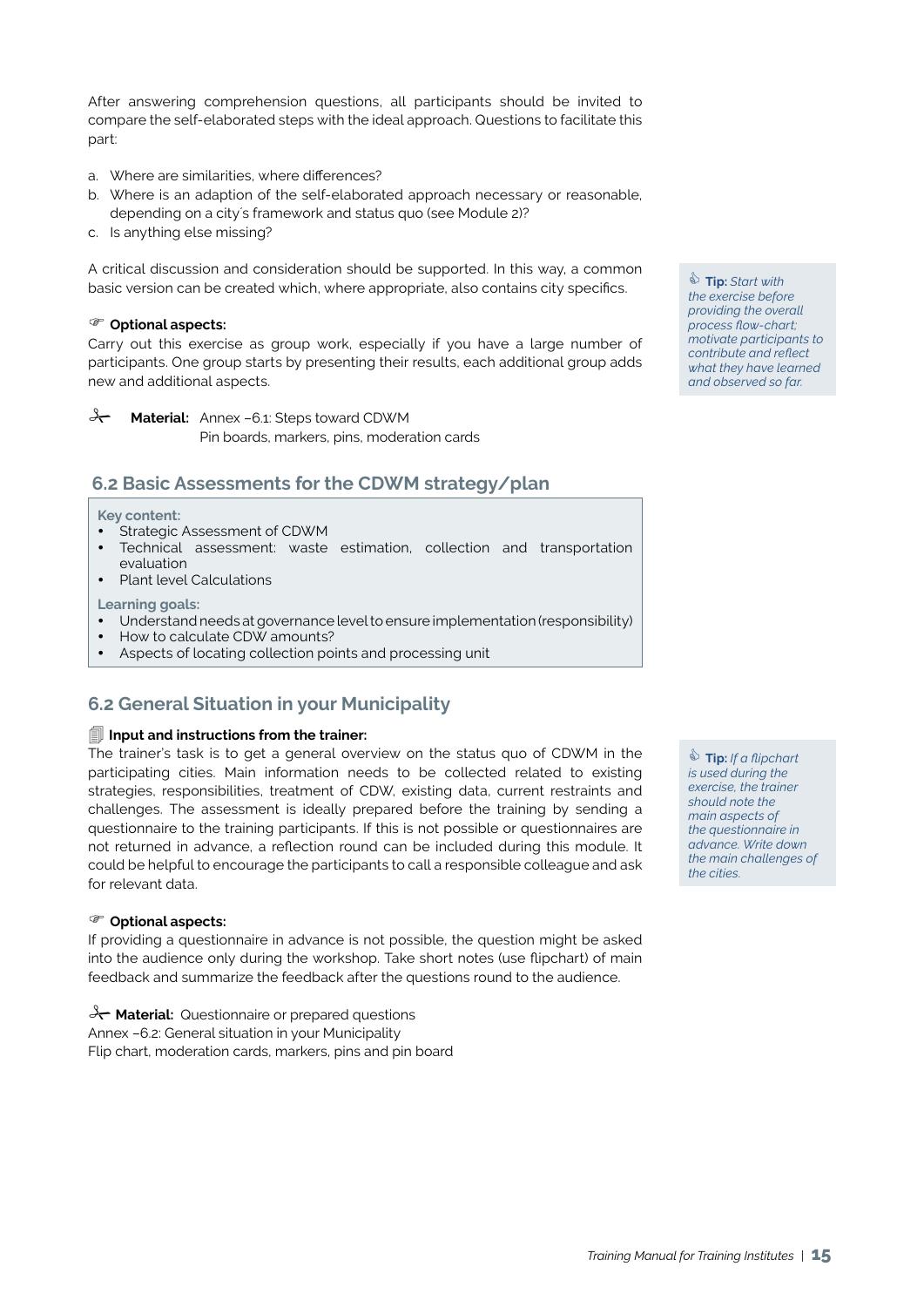## **Module 7: Involving Stakeholders**

**Key content:** 

- Role and functions of stakeholders in the CDWM process
- Challenges and agendas of potential stakeholders

**Learning goals:** 

- Identify and cluster of relevant stakeholders for CDWM
- Understand stakeholders` interaction and collaboration with each other

### **7.1 Stakeholders in CDWM**

### **Input and instructions from the trainer:**

This module invites the participants toconsider the actors or stakeholders involved in CDWM. The trainer should briefly present the importance of stakeholders on all different levels, as the involvement of all actors in the field of CDW is crucial to the success of CDWM on a local level. This is already outlined in the CDWM rules (see Module 3).

The main task in this reflection is to engage participants to identify stakeholders in CDWM process on their own and in three steps:

- 1. General brainstorming or involving all participants
- 2. Related to their importance (Cluster I) and
- 3. In the ways of involving or approaching them (Cluster II)

### **7.2 Exercise Module 7: Stakeholder Identification and Assessment**

### **Input and instructions from the trainer:**

As a first step, invite the participants to a brain writing session. Each participant writes down stakeholders on moderation cards, one card per stakeholder. Collect the cards and group them together with the participants under the categories: governance, technical, and others.

To assess the stakeholders` importance, the moderation cards can be pinned to a pin board in a prepared stakeholder circle matrix (see training manual module 7.3). The participants can create a common "stakeholder map" to define, group and evaluate the stakeholders according to their role and importance for CDWM at local level. The closer to the centre of the circle, the more important a stakeholder is, e.g. because of his or her decision-making tasks. You can also use bold letters or underline the most important in each sector. Finally, use the exclamation mark (!) for those who can "veto" the development and implementation of the CDWM.

The relationship between the different stakeholders can be discussed and visualized in the circle matrix by using different arrows and lines. The clarification of strong, weak and conflicting relationships can allow a better understanding of opportunities and obstacles to involving different stakeholders.

 **Tip:** *Provide necessary material for the exercise. If brainstorming with all participants, at least a second trainer needs to collect the ideas on moderation cards as the process of clustering requires shifting cards on the pin board.*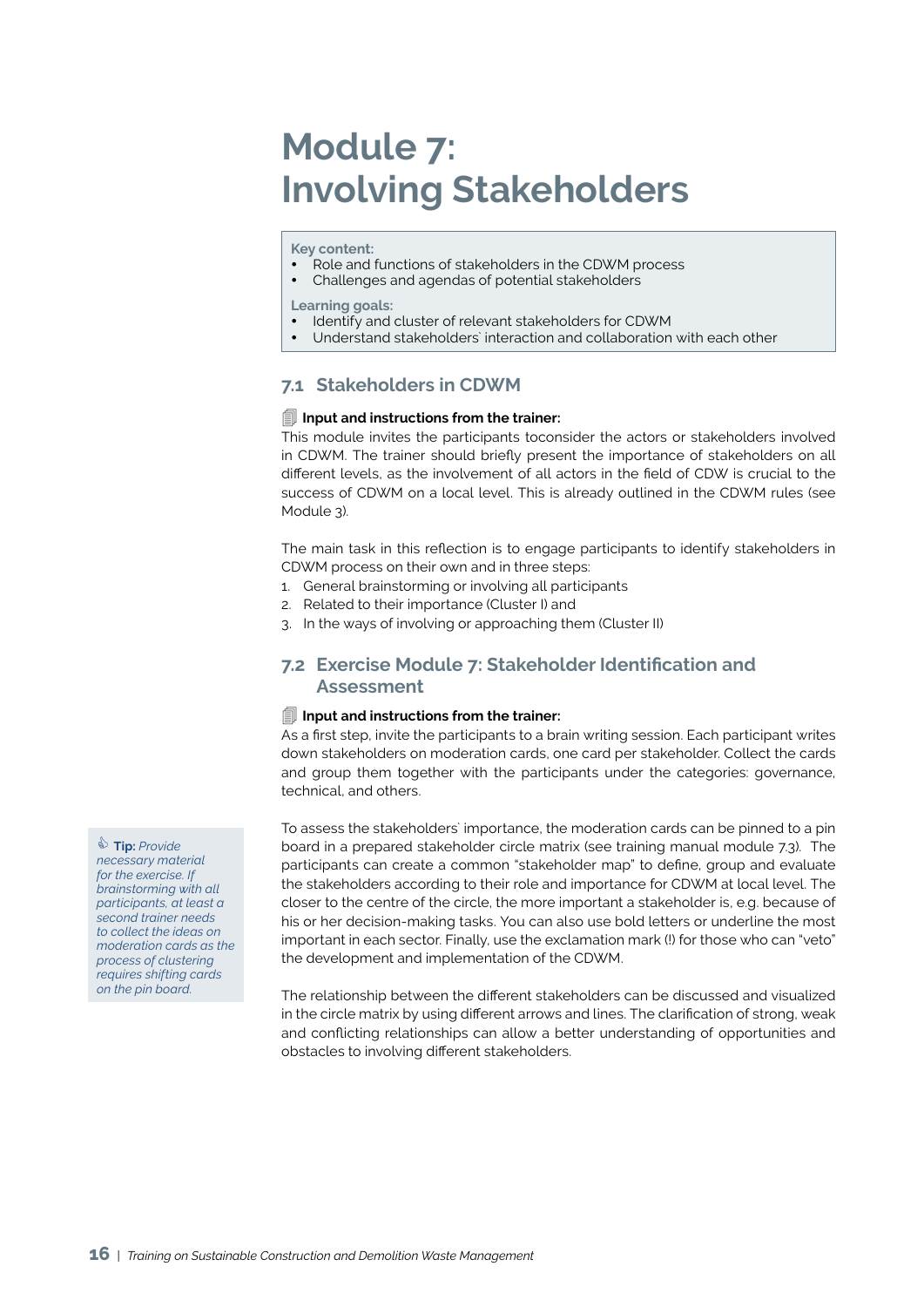The method should be adapted to the timeframe for the exercise. This elaboration will be needed again in the project management and road map modules (Module 8).

### **Optional aspects:**

Use group work in the three mentioned steps; the first group presents its results on a pin board, the following groups add additional aspects (more time intensive).

As an alternate interactive step:One can circulate a broad list of potential stakeholders in terms of governance, technical and others, and ask the participants to actually fill in the names and numbers of individuals in their city (see Annex –7). Some designations are entered as a clue for the participants, while others are left empty to encourage thinking.

**Material:** See Presentation/ Module 2, Annex –7: Exercise Module 7 Pin boards, moderation cards, markers, pins or flipchart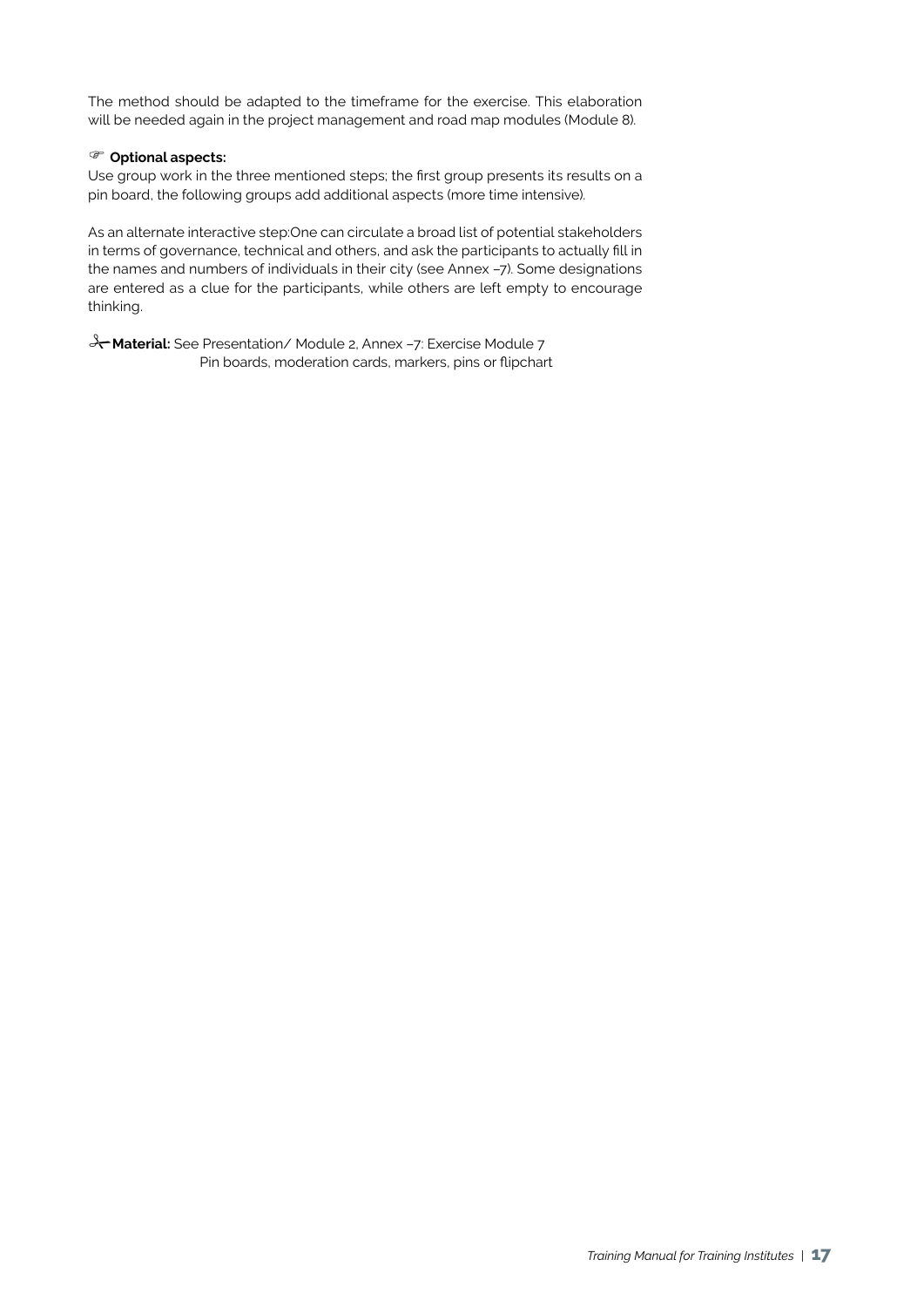## **Module 8: Project Management and Roadmap**

#### **Key content:**

- Task Identification from status quo to CDWM implementation
- Stakeholder Identification responsible for each of the next steps
- Timeframe for actions to ensure CDWM implementation success

**Learning goals:** 

- Develop a CDW flowchart for the city (material and responsibility flow)
- Develop a roadmap (next steps and responsibilities) jointly, using the learnings of the training workshop so far
- Present CDWM elaborated solution to superior/senior

## **8.1 Project Management Set-up for CDWM**

### **Input and instructions from the trainer:**

This module is conducted as a group-exercise withfinal presentation by different groups. The CDWM strategy chart and Project Management and Roadmapsheet (see Annex–8.1)are distributed in the class, and participants from the cities start filling the sheets with specific details for their own city.

Ideally, each city should act independently with a trainer on the table, but it is possible for a group of similar cities to sit together for brainstorming while sheets are filled individually.

### **8.2 Exercise Module 8: Project Management and Roadmap Development**

### **1. Project Management**

- In this section, for each task the city has to identify:
- What needs to be done to achieve the topic?
- » What are the principal challenges in doing so?
- **2. Roadmap**
	- In this section, for each task the city has to identify:
- A. Who is the person in the city responsible for addressing the task?
- B. What is the timeline for the person for completing the actions (start date and end date)?

In the end, each city (if it is a small group and time permits) or a selection of cities, depending on the variation in size and approach, will be asked to present their project management and roadmap to the others. Trainers and other cities can raise questions and doubts and act as a guide for the presenting city to refine its CDWM strategy.

#### **Optional aspects:**

Create "role play" situation e.g.: The Comissioner of example city asks the responsible staff to present the CDWM strategy: important requirements,steps, responsibilities; As he is a very busy man, he has only five minutes to spare before an important meeting; So he is already under time pressure.

**A Material:** Printed CDWM Strategy Chart and Project Management and Roadmap sheets for each city, Annex –8.1: Exercise Module 8 and Annex –8.2: Exercise Matrix Project Management and Roadmap Development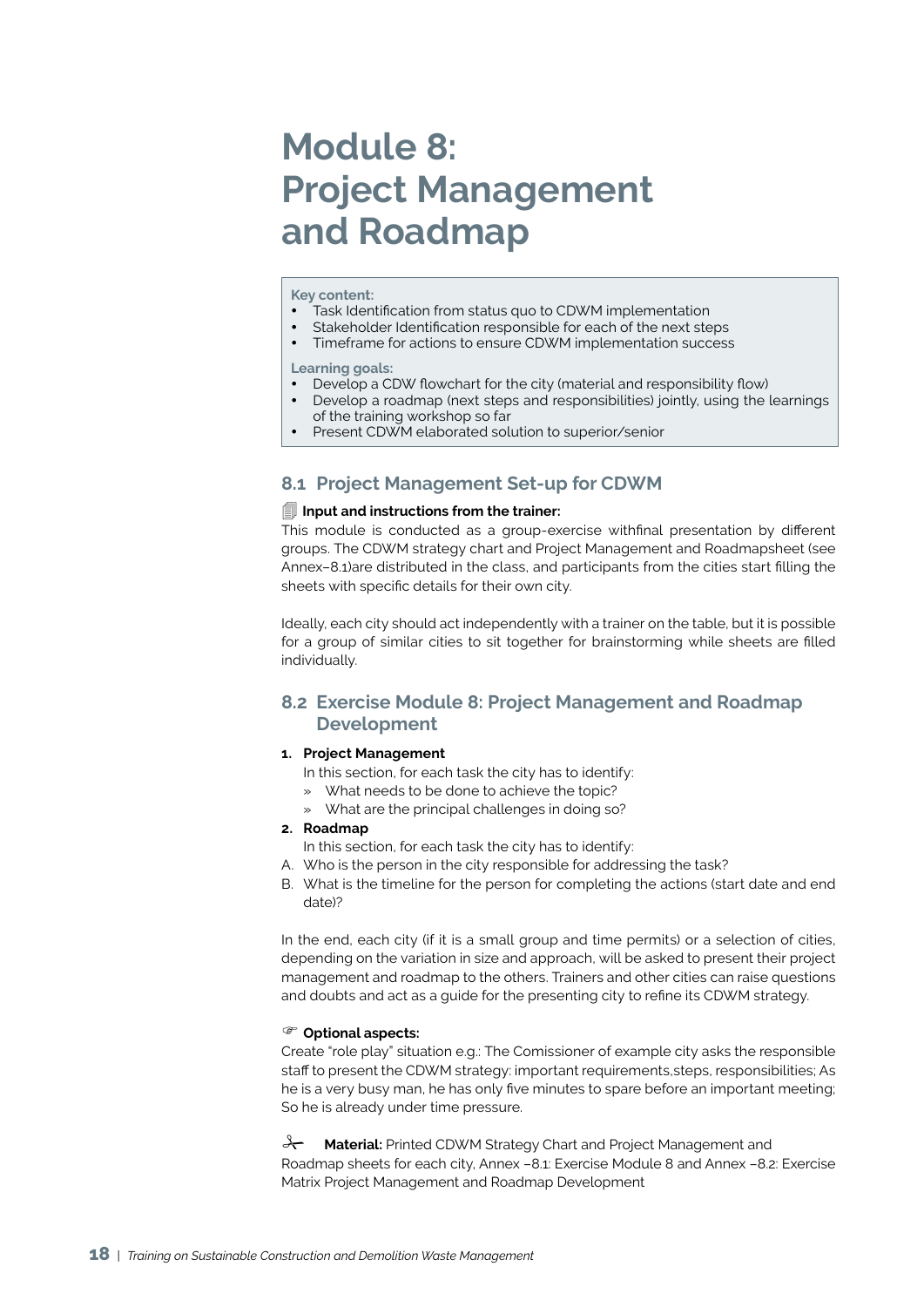## **Module 9: Reflection and Feedback**

#### **Key content:**

- $E$ xpectation reflection
- y Feedback and outlook

### **Learning goals:**

Learn to assess expectations and identify different needs to implement CD waste management in their communities.

### **9.1 Reflection**

### **Input and instructions from the trainer:**

To round off the training, there should be a joint reflection round to reflect on what has been learned and give an outlook on further possible step. This module is most critical to transforming the knowledge and information gained into actionable steps toward implementation. The entire module should be framed as a movement towards the future.

Invite the participants to note their thoughts on the provided questions in the matrix in Module 9 individually. Afterwards moderate a group discussion on selected points.

Additionally, refer to the recorded expectations of the first day (present on flipchart or pin board) and discuss them one by one regarding the fulfilment. If time is limited, only elaborate on the most important expectations.

**A Material:** Flipchart, Matrix, Annex -9.1: Exercise Module 9

### **9.2 Feedback:**

### **Input and instructions from the trainer:**

Feedback, positive and negative, is guidance to track towards successful outcome. Create a safe space for open communication.

Within the training, one suggested feedback exercise is the Five Finger Method:

 **Tip:** *Ensure the conversation is not dominated by the opinion of a few. Instead invite contributions by all participants.*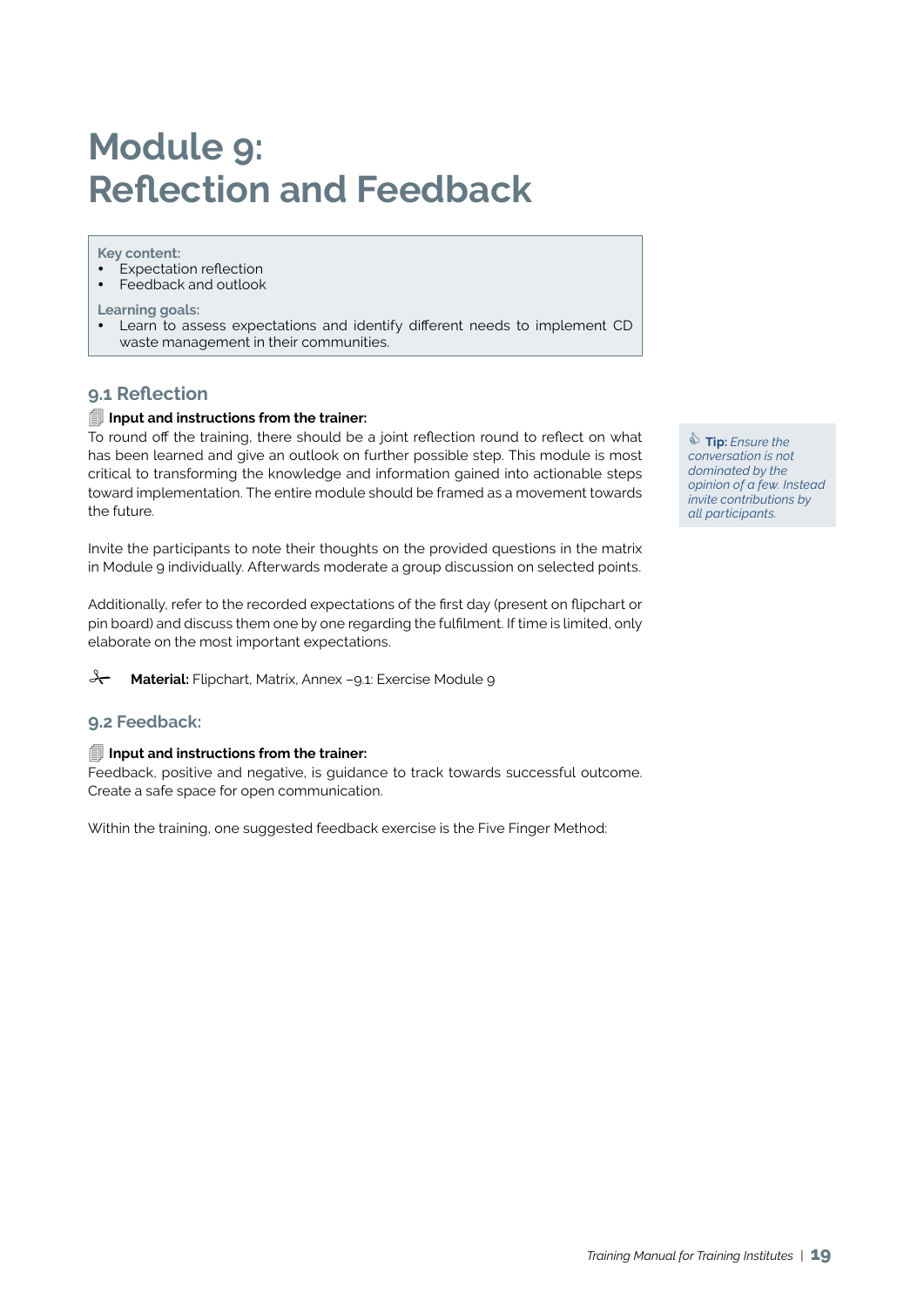

*Figure 2: The Five Finger Method (Source: Difu)*

*Additionally, one can use the feedback form to receive a detailed and anonymous feedback (see Annex –9.2).*

#### **Optional aspects:**

If time is limited, the Five Finger method can be shortened to Three Finger Method and everyone just answers the three most important aspects.

Another option is to prepare a flipchart paper with a list of most important aspects of training (content, design, performance, site visit, exercises, time budget etc.) and offer them three options (columns) for feedback. Positive  $\circled$  - Neutral  $\circledcirc$ ) - Negative  $\circledcirc$ ). For each aspect, every participant marks one choice.

**X** Material: Flipchart with explanation of method

 **Tip:** *In case of negative feedback, avoid defending it, but request ideas for improvements by participants.*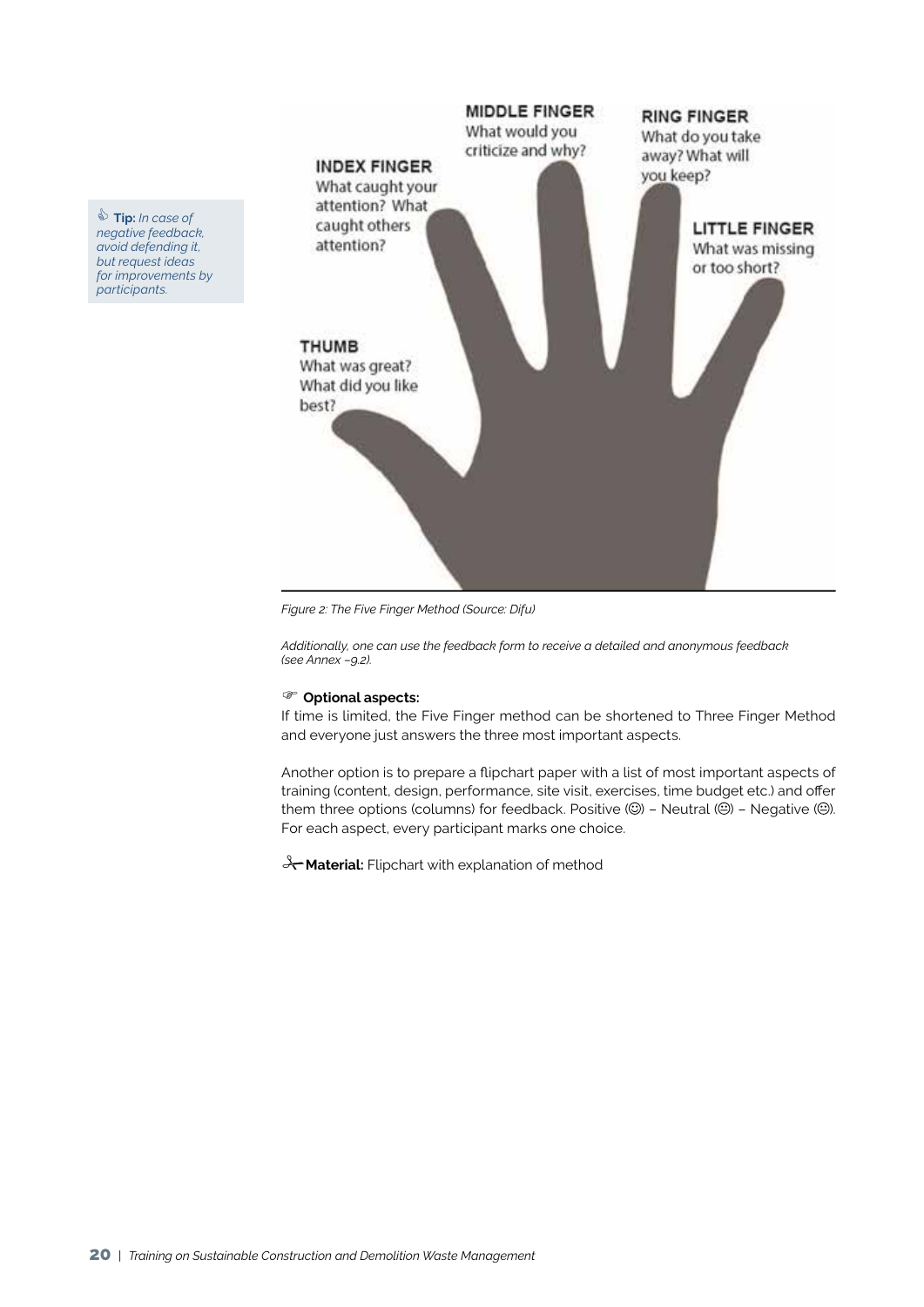## **Annex – Training Manual for Training Institutes**

## **Annex –0: Preparatory Checklist**

| <b>Preparatory Checklist</b> |                                                                                             |              |
|------------------------------|---------------------------------------------------------------------------------------------|--------------|
| Category                     | Components/Key Elements                                                                     | <b>Notes</b> |
| <b>VENUE</b>                 | Location                                                                                    |              |
|                              | Accessibility                                                                               |              |
|                              | Capacity of training room                                                                   |              |
|                              | Additional space for breaks and lunch                                                       |              |
|                              | Seating and Tables                                                                          |              |
| Table for reception          |                                                                                             |              |
|                              | Table for publications/give-aways                                                           |              |
|                              | Facility support system (A/V, food)                                                         |              |
|                              | Speakers desk                                                                               |              |
|                              |                                                                                             |              |
| <b>PARTICIPANTS</b>          | Selection of participants                                                                   |              |
|                              | Invitation sent                                                                             |              |
|                              | Confirmation of participants                                                                |              |
|                              | Final notification of dates, instructions and agenda                                        |              |
|                              | Questionnaire sent to participants                                                          |              |
|                              |                                                                                             |              |
| <b>MATERIALS</b>             | Workshop facilitation kit (moderation cards, pens,<br>flipchart, pin board, pins, marker, ) |              |
|                              | Laptop, charger, pointer, microphone, beamer, speaker,<br>roll-up (visuals)                 |              |
|                              | Participants' bags, bottles, identity-card, notebook, pen,<br>workbook and documents        |              |
|                              | Presentation, Hand-outs, Training Material etc.                                             |              |
|                              |                                                                                             |              |
| PRINTED MATERIALS            | Name plates (participants and experts)                                                      |              |
|                              | List of participants                                                                        |              |
|                              | List of participants' signature                                                             |              |
|                              | Handout's and agenda                                                                        |              |
|                              | Feedback questionnaires                                                                     |              |
|                              | $\cdots$                                                                                    |              |
| <b>CATERING</b>              | Tendering of Catering                                                                       |              |
|                              | Report final number of participants to caterer (and<br>special needs)                       |              |
|                              | Arrangements (times, location, schedule)                                                    |              |
|                              |                                                                                             |              |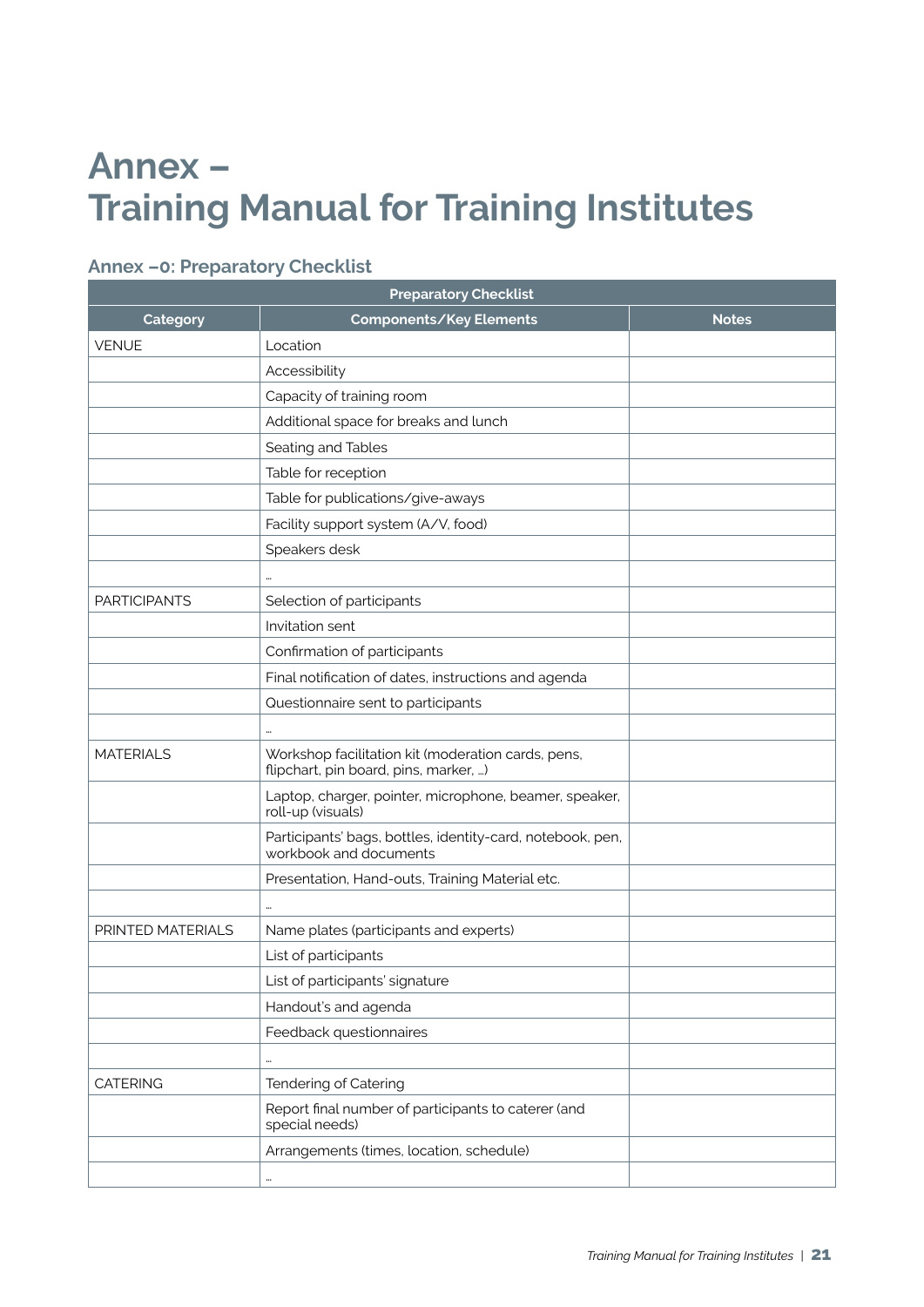### **Annex –1: Expectation Assessment**

To start the training, it is helpful to assess the expectations of the participants with the content and intentions of the program. This helps to identify specific questions of the participants that can be considered during the workshop. At the end of the workshop, we will assess if and how expectations have been met.

Please note down your expectations for the training and share them with fellow participants. The expectations are not limited to technical aspects of CDWM but could also include management or environmental issues, to mention a few.

| What are the topics you are most interested to learn about?<br>Why is this important for you or your ULB? |  |  |
|-----------------------------------------------------------------------------------------------------------|--|--|
|                                                                                                           |  |  |
|                                                                                                           |  |  |
|                                                                                                           |  |  |
|                                                                                                           |  |  |
|                                                                                                           |  |  |
|                                                                                                           |  |  |
|                                                                                                           |  |  |
|                                                                                                           |  |  |
|                                                                                                           |  |  |
|                                                                                                           |  |  |
|                                                                                                           |  |  |
|                                                                                                           |  |  |
|                                                                                                           |  |  |
|                                                                                                           |  |  |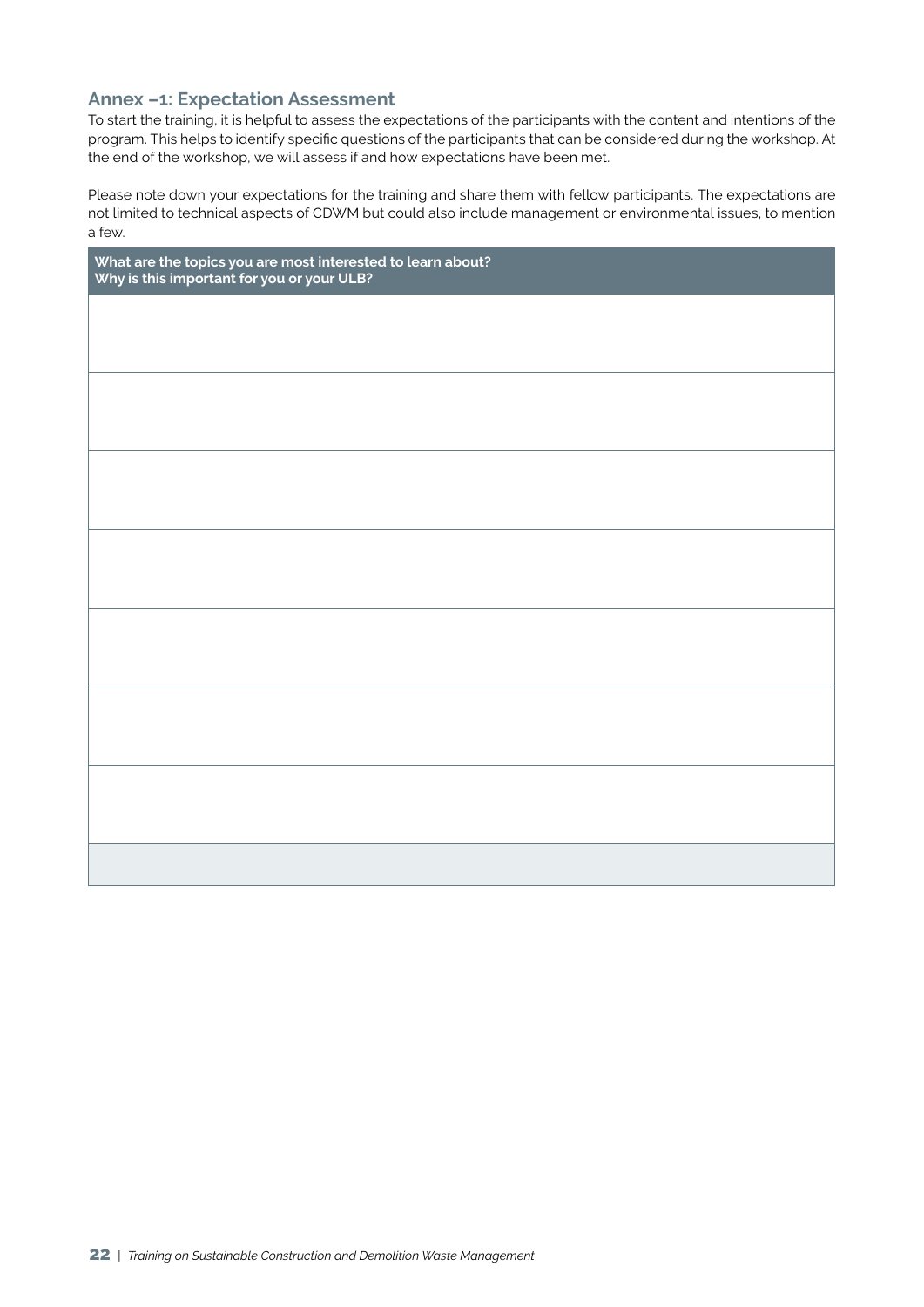## **Annex –2.1: Exercise on existing module**

What are the topics you are most interested to learn about? Why is this important for you or your ULB?

| <b>Guiding questions:</b>                                                                      | <b>Notes:</b> |
|------------------------------------------------------------------------------------------------|---------------|
| Are there specific concepts such as Integrated<br>Municipal Waste Management used in your ULB? |               |
| What are the responsible departments?                                                          |               |
| What are lessons learnt of existing strategies which<br>could be relevant for CDW?             |               |

## **Annex –2.2: Exercise Module 2**

**Exercise Module 2: Further Impacts of CDW in your City** 

Based on the list of economic, environmental and social impacts

- 1. Please note down important impacts of CDW in your city.
- 2. Think about the role that the informal sector plays and might play in the future related to CDWM; What are challenges and benefits when involving this sector in a structured way?
- 3. Explain and discuss impacts of CDWM and your additional findings with your fellow participants.

| Economic Impact                |  |
|--------------------------------|--|
| Environmental Impact           |  |
| Social Impact                  |  |
| Informal Sector<br>Involvement |  |
|                                |  |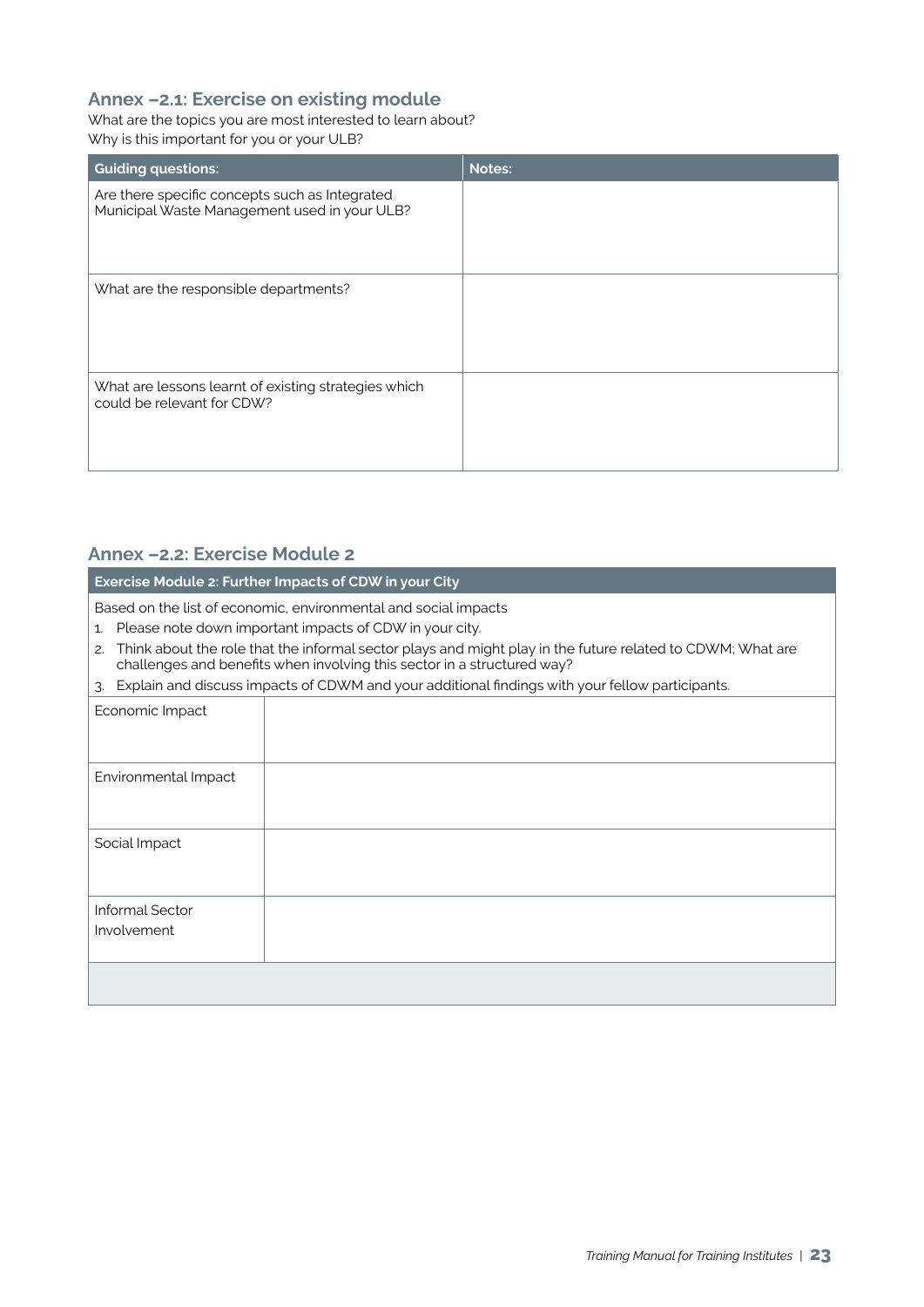## **Annex –3: Exercise Module 3**

### **Exercise Module 3: Compliance with Construction and Demolition Waste 2016 Rules**

This exercise intends to verify legal action already taken in your city including challenges that relate to the legal requirements of the CDWM rules.

Please answer the following and discuss with your fellow participants.

- Identify possible solutions to overcome existing restraints on a national, state and local level.
- What are the first steps to get started, if no or few steps have been taken?
- Who should take the lead in your ULB?

| Question                                                                                             | Answer |
|------------------------------------------------------------------------------------------------------|--------|
| Is any legal action already taken in your<br>city?                                                   |        |
| Are (further) steps towards legal<br>implementation planned in the near<br>future? Which ones?       |        |
| What are general challenges for legal<br>action related to CDWM and rules in your<br>administration? |        |
| What are the capacity challenges related<br>to CDWM in your city?                                    |        |
|                                                                                                      |        |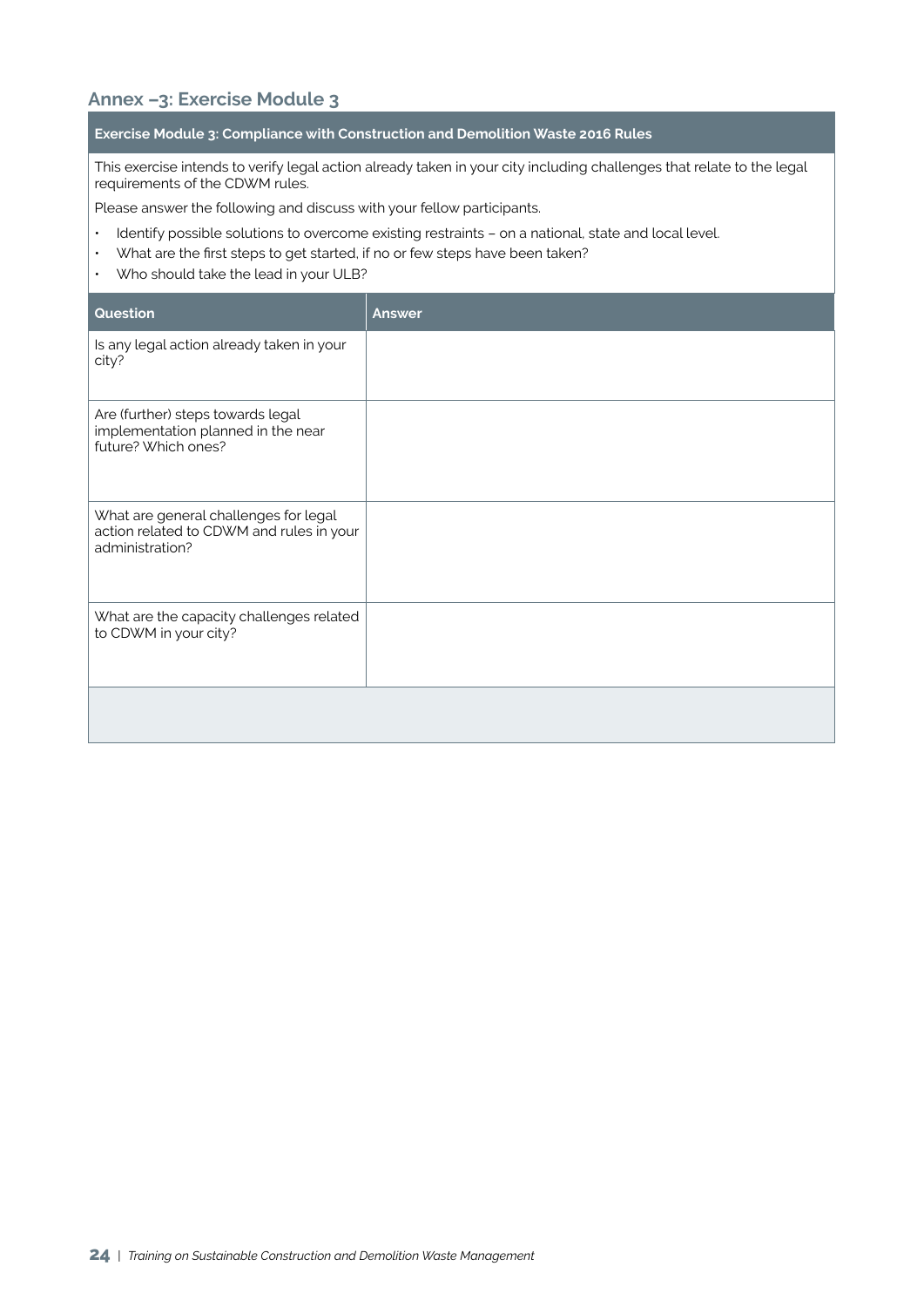Secondly, this part of the exercise relates explicitly to the ULB duties as outlined above in Section 3.2.3. You are invited to reflect for each requirement how far the existing system in your city is already in line with the Rules by indicating 'compliance gaps'. You can work city-wise or in sub-groups and document your findings in the Matrix.

| Requirement                                                                                                                                                                                                                                                                                              | <b>Compliance gaps</b> | How to overcome gaps? |
|----------------------------------------------------------------------------------------------------------------------------------------------------------------------------------------------------------------------------------------------------------------------------------------------------------|------------------------|-----------------------|
| The town and country planning<br>department shall incorporate the site<br>in the approved land use plan so that<br>there is no disturbance to the processing<br>facility on a long-term basis.                                                                                                           |                        |                       |
| The town and country planning<br>department shall procure and utilize 10-<br>20% materials made from construction<br>and demolition waste in municipal and<br>government contracts.                                                                                                                      |                        |                       |
| Local Authority (LA) shall place<br>appropriate containers for collection<br>of waste, removal at regular intervals,<br>transportation to appropriate sites for<br>processing and disposal.                                                                                                              |                        |                       |
| LA shall seek a detailed plan or<br>undertaking from large generators of<br>construction and demolition waste and<br>sanction the waste management plan.                                                                                                                                                 |                        |                       |
| LA shall seek assistance from<br>concerned authorities for safe disposal<br>of construction and demolition waste<br>contaminated with industrial hazardous or<br>toxic material or nuclear waste if any.                                                                                                 |                        |                       |
| LA shall give appropriate incentives to<br>generators for salvaging, processing and<br>or recycling preferably in-situ.                                                                                                                                                                                  |                        |                       |
| LA shall establish a data base and update<br>once in a year.                                                                                                                                                                                                                                             |                        |                       |
| - Million plus cities (based on the 2011<br>census of India), shall commission the<br>processing and disposal facility within 1<br>1/2 years<br>- 0.5 to 1 million cities within 2 years<br>- Cities with less than 0.5 million<br>inhabitants within three years.<br>(date of final rules notification) |                        |                       |
| LA shall review and issue instructions<br>to the in- charge of the facility if any<br>accidents reported by in charge of the<br>processing facility (Rule - 14).                                                                                                                                         |                        |                       |
|                                                                                                                                                                                                                                                                                                          |                        |                       |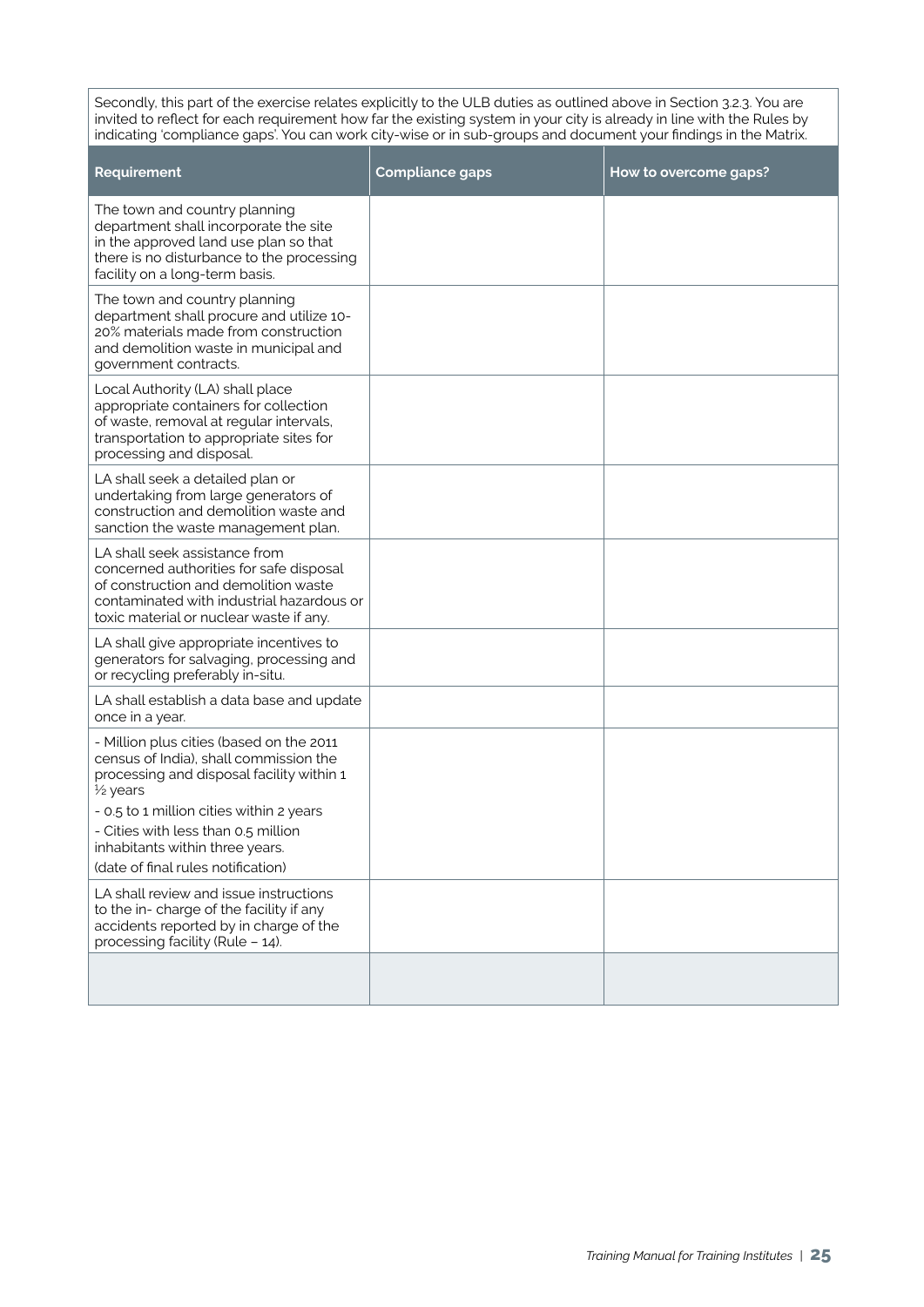## **Annex –4.1: Site Visit Preparation**

The following questions should be sent to responsible persons of the site in advance to assure good preparation of site-visit.

| A. Preparation of the site visit                                                                         |                    |  |
|----------------------------------------------------------------------------------------------------------|--------------------|--|
| Question                                                                                                 | <b>Observation</b> |  |
| Initiation of the project:                                                                               |                    |  |
| Who initiated the process?                                                                               |                    |  |
| Why?                                                                                                     |                    |  |
| How?                                                                                                     |                    |  |
| How where the preconditions?                                                                             |                    |  |
| <b>Planning Process:</b>                                                                                 |                    |  |
| Who was responsible on government side?                                                                  |                    |  |
| How is the process of tendering?                                                                         |                    |  |
| Who was responsible on the company side?                                                                 |                    |  |
| How do they communicate and cooperate?                                                                   |                    |  |
| Financing:                                                                                               |                    |  |
| Overall costs?                                                                                           |                    |  |
| Economical and financial structure?                                                                      |                    |  |
| <b>Lessons Learned:</b>                                                                                  |                    |  |
| What works well?                                                                                         |                    |  |
| What would they do different?                                                                            |                    |  |
| What would they suggest to interested<br>municipalities (main considerations before<br>getting started?) |                    |  |
| Future plans                                                                                             |                    |  |

| <b>B. Questions to Participants</b>                                                                                  |                    |  |
|----------------------------------------------------------------------------------------------------------------------|--------------------|--|
| Question                                                                                                             | <b>Observation</b> |  |
| <b>General impression:</b>                                                                                           |                    |  |
| What was striking the most?                                                                                          |                    |  |
| Unexpected impressions?                                                                                              |                    |  |
| Positive impressions?                                                                                                |                    |  |
| Challenges recognized?                                                                                               |                    |  |
| Transferability to own local situation?                                                                              |                    |  |
| Learning check:                                                                                                      |                    |  |
| Amount of CDW treated?                                                                                               |                    |  |
| Recycling products as of their selling<br>opportunities?                                                             |                    |  |
| Products that could be utilised for conserving<br>rain water (allowing water to percolate and<br>reach ground water? |                    |  |
| Maximum recovered product at the plant<br>(soil, sand, brick, stone, concrete?)                                      |                    |  |
| The plant is working on which model (BOOT,<br>PPP, BOT)?                                                             |                    |  |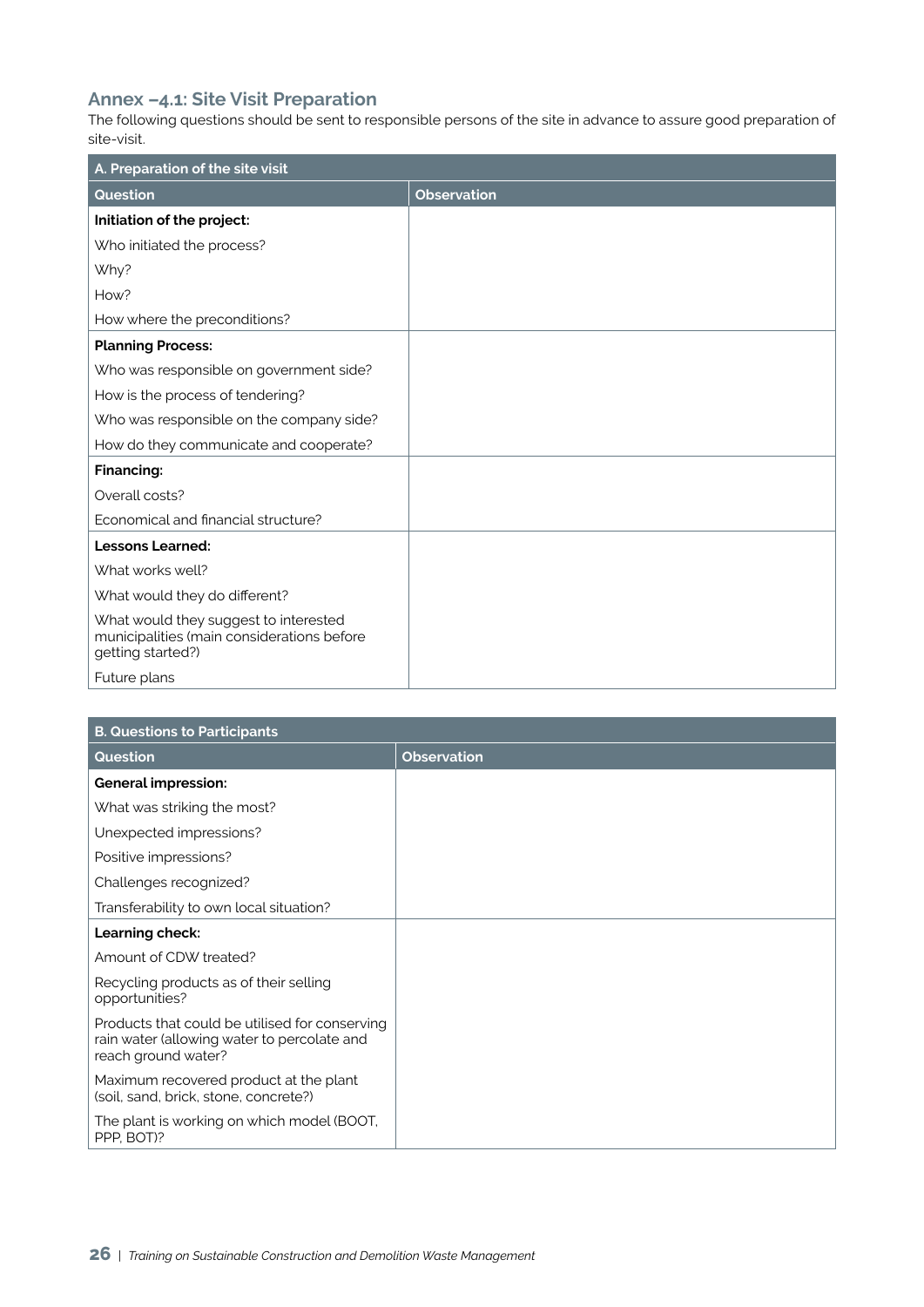## **4.2 –Exercise Module 4**

### **Exercise Module 4: Site visit observation and reflection**

1. The site visits will be split into small groups with specific tasks of observation during the site visit. For the visit of a processing facility, this could include:

- technical equipment,
- efficiency of the plant/site,
- environmental protection measures,
- quality and marketing of processed products,
- overall maintenance,
- health and safety issues, or
- economic aspects etc.

Each small group shall briefly present their findings and discuss together with all other participants.

2. Please reflect on the below questions for each participant/group. Identify the strengths and weaknesses of your observations.

| Question                                                | <b>Observation</b>                                                                                 |
|---------------------------------------------------------|----------------------------------------------------------------------------------------------------|
| What was interesting and helpful?<br>What inspired you? |                                                                                                    |
| What surprised you?                                     |                                                                                                    |
| What was different than expected?                       |                                                                                                    |
| Where do you need further<br>information?               |                                                                                                    |
| What is/is not transferable and why?                    |                                                                                                    |
| Challenges recognised?                                  |                                                                                                    |
|                                                         | Thirdly, assess the following statements on a scale from 1 to 10 (one = very low; ten: very high): |

- a. Helpfulness for your city´s approach towards CDW
- b. Relation to workshop and training program
- c. Helpfulness for your city´s approach towards CDW
- d. Relation to workshop and training program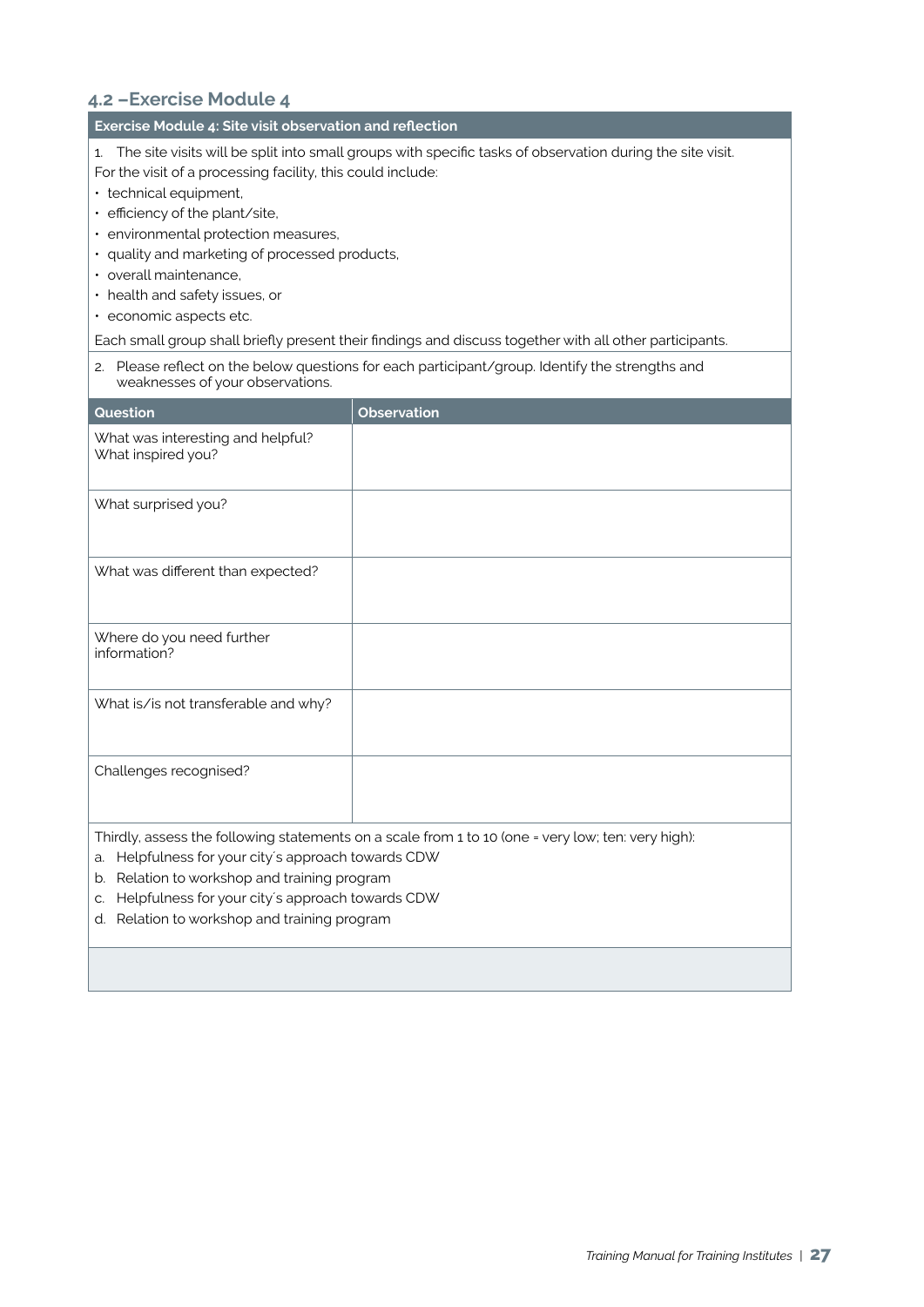## **Annex –5: Exercise Module 5**

| Exercise Module 5: Best practice examples reflection                                                                                                                                                                                                                                |                    |  |  |  |  |
|-------------------------------------------------------------------------------------------------------------------------------------------------------------------------------------------------------------------------------------------------------------------------------------|--------------------|--|--|--|--|
| Based on the experience of the site visit and information presented in the best practice examples, please<br>1.<br>reflect the information and answer the following questions on your own:                                                                                          |                    |  |  |  |  |
| Question                                                                                                                                                                                                                                                                            | <b>Observation</b> |  |  |  |  |
| What was interesting and helpful in general?                                                                                                                                                                                                                                        |                    |  |  |  |  |
| What are the similarities of the two Indian<br>examples?                                                                                                                                                                                                                            |                    |  |  |  |  |
| What is different between the two Indian<br>examples?                                                                                                                                                                                                                               |                    |  |  |  |  |
| What is different or similar between Indian and<br>German examples?                                                                                                                                                                                                                 |                    |  |  |  |  |
| What is/ is not transferable and why for your city?<br>Techniques, management.                                                                                                                                                                                                      |                    |  |  |  |  |
| What further information would be helpful?                                                                                                                                                                                                                                          |                    |  |  |  |  |
| 2. Please answer the questions below and discuss your findings with your fellow participants.<br>Which example(s) would fit the best for your city and why?<br>$\bullet$<br>What is helpful for your city's approach towards CDW?<br>What do you think would not work in your city? |                    |  |  |  |  |

• What kind of support do you need?•

…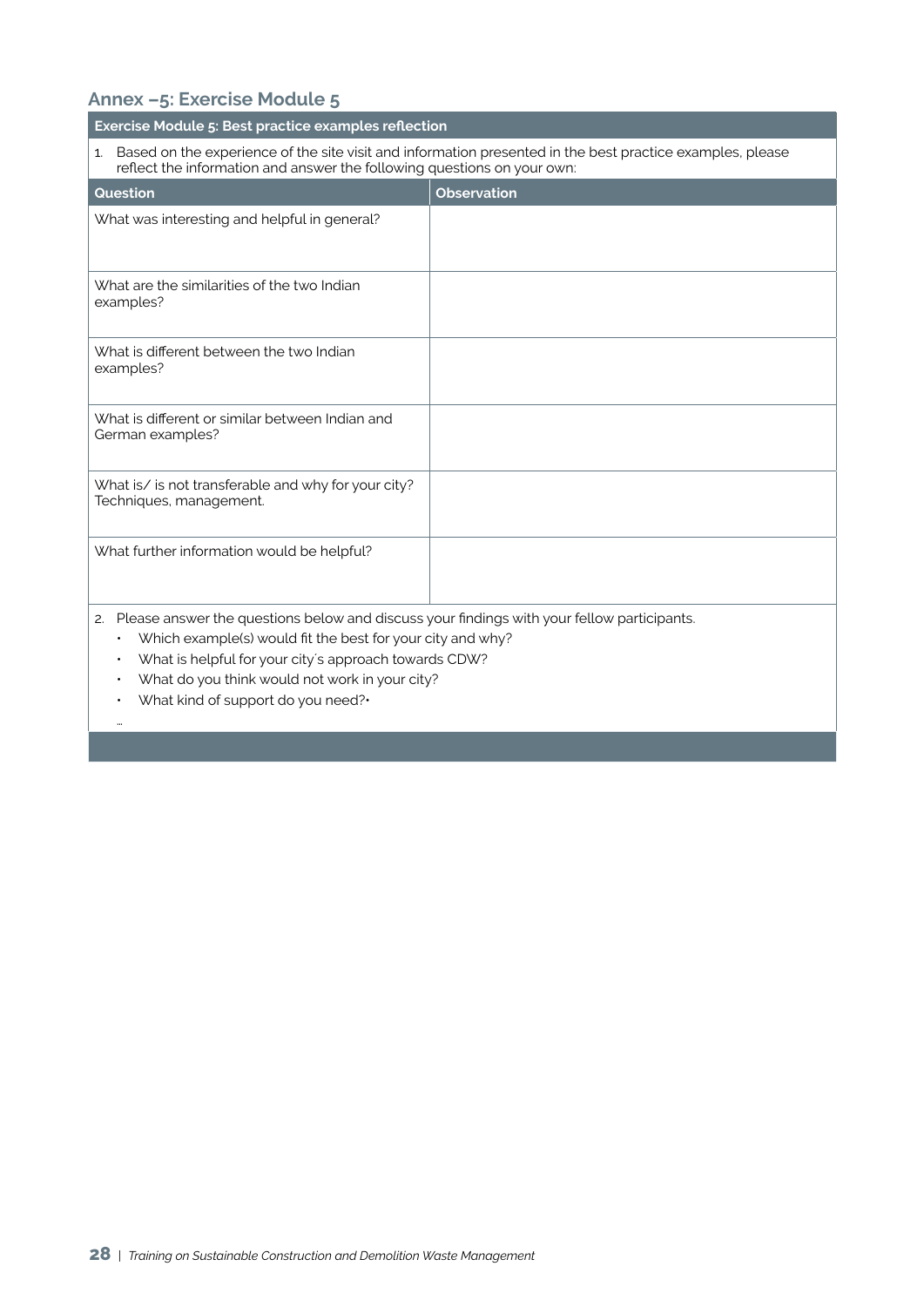## **Annex –6.1: Steps towards C&D Waste Management**

### **Exercise Module 6: Main Steps of CDWM**

The task and intention of this exercise is to develop main steps of CDWM based on the information of the previous modules and learnings so far.

- 1. Using one coloured moderation cards, identify important aspects from your point of view that need to be part of a CDWM strategy (Brainstorming) and put them on a pinboard.
- 2. Merge mentions with same content and then cluster related aspects. Find a meaningful headline for each cluster. Sometimes aspects fit into different clusters. Then you should agree on where it fits best for the time being or copy it, if the aspect is important.
- 3. Agree on which tasks are preparatory or basics tasks.Define an overall order of steps.
- 4. The trainer will explain the "Steps towards CDWM" graphic, shown in figure 21.
- 5. Compare your elaborated result with the trainer's presentation:
	- Look for similarities and differences!
	- Have a dialogue on differences: how could your outcome or the trainer's version be adapted or improved?
	- Check if anything is missing?

Agree on a joint basic version, including city specifics if reasonable.

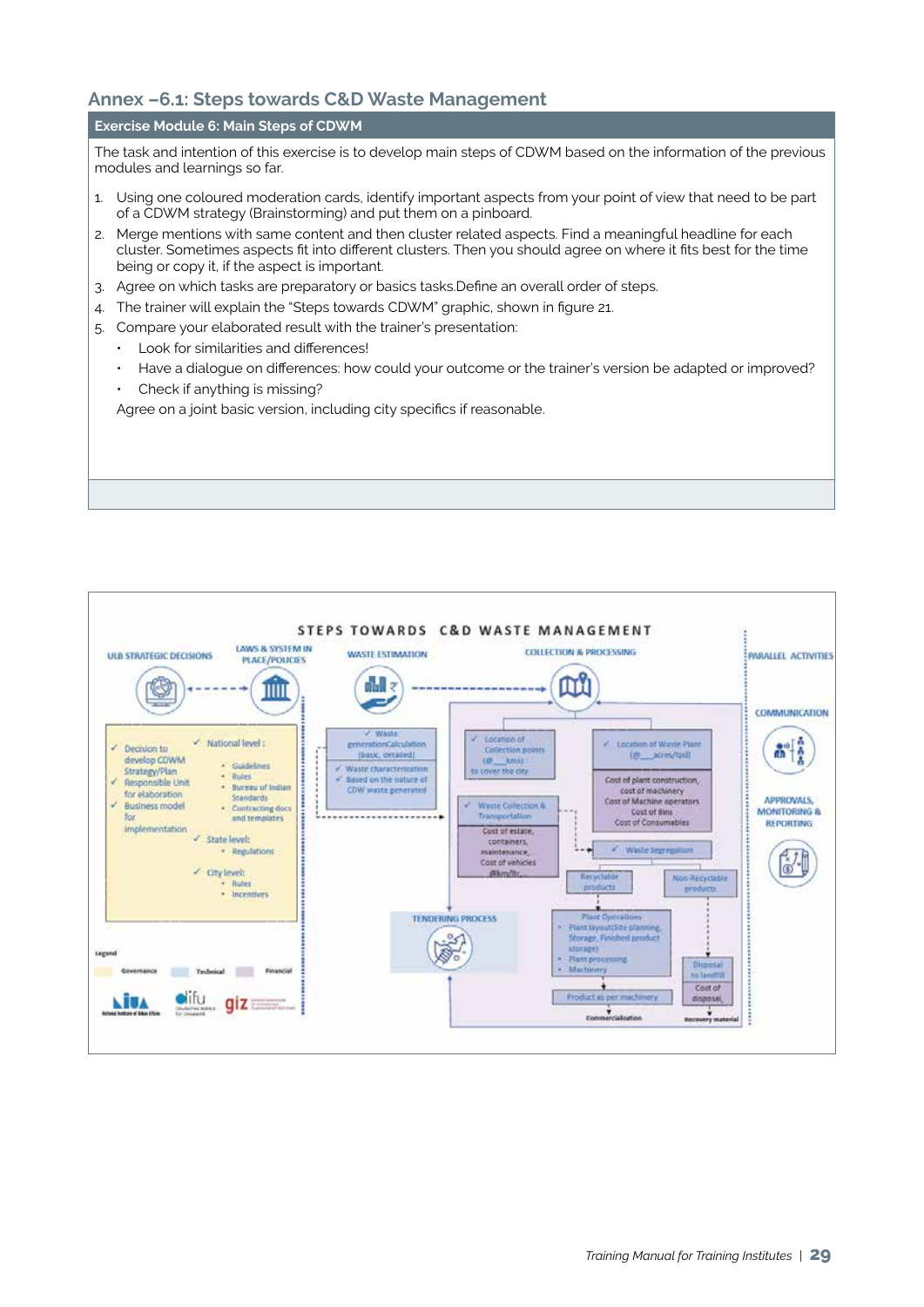## **Annex –6.2: General Situation in your Municipality**

**Exercise Module 6: General Situation in your Municipality** 

- 1. Please describe the general situation of CDWM in your City using the matrix below. In case, you cannot answer questions on your own, try to contact a responsible colleague via phone. If data or information is not available at all, please note accordingly.
- 2. After you finished the questionnaire, on a scale from 1 to 10, if ten CDWM is working properly and one nothing implemented, please rate CDWM in your own city.

| <b>Topic</b>                                  | <b>Explanation</b> |
|-----------------------------------------------|--------------------|
| <b>Quantity of Waste</b>                      |                    |
| Solid Waste generated (t/a)                   |                    |
| CDW generated (t/a)                           |                    |
| CDW collected (t/a)                           |                    |
| CDW recycled (t/a)                            |                    |
| <b>Transport and Treatment</b>                |                    |
| Organisation of Collection                    |                    |
| Segregation of CDW; Collection<br>points?     |                    |
| Processing Facility in operation?<br>$-$ TPD? |                    |
| Facility Output (recycled<br>material?)       |                    |
| Disposal site(s)                              |                    |
|                                               |                    |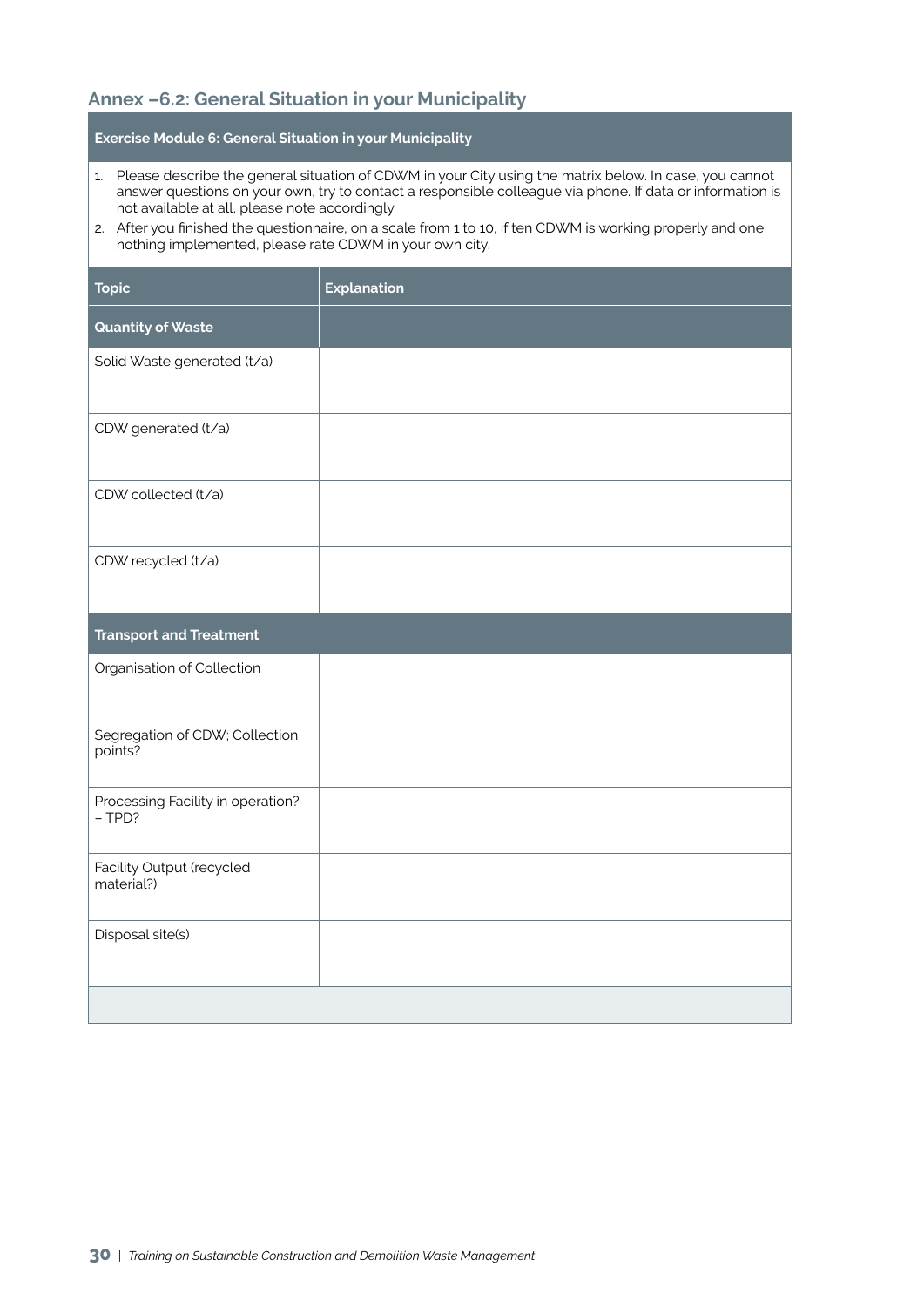## **Annex –7: Exercise Module 7**

### **Exercise Module 7: Stakeholder Identification and Assessment**

The involvement of stakeholders in the CDWM process is important and requires a thorough approach. You are invited follow this process stepwise.

**In a first step**, please brainstorm and identify all stakeholders in your city that are relevant from your point of view. List them below.

**List of Stakeholders**

**In a second step**, please group them in the suggested three fields below. Feel free to further subdivide the grouping if necessary.

| <b>Relevant Stakeholder Collection Matrix</b> |                                                                                |                                                                          |  |  |  |  |
|-----------------------------------------------|--------------------------------------------------------------------------------|--------------------------------------------------------------------------|--|--|--|--|
| Governance<br>Local, regional, state etc.     | <b>Waste Generators</b><br>Builders, constructors,<br>transporters, processors | <b>Others</b><br>Supporters, multipliers e.g. residential<br>groups etc. |  |  |  |  |
|                                               |                                                                                |                                                                          |  |  |  |  |
|                                               |                                                                                |                                                                          |  |  |  |  |
|                                               |                                                                                |                                                                          |  |  |  |  |
|                                               |                                                                                |                                                                          |  |  |  |  |
|                                               |                                                                                |                                                                          |  |  |  |  |
|                                               |                                                                                |                                                                          |  |  |  |  |
|                                               |                                                                                |                                                                          |  |  |  |  |
|                                               |                                                                                |                                                                          |  |  |  |  |
|                                               |                                                                                |                                                                          |  |  |  |  |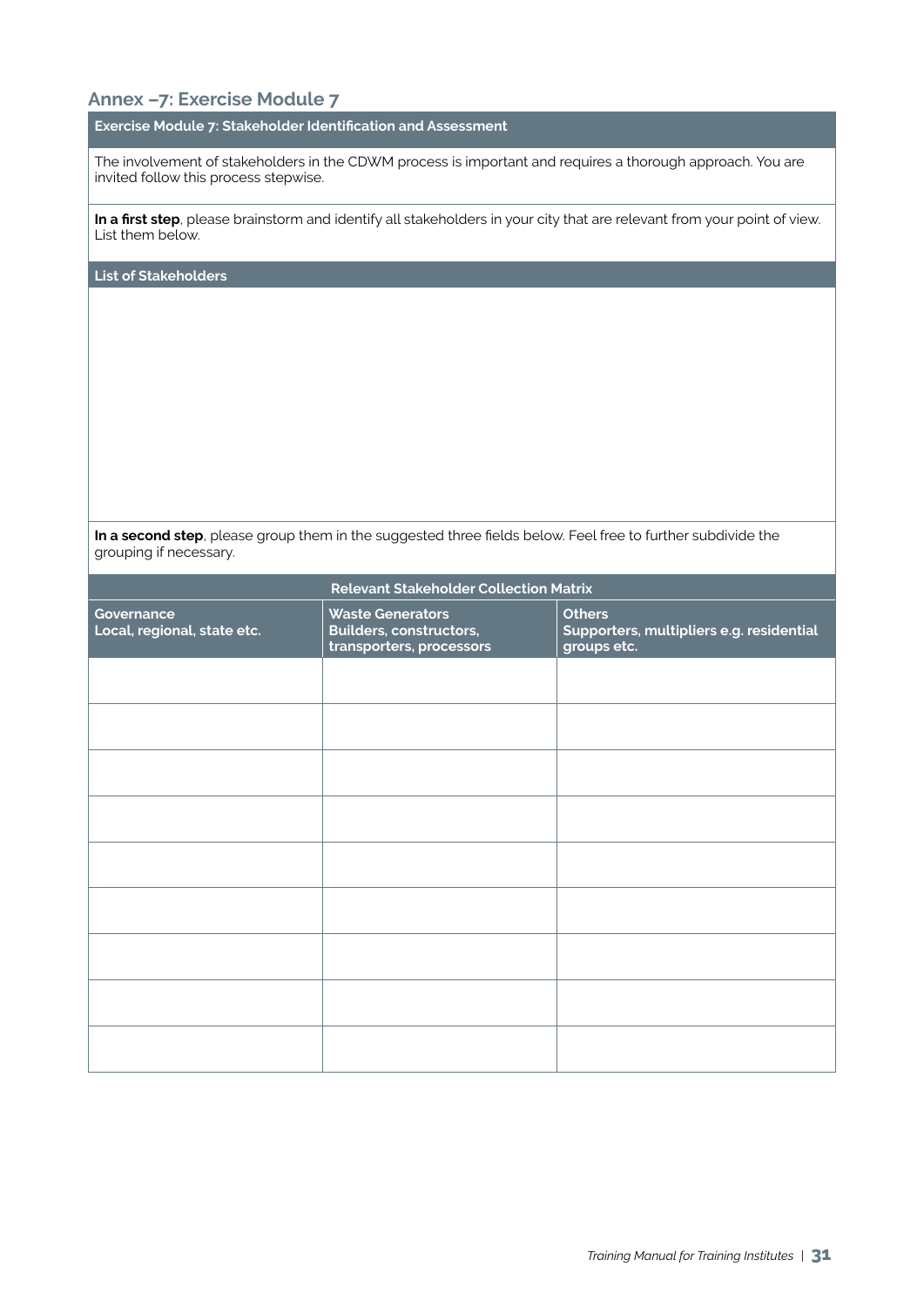**In a third step**, please integrate the stakeholders in the circle provided below. Divide the circle according to the groups you created in the second step.

Next, rate the stakeholders according to their importance. The more important stakeholders should be placed nearer to the centre e.g. because of his decision taking tasks.

Use bold letters or underline the most important stakeholders in each sector.

Finally, use the exclamation mark (!) for stakeholders with the ability to "veto" CDWM elaboration and implementation.

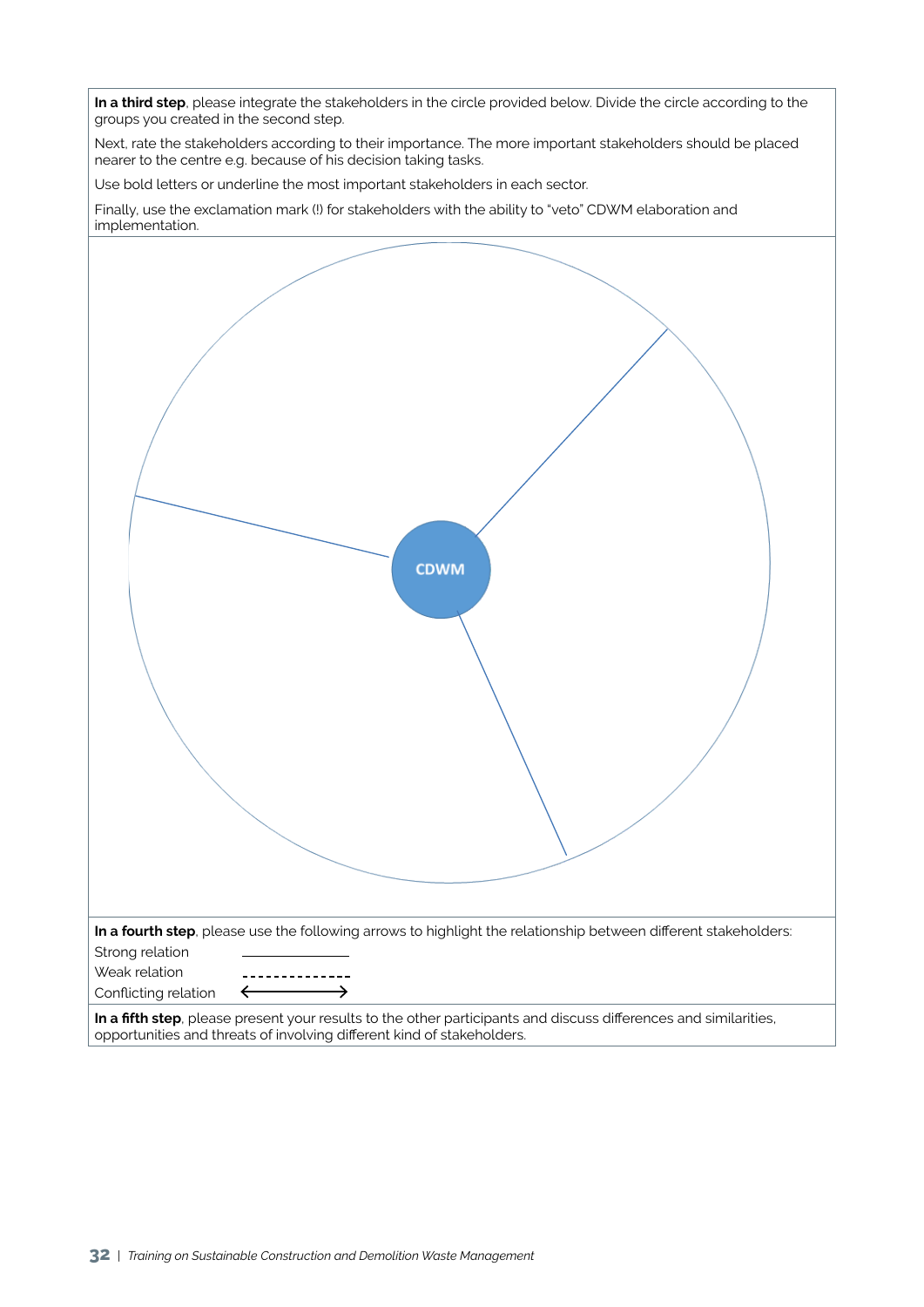## **Annex –8.1: Exercise Module 8**

### **Exercise Module 8: Project Management and Roadmap Development**

The following matrix combines the project management and roadmap development in one document. The document will guide you through the different aspects and steps of CDWM. The exercise is divided by the main steps and phases of the CDWM process (see flow chart in Module 6) including sub-sections:

- 1. Preparation phase
- 2. Regulation and Rules
- 3. Contracting/Tendering process
- 4. Technical aspects
- 5. Supporting Mechanisms

### **1. Project Management (Task identification and Challenges)**

**In a first step\***, please discuss and fill in the "project management columns":

- A. What needs to be done to achieve the topics intention or goal?
- B. What are the principal challenges in doing so?

### **Roadmap (Responsibilities and Time schedule)**

**In a second step\*,** please discuss and fill in the "roadmap columns":

- C. Who is the person in the city responsible for addressing the task? (see Module 7)
- D. What is the timeline for the person/team to start and for completing the actions (start date and end date, e.g. if you imagine to begin as of now)?

### **3. –Designing CDW Strategy**

Design a "CDW strategy core team" for your city. Use the learnings and results of the stakeholder assessment of Module 7.

The following questions are intended to support you:

- Who takes/has the lead? (Chair)
- Who is supporting him (Team, Department)
- Whom does he report to?
- Which departments are involved?
- Who advices the core team?
- Which external stakeholders need to be involved, how and when?

**CDWM Management Core Team**

### **Presentation and Discussion**

Finally, we ask you to present and share you results of your group work.

- 1. Each group presents their Project Management and Roadmap
- 2. Furthermore, each group should mention the three most important steps to be taken immediately for their city, responsibility and challenges.
- 3. Each group should briefly report striking and controversial aspects during group work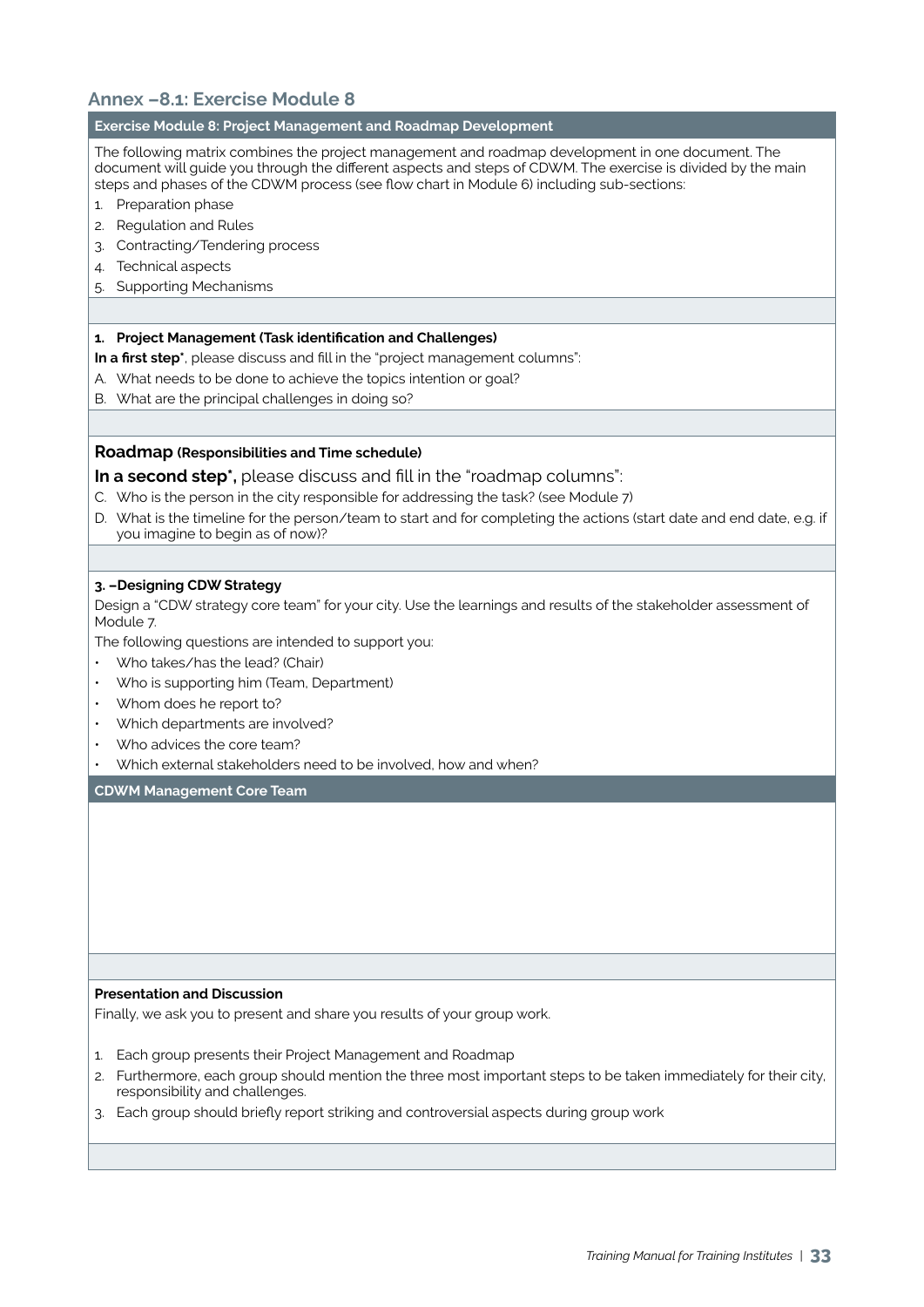|              | <b>CDWM Process: Two steps</b><br>elaboration                                                                                      | Option B: Step one - Module 8a -<br><b>Project Management</b>         |                    | Option B: Step 2 - Module 8b -<br>Roadmap |                                                     |  |  |
|--------------|------------------------------------------------------------------------------------------------------------------------------------|-----------------------------------------------------------------------|--------------------|-------------------------------------------|-----------------------------------------------------|--|--|
|              | <b>CDWM process: One step</b><br>elaboration                                                                                       | Option A: Module 8 - Project Management & Roadmap (Joint Elaboration) |                    |                                           |                                                     |  |  |
| <b>No</b>    | <b>Topic</b>                                                                                                                       | <b>What needs</b><br>to be done to<br>achieve the<br>topic?           | <b>Challenges?</b> | Who?<br>(Responsible/<br>Involved)?       | <b>Starts When?</b><br><b>Completed by</b><br>when? |  |  |
| $\mathbf{1}$ | Preparation                                                                                                                        |                                                                       |                    |                                           | Concrete dates<br>(month/year)                      |  |  |
|              | Is there a formal decision to<br>develop CDWM strategy or<br>plan?                                                                 |                                                                       |                    |                                           |                                                     |  |  |
|              | Is a responsible unit assigned<br>for elaboration and project<br>responsibility?                                                   |                                                                       |                    |                                           |                                                     |  |  |
|              | Has a preliminary assessment<br>of CDW / Inventory/<br>Characterisation been carried<br>out?                                       |                                                                       |                    |                                           |                                                     |  |  |
|              | Has there been a preliminary<br>assessment of circularity<br>(on-site reuse, reuse for local<br>purposes)?                         |                                                                       |                    |                                           |                                                     |  |  |
|              | Have preliminary locations<br>of Collection points been<br>identified? (with land<br>requirement - availability)                   |                                                                       |                    |                                           |                                                     |  |  |
|              | Has a preliminary location<br>of processing plant been<br>identified? (Land requirement<br>- availability)                         |                                                                       |                    |                                           |                                                     |  |  |
|              | Has there been a full<br>stakeholder identification and<br>Assessment?                                                             |                                                                       |                    |                                           |                                                     |  |  |
| 2            | <b>Regulation/Rules</b>                                                                                                            |                                                                       |                    |                                           |                                                     |  |  |
|              | Have the national rules<br>including templates been<br>studied?                                                                    |                                                                       |                    |                                           |                                                     |  |  |
|              | Are necessary state<br>regulations or General<br>Development Control<br>Regulations in place for<br>CDWM as per SWM Rules<br>2016? |                                                                       |                    |                                           |                                                     |  |  |
|              | Are there clear specifications<br>& rules for the handling of<br>CDW in construction permits?                                      |                                                                       |                    |                                           |                                                     |  |  |
|              | Are debris collection charges<br>specified and is there<br>corresponding usage of the<br>same?                                     |                                                                       |                    |                                           |                                                     |  |  |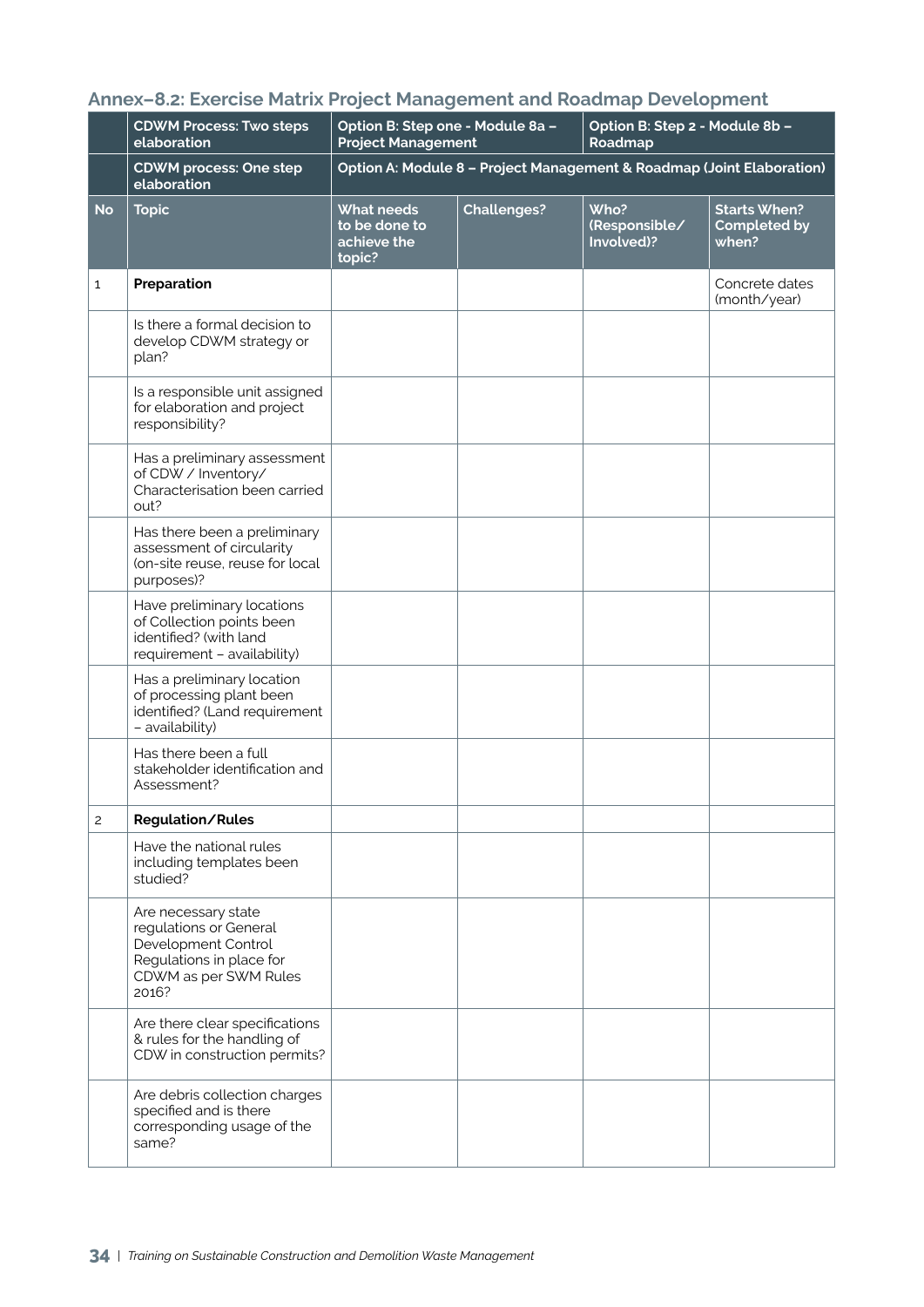|           | <b>CDWM Process: Two steps</b><br>elaboration                                                                                    | Option B: Step one - Module 8a -<br><b>Project Management</b>         |                    | Option B: Step 2 - Module 8b -<br>Roadmap |                                                     |  |  |  |
|-----------|----------------------------------------------------------------------------------------------------------------------------------|-----------------------------------------------------------------------|--------------------|-------------------------------------------|-----------------------------------------------------|--|--|--|
|           | <b>CDWM process: One step</b><br>elaboration                                                                                     | Option A: Module 8 - Project Management & Roadmap (Joint Elaboration) |                    |                                           |                                                     |  |  |  |
| <b>No</b> | <b>Topic</b>                                                                                                                     | <b>What needs</b><br>to be done to<br>achieve the<br>topic?           | <b>Challenges?</b> | Who?<br>(Responsible/<br>Involved)?       | <b>Starts When?</b><br><b>Completed by</b><br>when? |  |  |  |
| 3         | Is the responsibility for<br>debris collection and<br>segregation specified?                                                     |                                                                       |                    |                                           |                                                     |  |  |  |
|           | Is there a separate cost<br>estimation for CDWM<br>currently? (Not only as part of<br>overall SWM costs)                         |                                                                       |                    |                                           |                                                     |  |  |  |
|           | Has a business model for<br>implementation of CDWM<br>been arrived at? What is the<br>model (Cost-plus, Profit-<br>share, etc.)? |                                                                       |                    |                                           |                                                     |  |  |  |
|           | Has the tendering process for<br>CDWM or processing plant<br>been carried out?                                                   |                                                                       |                    |                                           |                                                     |  |  |  |
| 4         | <b>Technical Aspects</b>                                                                                                         |                                                                       |                    |                                           |                                                     |  |  |  |
|           | What are existing circularity<br>measures in place (to reduce<br>CDW in general and high<br>value resources?                     |                                                                       |                    |                                           |                                                     |  |  |  |
|           | Is segregation on-site<br>stipulated and being<br>checked?                                                                       |                                                                       |                    |                                           |                                                     |  |  |  |
|           | What is the plan for<br>collection and transport of<br>CDW?                                                                      |                                                                       |                    |                                           |                                                     |  |  |  |
|           | What is the plan for<br>segregation of CDW<br>at collection points or<br>processing plant?                                       |                                                                       |                    |                                           |                                                     |  |  |  |
|           | Has the procurement of<br>treatment machinery (up to<br>full plant operations) been<br>done?                                     |                                                                       |                    |                                           |                                                     |  |  |  |
|           | What are the categories for<br>waste for processing into<br>recycling or re-purposing?                                           |                                                                       |                    |                                           |                                                     |  |  |  |
|           | Is there a list of recycling<br>products decided as per the<br>waste characterisation of the<br>city?                            |                                                                       |                    |                                           |                                                     |  |  |  |
|           | Are there measures in places<br>for disposal of the unusable<br>waste (hazardous and<br>otherwise?)                              |                                                                       |                    |                                           |                                                     |  |  |  |
|           | Is there an adequate<br>monitoring and reporting<br>system in place for CDWM?                                                    |                                                                       |                    |                                           |                                                     |  |  |  |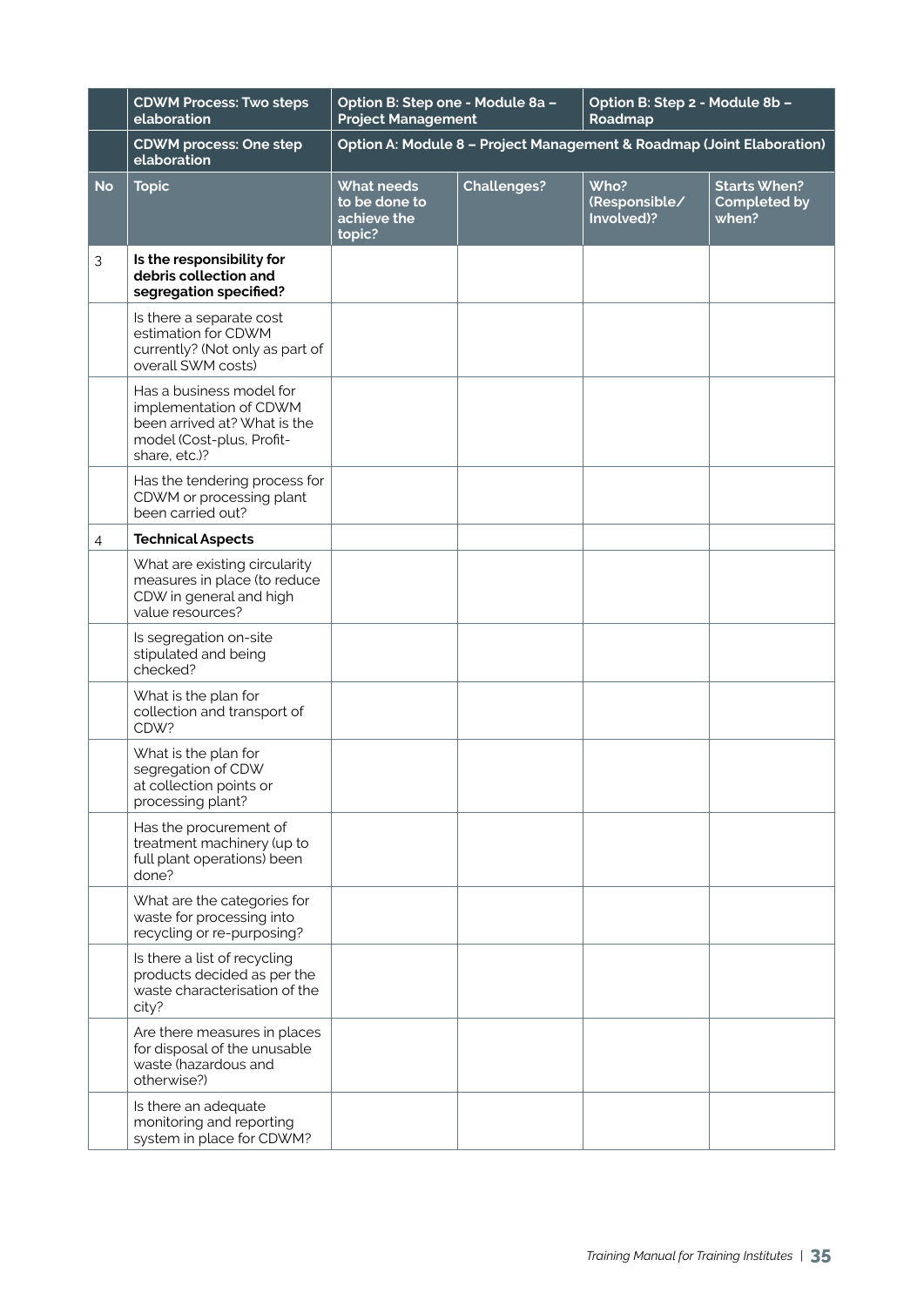|           | <b>CDWM Process: Two steps</b><br>elaboration                                                       | Option B: Step one - Module 8a -<br><b>Project Management</b>                     |  | Option B: Step 2 - Module 8b -<br>Roadmap                             |                                                     |  |
|-----------|-----------------------------------------------------------------------------------------------------|-----------------------------------------------------------------------------------|--|-----------------------------------------------------------------------|-----------------------------------------------------|--|
|           | <b>CDWM process: One step</b><br>elaboration                                                        |                                                                                   |  | Option A: Module 8 - Project Management & Roadmap (Joint Elaboration) |                                                     |  |
| <b>No</b> | <b>Topic</b>                                                                                        | <b>Challenges?</b><br><b>What needs</b><br>to be done to<br>achieve the<br>topic? |  | Who?<br>(Responsible/<br>Involved)?                                   | <b>Starts When?</b><br><b>Completed by</b><br>when? |  |
| 5         | <b>Supporting Mechanisms</b>                                                                        |                                                                                   |  |                                                                       |                                                     |  |
|           | Is there an IEC plan for<br>CDWM?                                                                   |                                                                                   |  |                                                                       |                                                     |  |
|           | Is there an established<br>network of stakeholders<br>for updates and addressing<br>CDWM issues?    |                                                                                   |  |                                                                       |                                                     |  |
|           | Are there any special<br>Incentives for CDWM at<br>owner or other levels?                           |                                                                                   |  |                                                                       |                                                     |  |
|           | Is there a role model<br>approach (e.g. use of<br>recycled material in<br>authority's own projects) |                                                                                   |  |                                                                       |                                                     |  |
|           |                                                                                                     |                                                                                   |  |                                                                       |                                                     |  |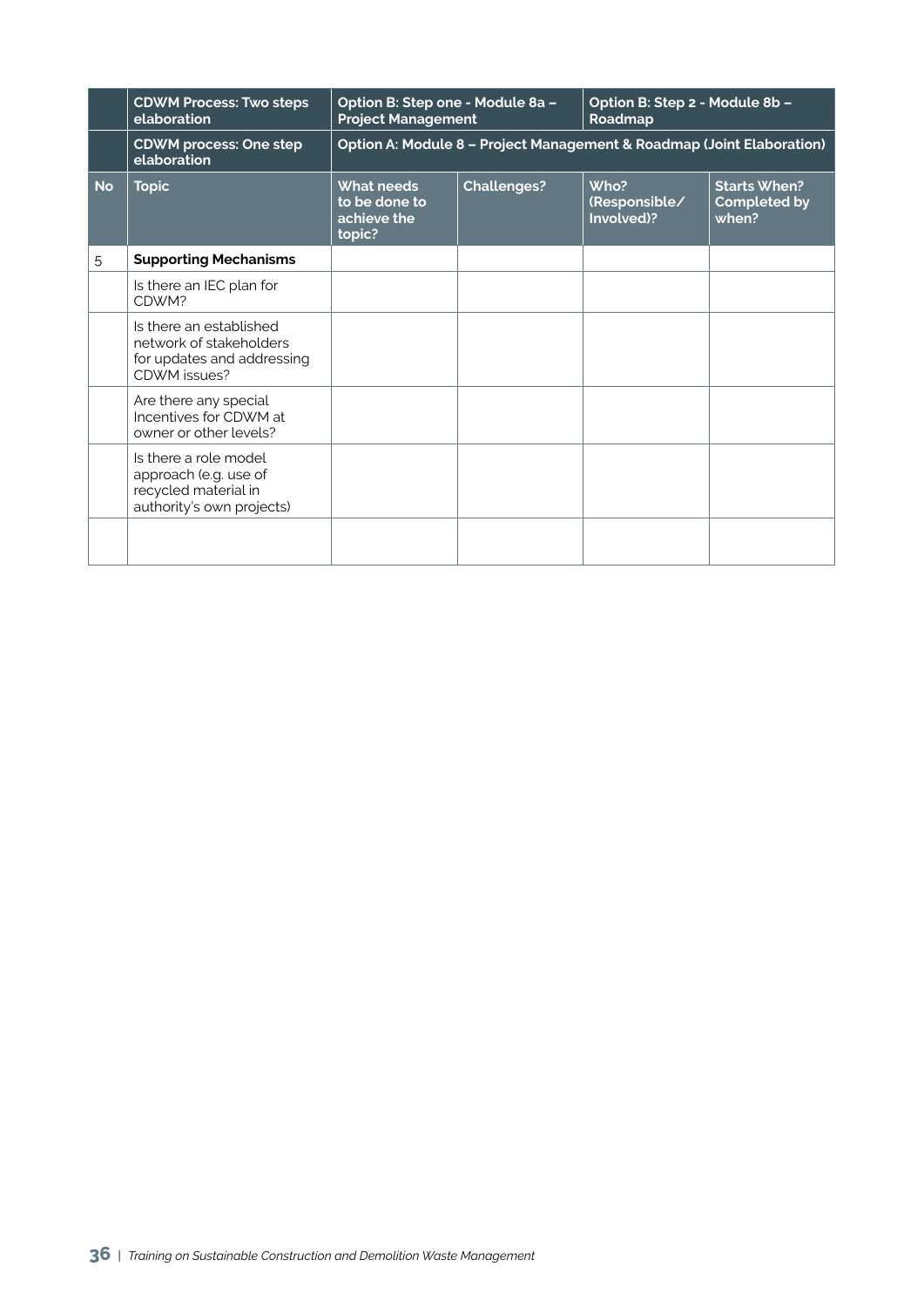## **Annex –9.1: Exercise Module 9**

| <b>Exercise Module 9:</b>                                                                                                                                   |  |
|-------------------------------------------------------------------------------------------------------------------------------------------------------------|--|
| Participants are invited to reflect on the past training modules. Feel free to note your thoughts first and then<br>share it with your fellow participants. |  |
| What are the lessons-learned from this training and the site visit?                                                                                         |  |
| Which new insights could be implemented in your daily work<br>routines?                                                                                     |  |
| What and who could help you to monitor future process in setting<br>up a CDWM system?                                                                       |  |
| Which actors and stakeholders and/ or other ULBs can assist in<br>keeping "on track" for a sustainable CDWM system?                                         |  |
| Which kind of support will be needed in the future?                                                                                                         |  |
|                                                                                                                                                             |  |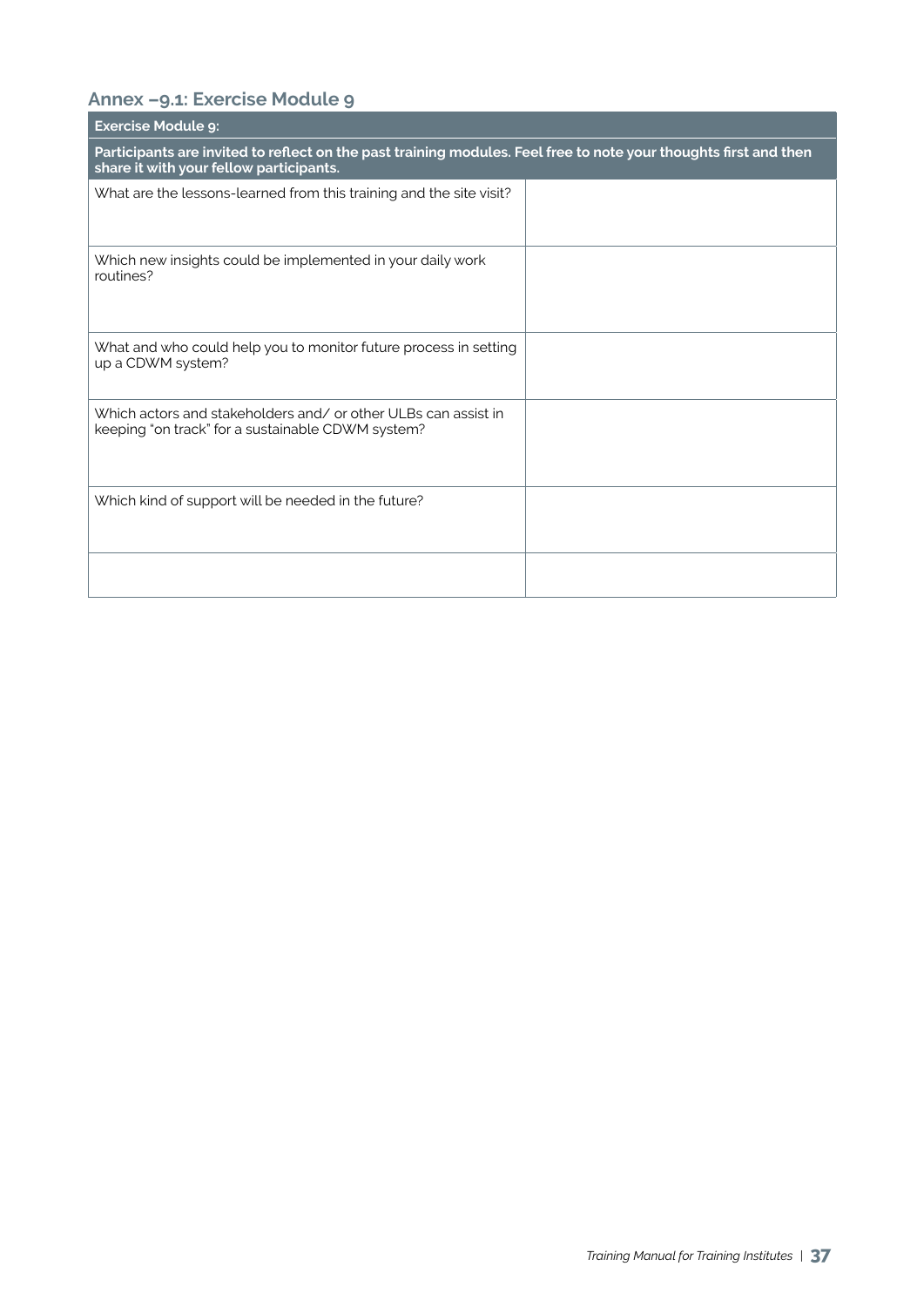## **Training on Sustainable Construction and Demolition Waste Management**

To help us improve the quality of our workshop, we would appreciate your feedback!

Please provide your candid assessment of the course by completing this evaluation form. Please read the following statements and indicate your level of agreement by marking the appropriate box.

| 1. Institution:                                                                                                                               |                     |                       |                |                    |                  |
|-----------------------------------------------------------------------------------------------------------------------------------------------|---------------------|-----------------------|----------------|--------------------|------------------|
| □ City Council<br>$\Box$ Training Institute                                                                                                   |                     |                       |                |                    |                  |
| 2. Content relevance and transfer<br>possibilities                                                                                            | Totally<br>disagree | Partially<br>disagree | <b>Neutral</b> | Partially<br>agree | Totally<br>agree |
| The content of the workshop is important for my work.I<br>have got concrete ideas of how to apply what I have<br>learnt.                      | $\mathsf{L}$        | ΙI                    | П              | ΙI                 | $\mathsf{L}$     |
| The content of the workshop is intelligible and<br>applicable.                                                                                | ΙI                  | $\Box$                | $\Box$         | $\Box$             | $\Box$           |
| Examples and problem solutions are in meeting with the<br>course objectives.                                                                  | П                   |                       | ΙI             | ΙI                 | $\mathsf{L}$     |
| 3. Working and learning methods                                                                                                               |                     |                       |                |                    |                  |
| The course materials and the learning methods were<br>well prepared and applied.                                                              | $\Box$              | ΙI                    | ΙI             | ΙI                 | П                |
| The time available for content of the course was<br>adequate.                                                                                 | ΙI                  | $\Box$                | $\Box$         | $\Box$             | П                |
| 4. Achievement of objectives                                                                                                                  |                     |                       |                |                    |                  |
| Participants developed a shared understanding about<br>Sustainable Construction and Demolition Waste<br>Management and possible applications. | П                   | $\Box$                | $\Box$         | $\Box$             | $\Box$           |
| Participants draw lessons from training and can translate<br>experience to their work.                                                        | П                   | $\Box$                | $\Box$         | $\Box$             | $\Box$           |
| 5. Trainers                                                                                                                                   |                     |                       |                |                    |                  |
| The trainers had considerable expertise on the subject<br>and excellent teaching skills.                                                      | $\blacksquare$      | $\Box$                | П              | $\Box$             | $\mathbf{L}$     |
| <b>6. Participants</b>                                                                                                                        |                     |                       |                |                    |                  |
| The atmosphere among the participants themselves was<br>constructive.                                                                         | П                   | П                     | $\Box$         | $\Box$             | П                |
| There was enough time and space for exchange of<br>experience.                                                                                |                     |                       | ΙI             | ΙI                 | ΙI               |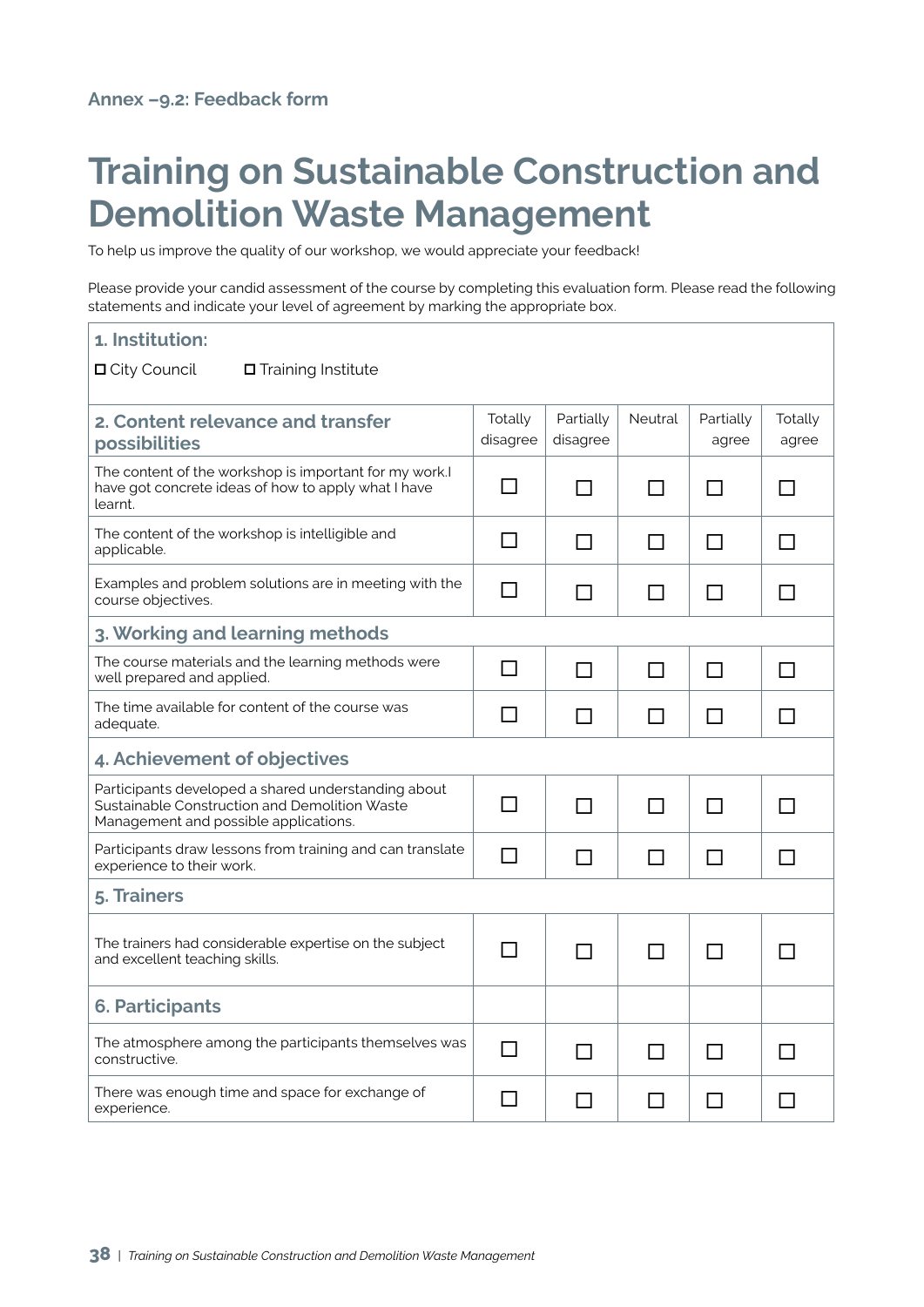Please list the topics/ content you learned and did during the course which you think are important for your work.

Please list the things which prevented the course from being more effective for you.

| Do you have any suggestions for improving the Trainings concept and organisation?                               |              |                |   |                |   |   |   |   |   |    |
|-----------------------------------------------------------------------------------------------------------------|--------------|----------------|---|----------------|---|---|---|---|---|----|
|                                                                                                                 |              |                |   |                |   |   |   |   |   |    |
|                                                                                                                 |              |                |   |                |   |   |   |   |   |    |
|                                                                                                                 |              |                |   |                |   |   |   |   |   |    |
|                                                                                                                 |              |                |   |                |   |   |   |   |   |    |
| Other comments or suggestions with regard to the course, the venue or facilities. Continue over the page if you |              |                |   |                |   |   |   |   |   |    |
| want                                                                                                            |              |                |   |                |   |   |   |   |   |    |
|                                                                                                                 |              |                |   |                |   |   |   |   |   |    |
|                                                                                                                 |              |                |   |                |   |   |   |   |   |    |
|                                                                                                                 |              |                |   |                |   |   |   |   |   |    |
|                                                                                                                 |              |                |   |                |   |   |   |   |   |    |
|                                                                                                                 |              |                |   |                |   |   |   |   |   |    |
| Your overall assessment of the Training                                                                         | $\mathbf{1}$ | $\overline{c}$ | 3 | $\overline{4}$ | 5 | 6 | 7 | 8 | 9 | 10 |

very dissatisfied very satisfied

**Thank you for your time and cooperation!**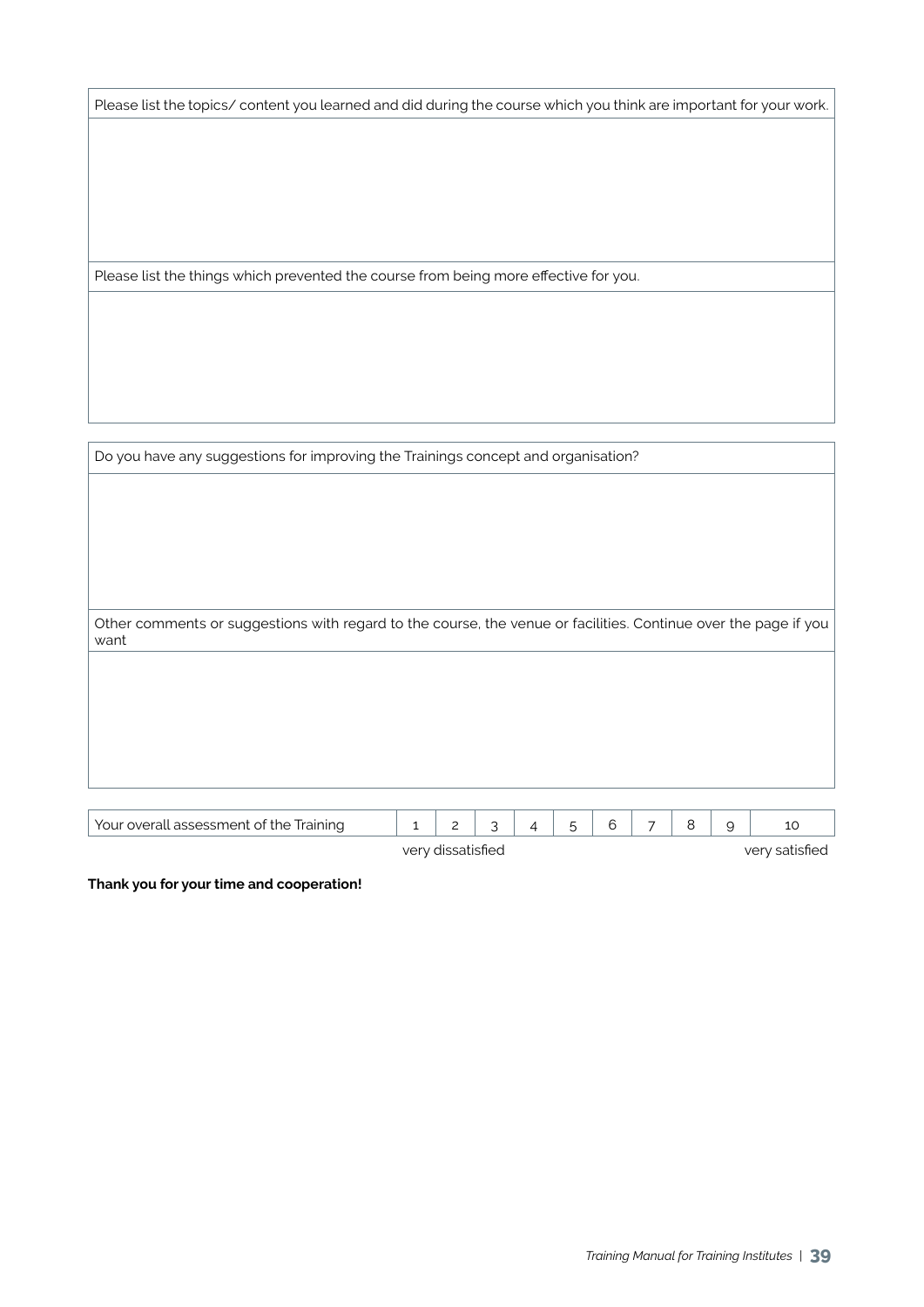| Notes:                                                                           |                          |
|----------------------------------------------------------------------------------|--------------------------|
|                                                                                  |                          |
|                                                                                  |                          |
|                                                                                  |                          |
|                                                                                  |                          |
|                                                                                  |                          |
|                                                                                  |                          |
|                                                                                  |                          |
|                                                                                  |                          |
|                                                                                  |                          |
|                                                                                  |                          |
|                                                                                  |                          |
|                                                                                  |                          |
|                                                                                  |                          |
|                                                                                  |                          |
|                                                                                  |                          |
|                                                                                  |                          |
|                                                                                  |                          |
|                                                                                  |                          |
|                                                                                  |                          |
|                                                                                  |                          |
|                                                                                  |                          |
|                                                                                  |                          |
|                                                                                  |                          |
|                                                                                  |                          |
|                                                                                  |                          |
|                                                                                  |                          |
|                                                                                  |                          |
|                                                                                  |                          |
|                                                                                  |                          |
|                                                                                  |                          |
|                                                                                  |                          |
|                                                                                  |                          |
|                                                                                  |                          |
|                                                                                  |                          |
|                                                                                  |                          |
|                                                                                  |                          |
|                                                                                  | $\overline{\phantom{a}}$ |
|                                                                                  |                          |
|                                                                                  |                          |
|                                                                                  |                          |
|                                                                                  |                          |
|                                                                                  |                          |
|                                                                                  |                          |
|                                                                                  |                          |
| ,我们也不会有什么?""我们的人,我们也不会有什么?""我们的人,我们也不会有什么?""我们的人,我们也不会有什么?""我们的人,我们也不会有什么?""我们的人 |                          |
|                                                                                  |                          |
|                                                                                  |                          |
|                                                                                  |                          |
|                                                                                  |                          |
|                                                                                  |                          |
|                                                                                  |                          |